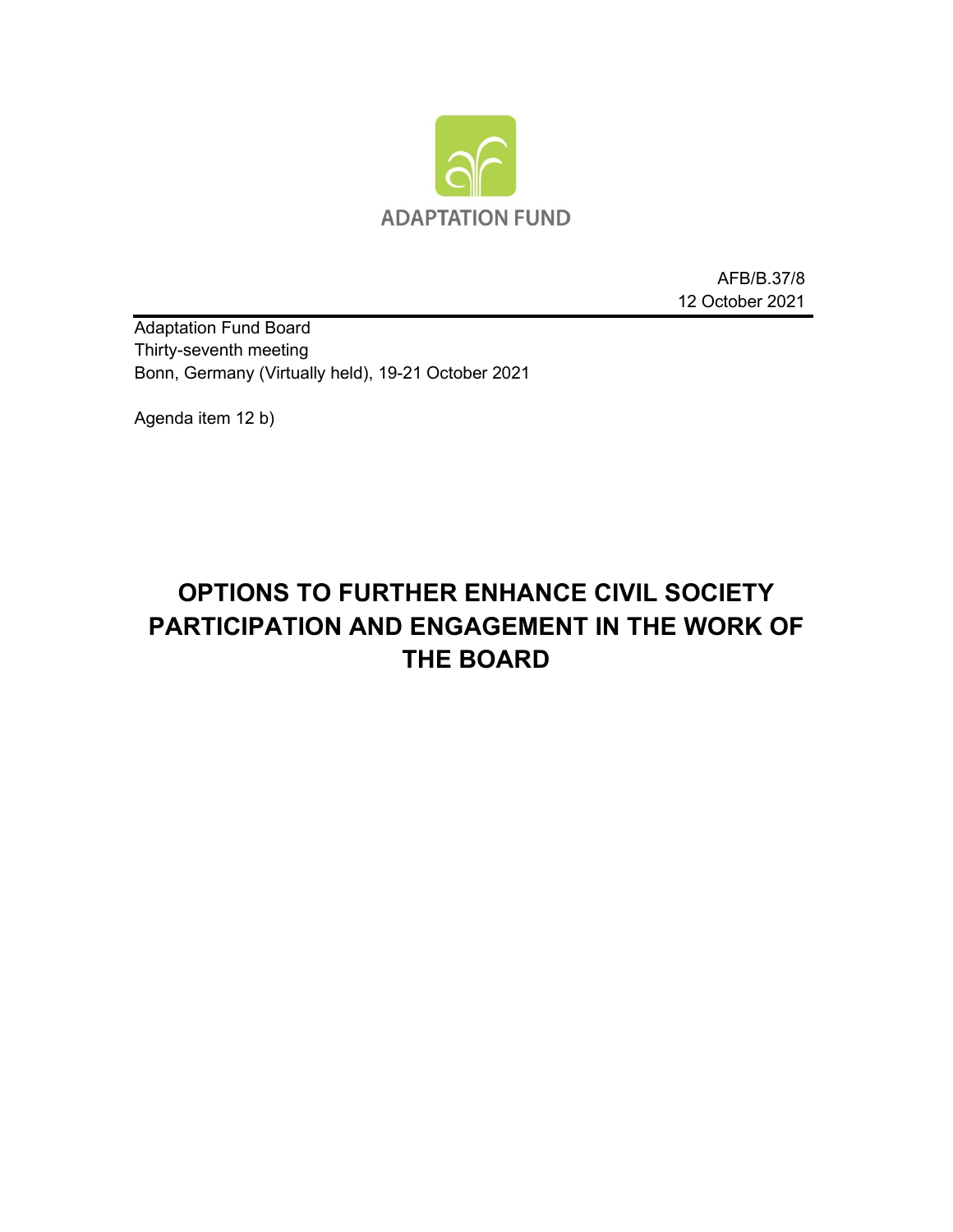# **Background**

1. The Adaptation Fund (the Fund) has recognized the importance of its engagement with civil society as well as contributions of civil society to the Fund's work. While several aspects of the Fund's engagement with civil society have been considered best practice, the Board acknowledged, at its thirty-third meeting, the importance of further enhancing the participation of civil society in the work of the Board.

- 2. The Board, at its thirty-third meeting, decided to request the secretariat:
	- a) *To explore, in consultation with civil society and drawing lessons from other climate funds, options to further enhance civil society participation and engagement in the work of the Board; and*
	- b) *To prepare a document and submit it to the Board for consideration at the thirty-fourth meeting.*

*(Decision B.33/54)*

3. Pursuant to Decision B.33/54, the secretariat presented document AFB/B.34/11 to the Board at its thirty-fourth meeting, which contains potential options for the Board to enhance civil society participation and engagement in the work of the Board considering the current practices of the Board, the practices of other climate funds, the observations and recommendations that had been received from the *Adaptation Fund NGO Network* and their financial, operational and legal implications of the potential options.

4. The Board had a limited time to discuss the information presented in document AFB/B.34/11 and decided:

- a) To provide the secretariat with comments on the options provided in document *AFB/B.34/11 during the intersessional period between its thirty-fourth and thirty-fifth meetings; and*
- *b) To request the secretariat to present a document which compiles comments and input received from the Board to the thirty-fifth meeting of the Board for consideration.*

*(Decision B.34/51)*

5. Pursuant to Decision B.34/51, the secretariat prepared and circulated a survey on the subject matter to the Board during the intersessional period between its thirty-fourth and thirtyfifth meetings. The secretariat presented a document containing a compilation of responses and comments collected by the survey.

6. Due to the limited time and opportunities to exchange on complex topics in Board meetings organized virtually during the COVID-19 pandemic, this agenda item was not taken up at the first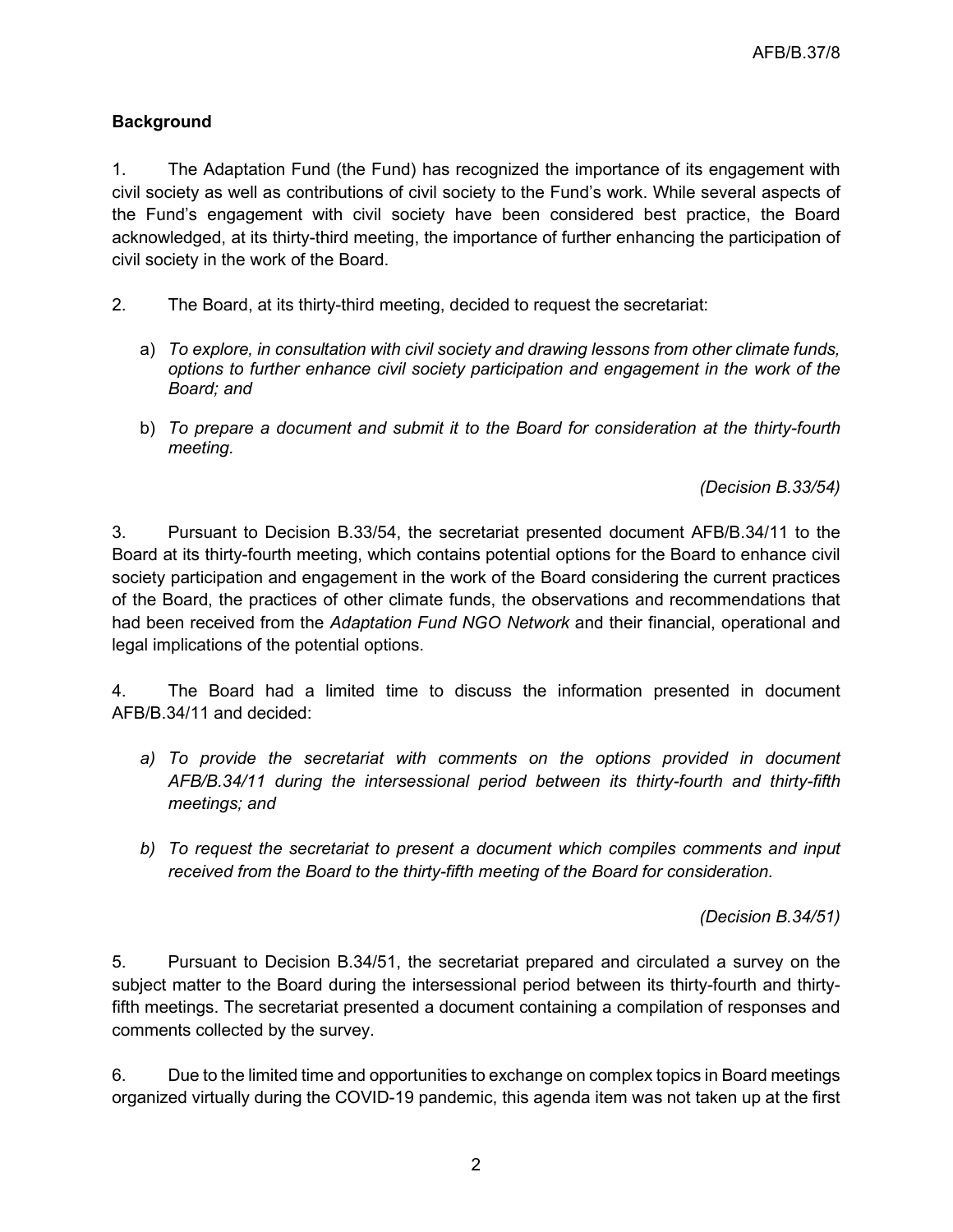and second sessions of the thirty-fifth meetings of the Board and was presented at the thirty-sixth meeting instead.

7. At its thirty-sixth meeting, the Board discussed the initial survey results presented in document AFB/B.36/7 and decided to request the secretariat:

- *a) To resubmit the initial survey including the updated questions among the Board members and alternates, during the intersessional period between its thirty-sixth and thirty-seventh meetings, which reflect the Board's discussions held at its thirty-sixth meeting, including on the need of defining civil society organizations;*
- *b) To conduct a study on the need for a policy for civil society engagement with the Adaptation Fund, taking into account the practices and policies of other climate funds;*
- *c) To present a document containing the outcome of the work as referred to in subparagraphs (a) and (b) above for the Board's consideration at its thirty-seventh meeting.*

*(Decision B.36/44)*

8. Pursuant to Decision B.36/44, the secretariat prepared and circulated the second round of the survey on the subject matter to the Board during the intersessional period between its thirtysixth and thirty-seventh meetings. The secretariat also conducted the study on the need for a policy for civil society engagement with the Fund. This document presents the results and analysis of the second round of the Board survey and a study on the need for a policy for civil society engagement with the Fund, taking into account the practices and policies of other climate funds.

# **The second round of the Board survey**

9. As for the first round of the Board survey, recommendations for the Fund's civil society engagement made by the AF NGO Network served as a basis for six grouped items contained in the Board survey. While many of the questions in the second round of the survey remained the same from its first round, some of the questions and supporting information provided in the survey were updated or newly added to reflect the Board discussion held at its thirty-sixth meeting and the feedback received from the Adaptation Fund NGO Network on the first round of the survey questions. Based on the Board discussions, a new section on the definition of civil society and a policy for civil society engagement was added as a new item 7.

10. The modality of the second round of the Board survey was the same as the first round. It comprised closed questions with optional answers "Yes", "No" or "Neither" with an option to provide comments in each section. The survey was circulated to the Board members and alternates by e-mail for a period from 21 June to 21 July 2021 with a disclaimer that responses would be handled anonymously and would not be connected to their presenters, and that they would not prejudge later Board discussion and decision-making on these matters.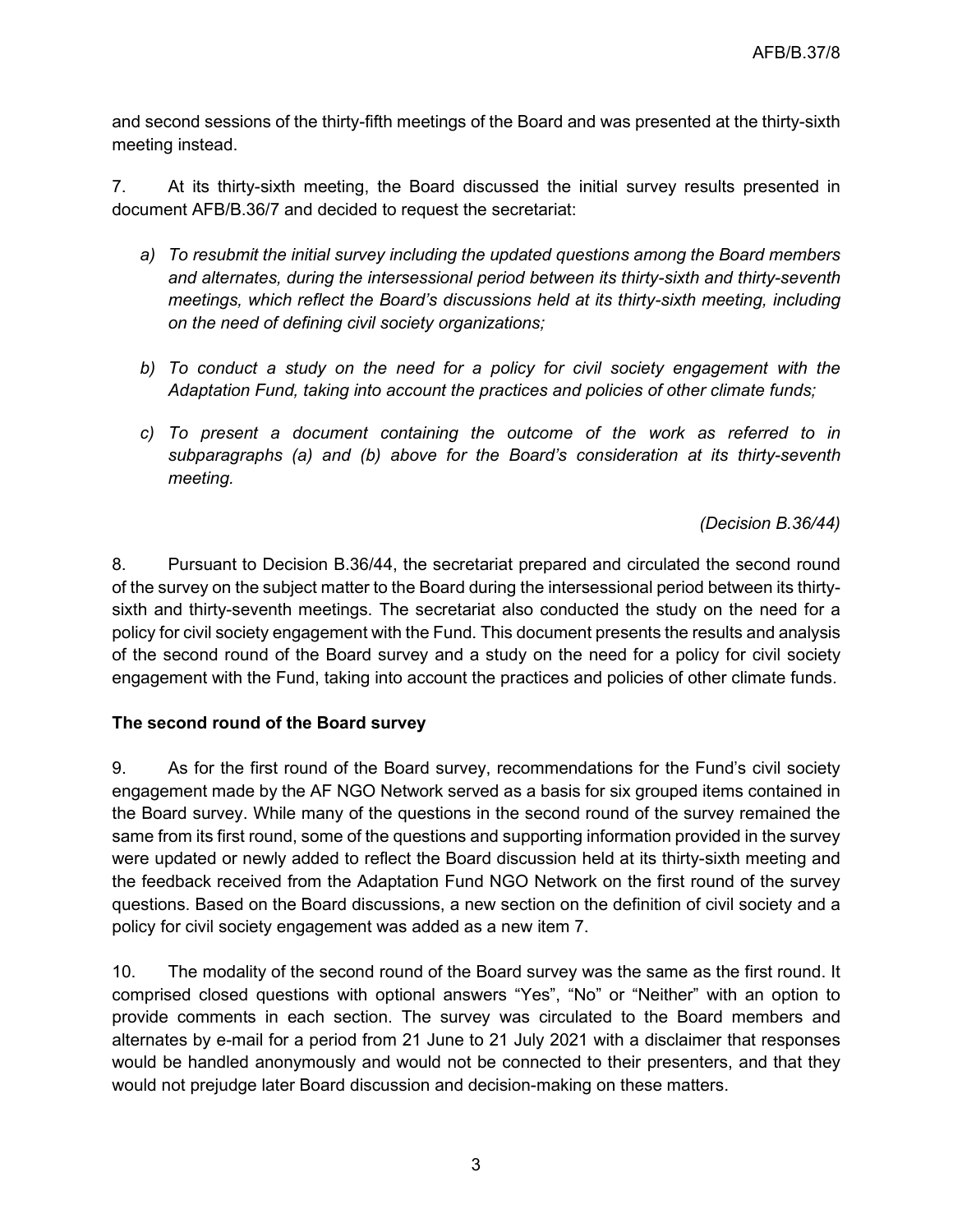11. Out of 31 Board members and alternates with active terms at the time of the survey, 18 responded. It surpassed the 11 responses of the first round and accounted for more than half (58%) of the Board members and alternates this time. However, the aggregate results may not necessarily represent the overall Board's views.

12. The second round of the Board survey and its detailed results are contained in Annex I of this document. An overview of the results and the relevant existing policies and practices by the Fund is presented in **Table 1.**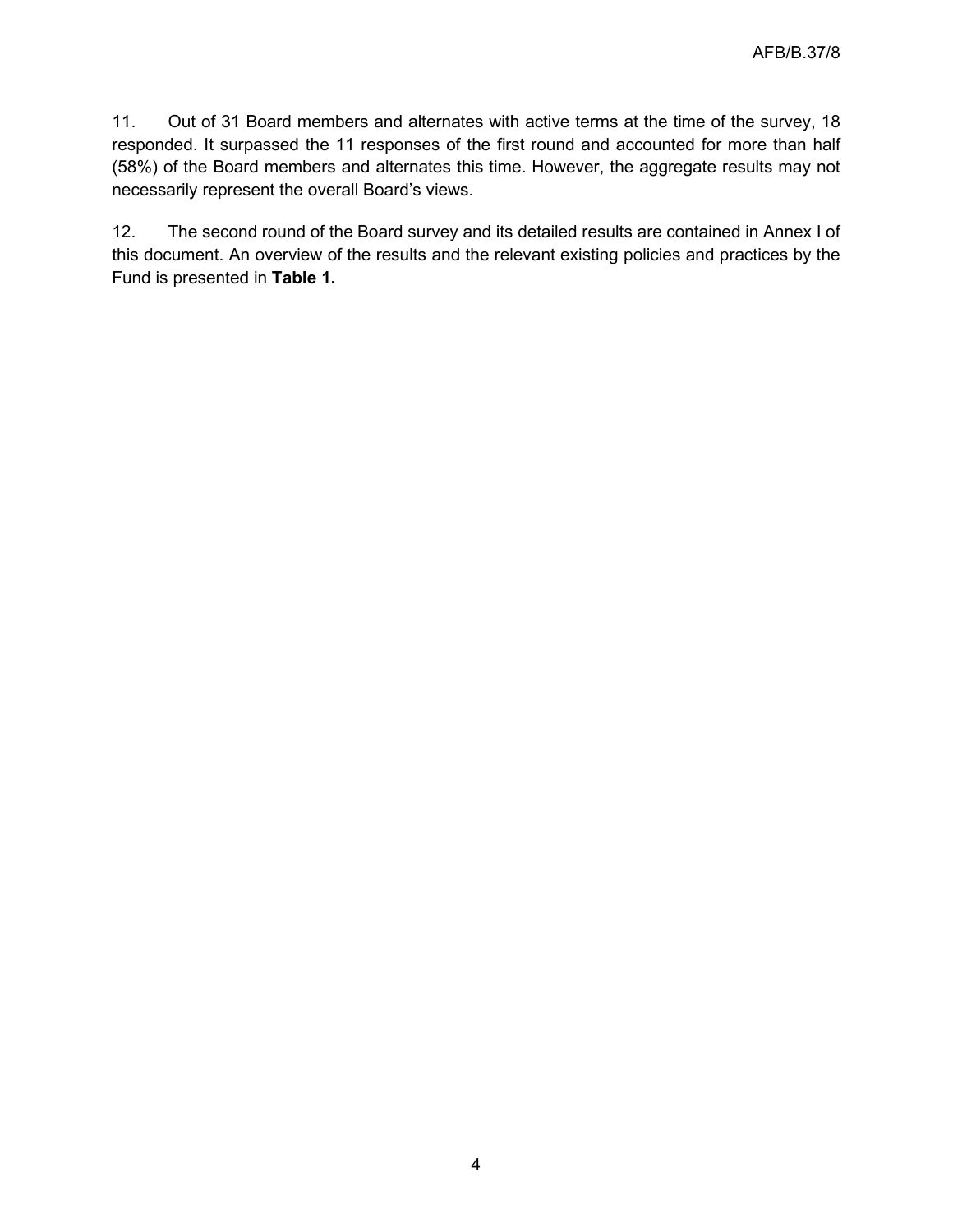| Recommendation                                      | Survey    | Survey results             | Relevant existing policies and practices of the Adaptation        |
|-----------------------------------------------------|-----------|----------------------------|-------------------------------------------------------------------|
|                                                     | number    |                            | Fund                                                              |
| 1. Enhanced collaboration with civil society        |           |                            |                                                                   |
| Creating a dedicated section related to the<br>a)   | 1.1       | Yes: 16, No: 1, Neither: 1 | The secretariat estimates that little cost incurs when the        |
| Fund's engagement with civil society on the         |           | [Majority support]         | participation of civil society members in the readiness events    |
| Fund's website                                      |           |                            | is online. Travel costs would incur for the Fund, however, if     |
| Allowing more active contribution of civil<br>b)    | 1.3       | Yes: 15, No: 2, Neither: 1 | they would participate in the workshops in person and the         |
| society and other stakeholders to the process of    |           | [Majority support]         | Board decides to bear the costs. Having reviewed the existing     |
| reviewing the existing and emerging policies        |           |                            | Fund's policies and guidelines, none of them restricts the        |
| and procedures of the Fund                          |           |                            | implementation of the listed three items.                         |
| Inviting a civil society member to the Fund's<br>C) | $1.5$ and | Yes: 17, No: 0, Neither: 1 |                                                                   |
| readiness workshop and including a session          | 1.6       | [Majority support]         |                                                                   |
| dedicated to civil society engagement in the        |           |                            |                                                                   |
| Fund's readiness workshops and webinars             |           |                            |                                                                   |
| 2. Recording and archiving of the Board meetings    | 2.1       | Yes: 7, No: 8, Neither: 2  | The Fund has no policy or guidelines that restricts the           |
| on the Fund's website                               |           | [Divided opinion]          | publication of the recordings and archiving of the Board          |
|                                                     |           |                            | meetings. The GEF posts recordings of its council meetings        |
|                                                     |           |                            | online as its practice and there is no governing policy for that. |
|                                                     |           |                            | On the other hand, the GCF makes available recordings of the      |
|                                                     |           |                            | board meetings online according to the rules that set out in      |
|                                                     |           |                            | the Information Disclosure Policy of the Green Climate Fund.      |
|                                                     |           |                            | The Board may wish to implement this recommended item as          |
|                                                     |           |                            | a new practice for the Fund. There might be cost implications.    |

# *Table 1: Overview of survey results and relevant AF policies and practices*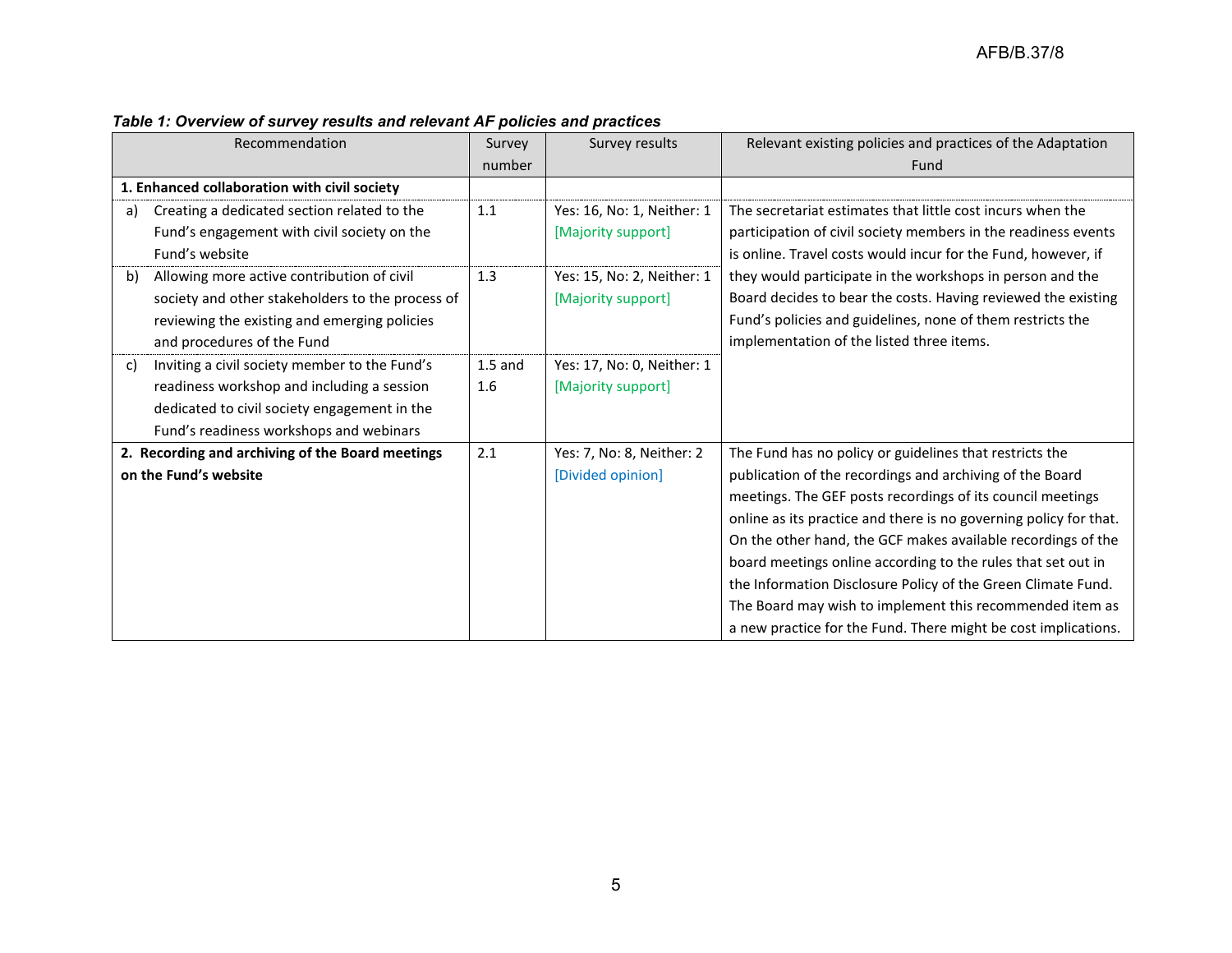| Recommendation                                    | Survey | Survey results             | Relevant existing policies and practices of the Adaptation     |
|---------------------------------------------------|--------|----------------------------|----------------------------------------------------------------|
|                                                   | number |                            | Fund                                                           |
| 3. More explicit disclosure of reasons for closed | 3.1    | Yes: 10, No: 6, Neither: 2 | The Rules of Procedure of the Board (RoP) and the Open         |
| sessions                                          |        | [Majority support]         | Information Policy of the Fund allows the Board not to         |
|                                                   |        |                            | disclose information on an exceptional basis when there is a   |
|                                                   |        |                            | compelling reason for confidentiality. The RoP indicates that  |
|                                                   |        |                            | information obtained from Adaptation Fund project              |
|                                                   |        |                            | participants marked as proprietary and/or confidential shall   |
|                                                   |        |                            | not be disclosed without the written consent of the provider   |
|                                                   |        |                            | of the information, except as required by national law. The    |
|                                                   |        |                            | Open Information policy defines five main criteria for such    |
|                                                   |        |                            | exceptions. However, the policy does not specifically require  |
|                                                   |        |                            | nor prohibit the Board to disclose reasons for closed sessions |
|                                                   |        |                            | to observers (paragraphs 2 and 3).                             |
|                                                   |        |                            |                                                                |
|                                                   |        |                            | As it is mentioned in the Board survey, "AF NGO Network        |
|                                                   |        |                            | shared their concerns that recent board meetings have held     |
|                                                   |        |                            | the increasing number of closed sessions which would impair    |
|                                                   |        |                            | the transparency of the Fund." Although the Board has          |
|                                                   |        |                            | disclosed reasons for closed session, more explicit or clear   |
|                                                   |        |                            | disclosure of reasons for closed sessions to observers would   |
|                                                   |        |                            | help the participants of the meeting understand the rationale  |
|                                                   |        |                            | behind and the need of the closed session while it helps the   |
|                                                   |        |                            | Board to reaffirm the need of the closed sessions possibly     |
|                                                   |        |                            | increasing the legitimacy of the closed sessions.              |
| 4. Active civil society observers and observer    |        |                            |                                                                |
| accreditation process                             |        |                            |                                                                |
| Elected active civil society observers to<br>a)   |        |                            | The Fund's Open Information Policy sets out the following for  |
| intervene on agenda item of the meetings and      |        |                            | deliberative information (paragraph 9): "Therefore, while the  |
| to attend closed meetings                         |        |                            | Fund makes publicly available the decisions, results, and      |
| Establishing the status of the elected active     | 4.1    | Yes: 7, No: 9, Neither: 2  | agreements that result from its deliberative processes, the    |
| civil society observers                           |        | [Divided opinion]          | proceedings are held in closed sessions for the following      |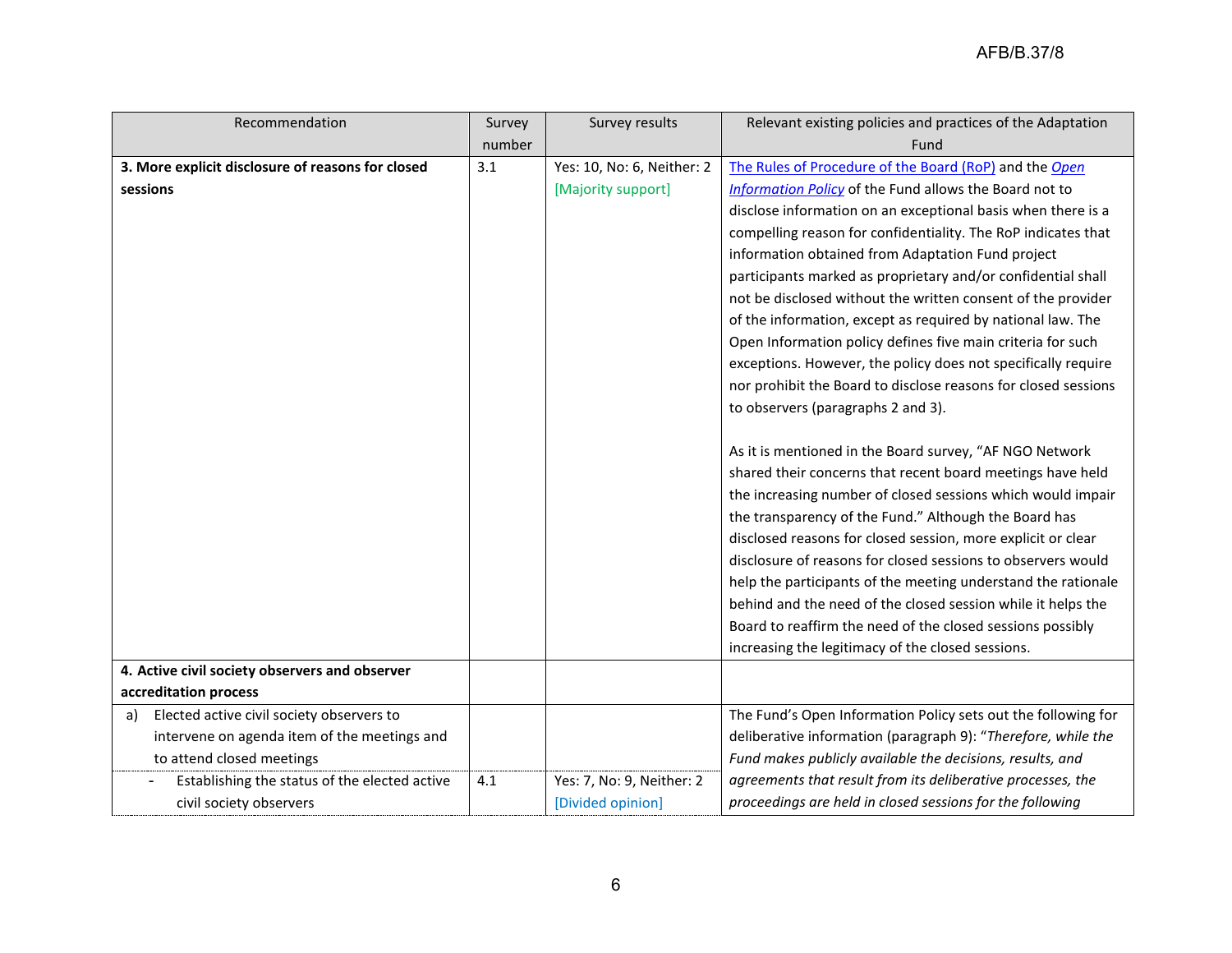| Recommendation                                 | Survey | Survey results             | Relevant existing policies and practices of the Adaptation                                                             |
|------------------------------------------------|--------|----------------------------|------------------------------------------------------------------------------------------------------------------------|
|                                                | number |                            | Fund                                                                                                                   |
| Allowing the active civil society observers to | 4.2    | Yes: 2, No: 10, Neither: 3 | bodies: the Accreditation Panel, Ethics and Finance                                                                    |
| attend closed meetings                         |        | [Majority opposition]      | Committee, and Project and Programme Review Committee."                                                                |
| Allocation of travel budgets for the active    | 4.3    | Yes: 3, No: 9, Neither: 2  |                                                                                                                        |
| civil society observers to participate in the  |        | [Majority opposition]      | The Board's Rules of procedure include rules concerning the                                                            |
| Board meetings                                 |        |                            | participation of observers in the proceedings of the Board in                                                          |
|                                                |        |                            | paragraphs 33 and 34.                                                                                                  |
|                                                |        |                            |                                                                                                                        |
|                                                |        |                            | "33. Observers may, upon the invitation of the Chair and if                                                            |
|                                                |        |                            | there is no objection from any of the members present,                                                                 |
|                                                |        |                            | participate without the right to vote in the proceedings of<br>any meeting in matters of direct concern to the body or |
|                                                |        |                            | agency, which they represent.                                                                                          |
|                                                |        |                            |                                                                                                                        |
|                                                |        |                            | 34. Observers may, upon invitation of the Chair and if there                                                           |
|                                                |        |                            | is no objection from the members present, make                                                                         |
|                                                |        |                            | presentations relating to matters under consideration by the                                                           |
|                                                |        |                            | Board."                                                                                                                |
|                                                |        |                            |                                                                                                                        |
|                                                |        |                            | "XVIII. AMENDMENTS TO RULES OF PROCEDURE                                                                               |
|                                                |        |                            | 64. These rules of procedure may be amended according to                                                               |
|                                                |        |                            | paragraphs 44-51 above and, to be effective, must be                                                                   |
|                                                |        |                            | formally approved by the CMP."                                                                                         |
|                                                |        |                            |                                                                                                                        |
|                                                |        |                            | If the Board would like to invite active civil society observers                                                       |
|                                                |        |                            | to all the meetings including closed sessions, the Board would                                                         |
|                                                |        |                            | need to amend the Open Information Policy and the Rules of                                                             |
|                                                |        |                            | Procedure which requires a formal approval of the Conference                                                           |
|                                                |        |                            | of Parties serving as the meeting of the Parties to the Kyoto                                                          |
|                                                |        |                            | Protocol (CMP) and/or Conference of Parties serving as the                                                             |
|                                                |        |                            | meeting of the Parties to the Paris Agreement (CMA).                                                                   |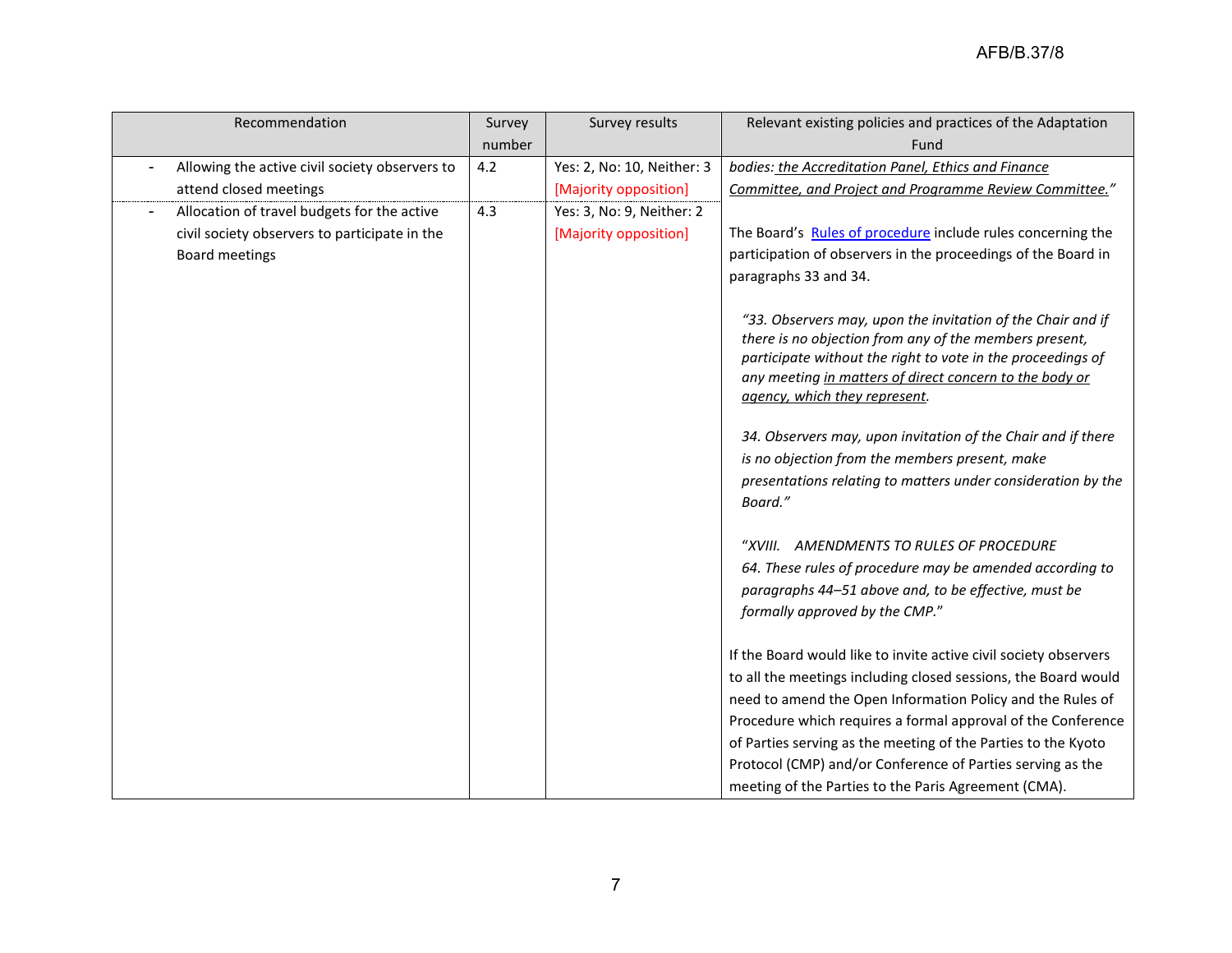| Recommendation                                      | Survey | Survey results             | Relevant existing policies and practices of the Adaptation       |
|-----------------------------------------------------|--------|----------------------------|------------------------------------------------------------------|
|                                                     | number |                            | Fund                                                             |
| b) Establishing the Fund's own observer             | 4.5    | Yes: 4, No: 5, Neither: 8  | According to the Rules of Procedure, paragraph 31, observers     |
| accreditation process                               |        | [Divided opinion]          | are, in principle, representatives of UNFCCC Parties, the        |
|                                                     |        |                            | UNFCCC secretariat and UNFCCC accredited observers. Under        |
|                                                     |        |                            | this rule, the Fund has allowed observers only from              |
|                                                     |        |                            | organizations in the list of the UNFCCC accredited observers.    |
|                                                     |        |                            | However, as paragraph 31 reads "Except where otherwise           |
|                                                     |        |                            | decided by the Board", it leaves the Board discretion to         |
|                                                     |        |                            | change or expand the composition of the observers for its        |
|                                                     |        |                            | meetings, however, this requires further analysis on whether     |
|                                                     |        |                            | and how this can be implemented.                                 |
| 5. Summary of project proposals in the respective   |        |                            |                                                                  |
| countries' official languages and country-specific  |        |                            |                                                                  |
| project information                                 |        |                            |                                                                  |
| a) Summary of project proposals in the respective   | 5.1    | Yes: 9, No: 6, Neither 2   | The Fund has been instructing implementing entities to use       |
| countries' official languages                       |        | [Majority support]         | templates for project proposals and project concepts             |
|                                                     |        |                            | amended in October 2017 for their submissions, and               |
|                                                     |        |                            | amendments to the templates require Board approval. The          |
|                                                     |        |                            | Board may wish to add a section for the summary of the           |
|                                                     |        |                            | proposal in the respective countries' official languages to the  |
|                                                     |        |                            | templates when amending the project proposal template(s).        |
| b) Provision of country-specific information on the | 5.3    | Yes: 13, No: 4, Neither: 1 | There is no prescription related to the structure of the Fund's  |
| Fund's website                                      |        | [Majority support]         | public website, under the Fund's existing policies including the |
|                                                     |        |                            | Rules of Procedure and the Open Information Policy. The          |
|                                                     |        |                            | secretariat has designed and developed it by its own initiative. |
|                                                     |        |                            | To make available country-specific information on the Fund's     |
|                                                     |        |                            | website, a drastic change in its structure would be required,    |
|                                                     |        |                            | which is a relatively big project for the Fund. If the Board     |
|                                                     |        |                            | deems this change beneficial and necessary, it may wish to       |
|                                                     |        |                            | request the secretariat to implement this item.                  |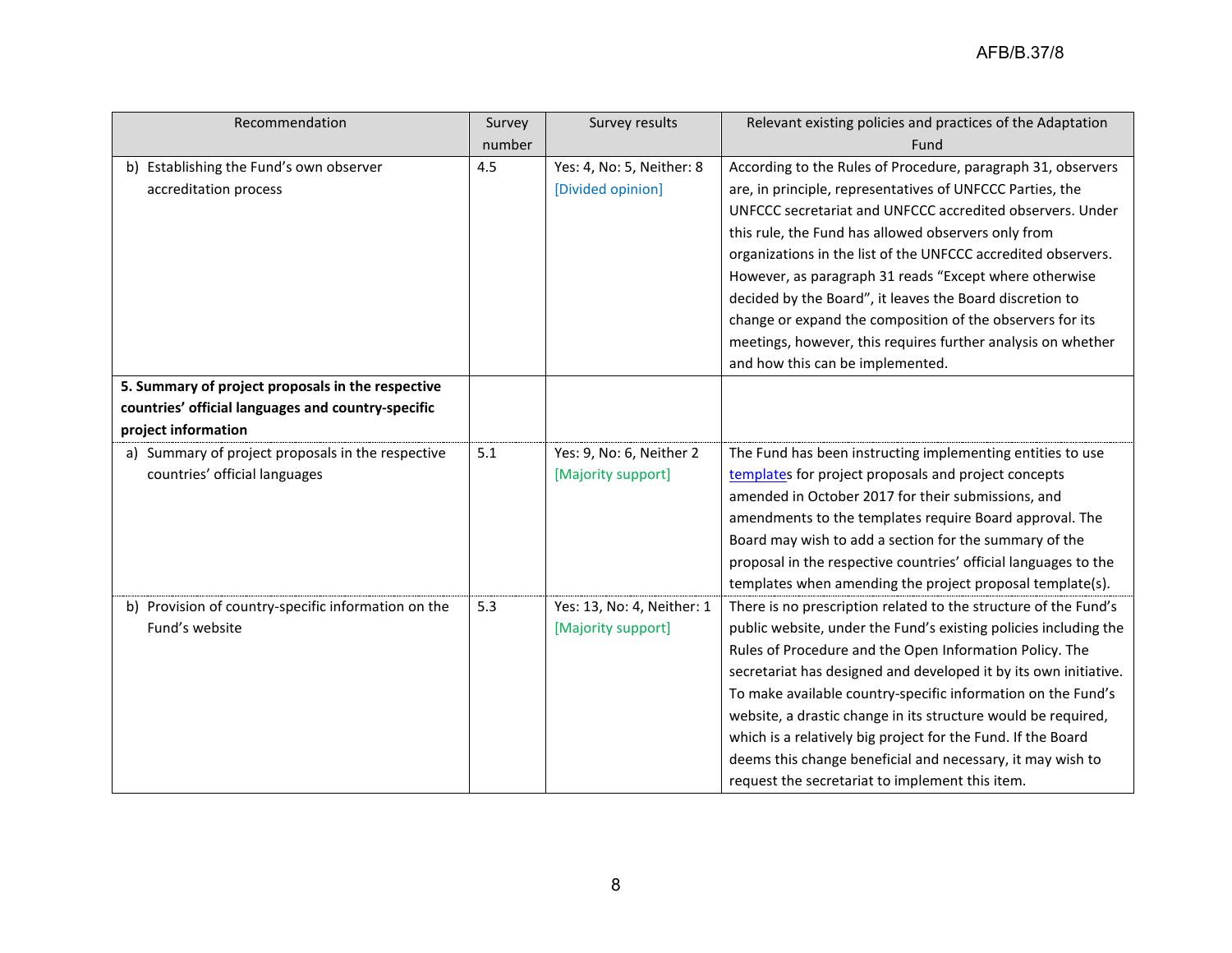| Recommendation                                  | Survey | Survey results                                     | Relevant existing policies and practices of the Adaptation                                                                                                                                                                                                                                                                                                                                                                                                                                                                                                                                                                                                                                                                                                  |
|-------------------------------------------------|--------|----------------------------------------------------|-------------------------------------------------------------------------------------------------------------------------------------------------------------------------------------------------------------------------------------------------------------------------------------------------------------------------------------------------------------------------------------------------------------------------------------------------------------------------------------------------------------------------------------------------------------------------------------------------------------------------------------------------------------------------------------------------------------------------------------------------------------|
|                                                 | number |                                                    | Fund                                                                                                                                                                                                                                                                                                                                                                                                                                                                                                                                                                                                                                                                                                                                                        |
| 6. Solicitation of stakeholder input on         |        |                                                    |                                                                                                                                                                                                                                                                                                                                                                                                                                                                                                                                                                                                                                                                                                                                                             |
| (re-)accreditation and intersessional decision- |        |                                                    |                                                                                                                                                                                                                                                                                                                                                                                                                                                                                                                                                                                                                                                                                                                                                             |
| making                                          |        |                                                    |                                                                                                                                                                                                                                                                                                                                                                                                                                                                                                                                                                                                                                                                                                                                                             |
| a) (Re-)accreditation                           | 6.1    | Yes: 9, No: 4, Neither: 5<br>[Divided opinion]     | The Open Information Policy in its paragraph 8 under the<br>section of the Exclusions from Disclosure prescribes that the<br>name of the entity as well as all applications and<br>corresponding supporting documentation are kept strictly<br>confidential, as they relate to entities applying for<br>accreditation to the Fund, and these are kept anonymous until<br>an entity has been accredited by the Board". Therefore, the<br>solicitation of stakeholder input to entities on the (re-<br>)accreditation process is not implementable under the current<br>policy.                                                                                                                                                                               |
| b) Intersessional decision-making               | 6.3    | Yes: 4, No: 9, Neither: 4<br>[Majority opposition] | The Rules of Procedure sets out rules on intersessional<br>decisions in paragraphs 56 to 59. The RoP itself does not<br>restrict the solicitation of stakeholder input on intersessional<br>decision-making.<br>All previous intersessional decisions have been posted on the<br>public website, including approvals of projects, concepts and<br>grants for the intersessional review cycles. Submitted<br>proposals have been published on the website for public<br>comments during project review cycles. Other intersessional<br>decisions include the approval of project extension and<br>changes as well as (re-)accreditation of implementing entities,<br>all of which are processed according to the standard criteria<br>approved by the Board. |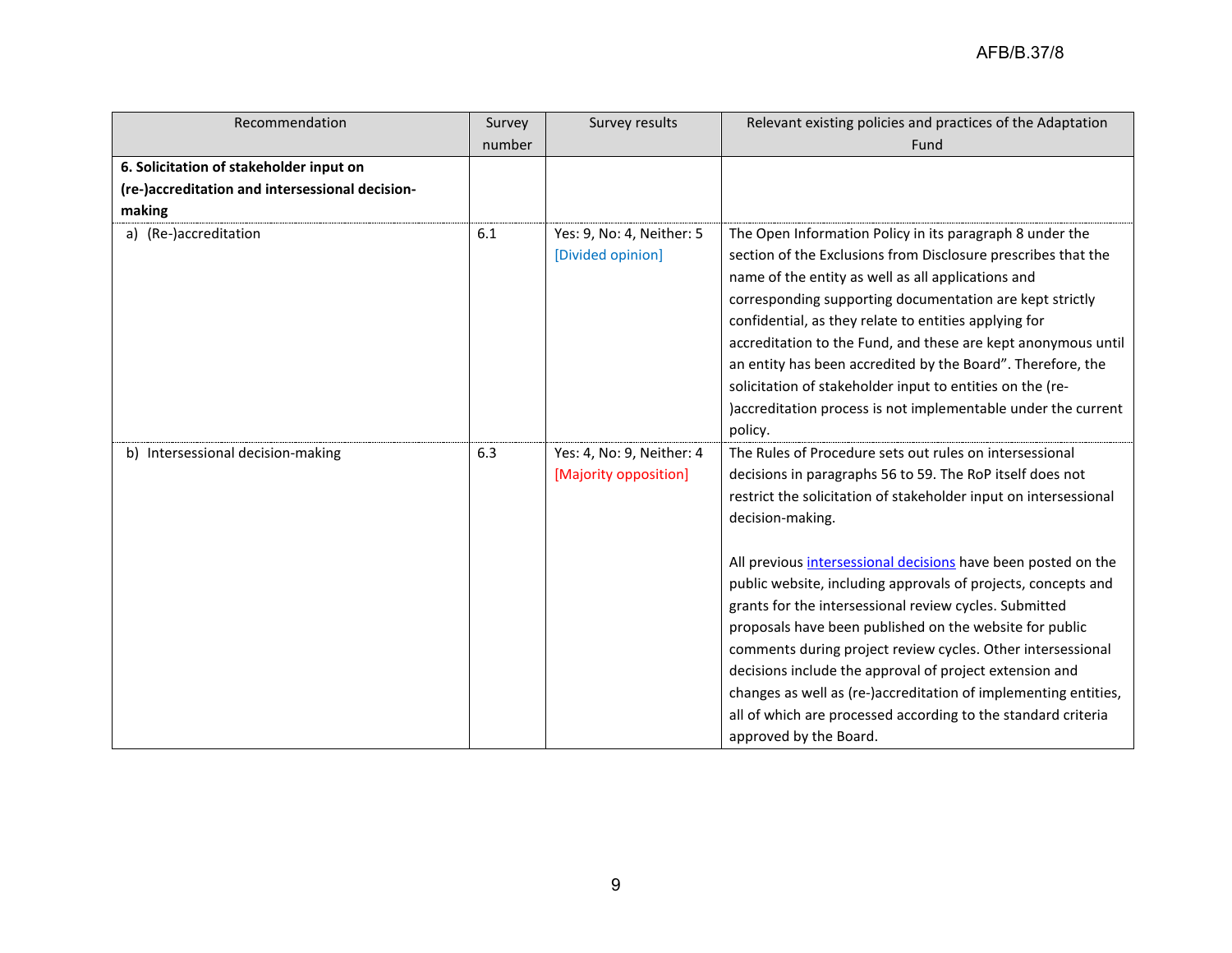| Recommendation                                     | Survey | Survey results             | Relevant existing policies and practices of the Adaptation      |
|----------------------------------------------------|--------|----------------------------|-----------------------------------------------------------------|
|                                                    | number |                            | Fund                                                            |
| 7. Definition of civil society and Policy on civil |        |                            |                                                                 |
| society engagement                                 |        |                            |                                                                 |
| Definition of civil society<br>a)                  |        |                            | The Fund does not have a formal policy and/or definition of     |
| Developing a definition of civil society           | 7.1    | Yes: 5, No: 8, Neither: 5  | civil society that could be applied when considering options to |
|                                                    |        | [Divided opinion]          | enhance civil society participation and engagement in the       |
| Engaging with other stakeholders such as           | 7.3    | Yes: 10, No: 2, Neither: 6 | work of the Board.                                              |
| private sector                                     |        | [Majority support]         |                                                                 |
| Policy on civil society engagement<br>b)           |        |                            | Relevant provisions for civil society engagement in the work of |
| Developing a policy or guidelines on its           | 7.6    | Yes: 8, No: 4, Neither: 5  | the Board are included in the Rules of Procedure and the        |
| engagement with civil society                      |        | [Divided opinion]          | Open Information Policy. Regarding "observers", the Rules of    |
| Taking a decision on individual                    | 7.7    | Yes: 12, No:1, Neither: 4  | Procedure state that "[e]xcept where otherwise decided by       |
| recommendations from civil society without         |        | [Majority support]         | the Board, meetings shall be open for attendance, as            |
| developing a dedicated policy or guidelines        |        |                            | observers, to representatives of UNFCCC Parties, the UNFCCC     |
| on its engagement with civil society               |        |                            | secretariat and UNFCCC accredited observers" (paragraph 31).    |
|                                                    |        |                            |                                                                 |
|                                                    |        |                            | On the project/programme level, the Fund's Environmental        |
|                                                    |        |                            | and Social Policy (amended in March 2016) and Gender Policy     |
|                                                    |        |                            | and Action Plan (amended in March 2021) apply the broader       |
|                                                    |        |                            | term "stakeholders" requiring informed participation and        |
|                                                    |        |                            | consultation of stakeholders in project formulation and         |
|                                                    |        |                            | implementation (ESP paragraph 10 and GP paragraph 17).          |
|                                                    |        |                            |                                                                 |
|                                                    |        |                            | Both the GEF and GCF define certain terms such as "civil        |
|                                                    |        |                            | society" or "civil society organizations" for the purpose of    |
|                                                    |        |                            | their engagement policies and procedures.                       |
|                                                    |        |                            |                                                                 |
|                                                    |        |                            | The Board may wish to consider further clarifying and defining  |
|                                                    |        |                            | civil society and possibly other relevant stakeholders to be    |
|                                                    |        |                            | engaged in work of the Board and the Fund and/ or further       |
|                                                    |        |                            | clarify arrangements in a dedicated policy or guidelines.       |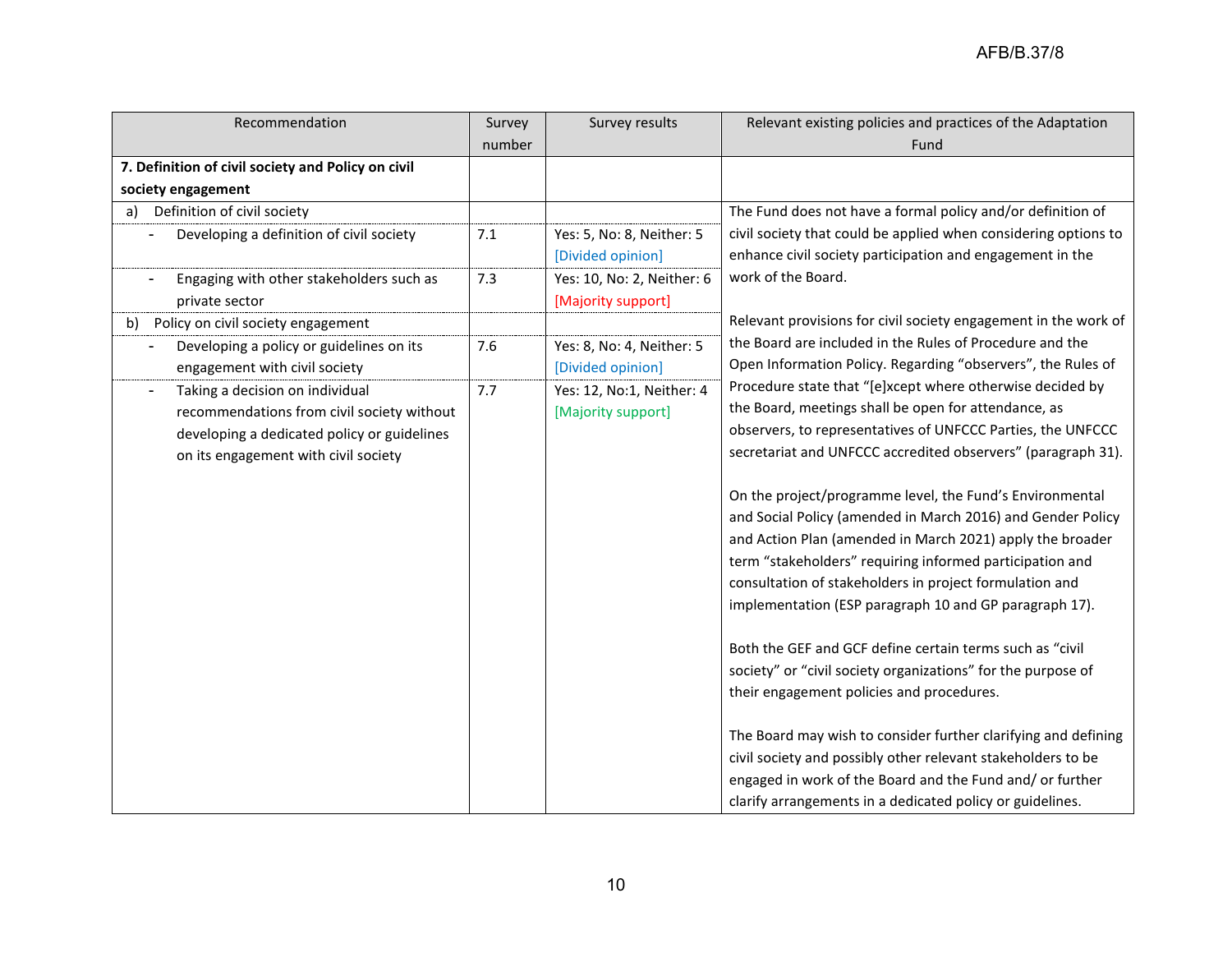# **Study on the need for a policy for civil society engagement with the Fund**

13. The current practice of the Adaptation Fund is similar to other multilateral climate funds in the sense that civil society can be engaged in an observer role in the work of the Board, as well as on the project/programme level as relevant stakeholders for project development and implementation.

14. The Fund's *Medium-Term Strategy for 2018-2022* explicitly recognizes civil society's contribution to the Adaptation Fund and a need explore modalities for greater collaboration between the Fund and civil society. The *Adaptation Fund NGO Network* has also recommended that the Board enhances collaboration with civil society in the work of the Board.

15. As **Table 2** shows, the Fund does not have a formal policy nor definition of civil society that could be applied when considering options to enhance civil society participation and engagement in the work of the Board. However, civil society engagement is an important feature of the Fund as recognized by the Fund's Medium-Term Strategy, and the Fund's existing practices are set out in its several policies and rules:

- a) The *Rules of Procedure* include provisions on observers (paragraphs 31 34) of Board meetings and procedures for public communication (paragraphs 35 – 37). According to the *Rules of Procedure*, observers are defined as "representatives of UNFCCC Parties, the UNFCCC secretariat and UNFCCC accredited observers" (paragraph 31).
- b) The *Open Information Policy* reaffirms the Fund's commitment to open access to information and transparency guiding the Fund's overall approach to disclose information unless there is a compelling reason for confidentiality.
- c) The *Operational Policies and Guidelines (OPG)* mandates the engagement of stakeholders on the level of projects and programmes in compliance with the Fund's Environmental and Social Policy (ESP) and Gender Policy (GP) throughout all the project/programme implementation phases (paragraphs 34 and 35). In addition, the OPG mandates the secretariat to "provide facilities that will enable interested stakeholders to publicly submit comments about proposals" (paragraph 89).

16. In addition, the Adaptation Fund is the only climate fund that organizes a *Dialogue with Civil Society* as a standing agenda at each Board meeting. The Dialogue has enabled the civil society observers to engage the Board in issues of interest and priority to the civil society. This practice of the Board is currently not captured in any of the existing policies and guidelines of the Fund.

17. The Board may wish to consider two options with a view to enhance civil society engagement in the work of the Board through a) developing a dedicated and comprehensive policy on civil society engagement and b) adopting new features of civil society engagement without a dedicated policy. The secretariat's preliminary review found the following considerations for each option: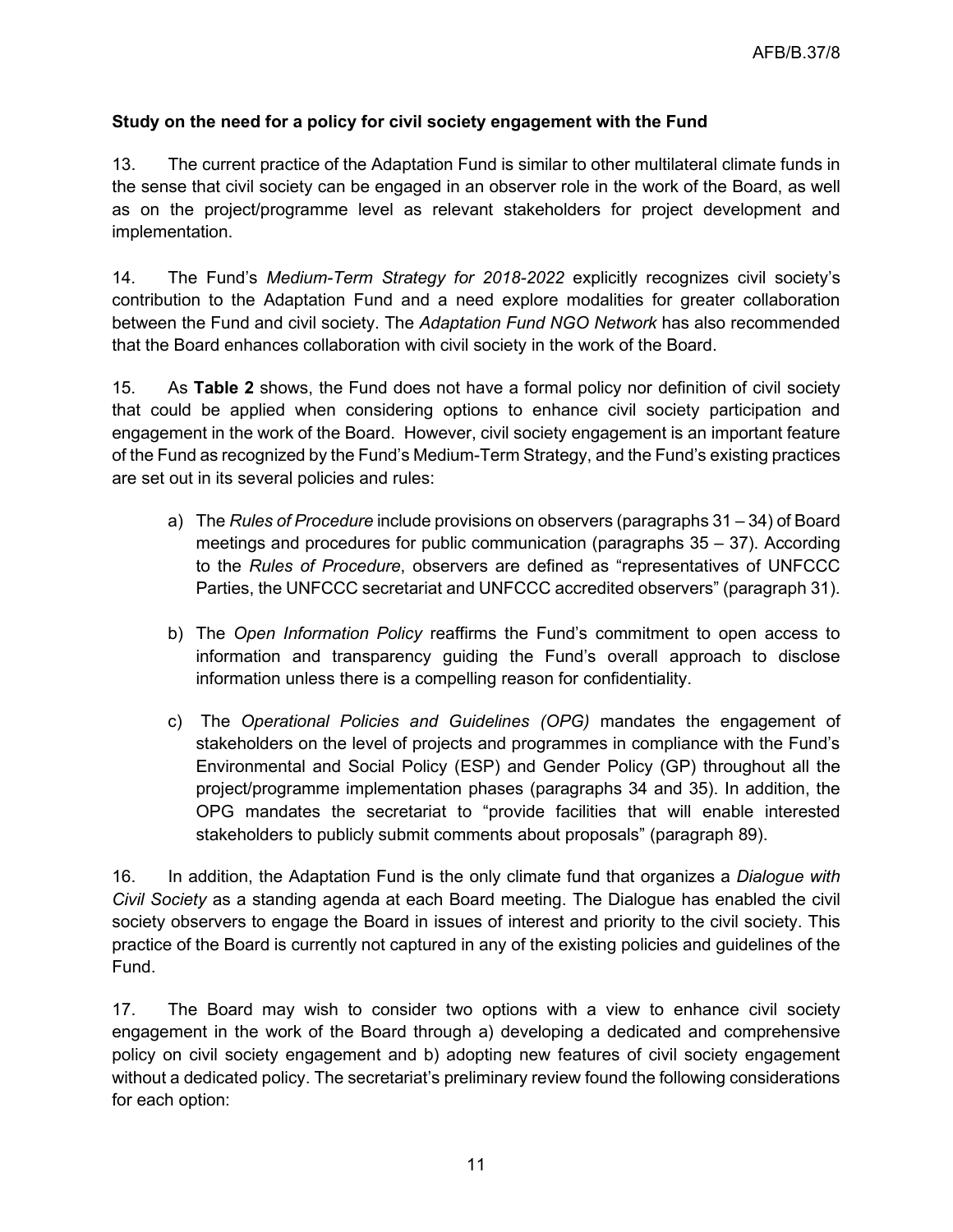# *Option 1: Developing a comprehensive policy for civil society engagement*

13. In this option, the Fund would develop a dedicated policy on civil society engagement, which compiles a set of rules, guidelines, principles and plans related to civil society participation and engagement in the work of the Board, and potentially, if deemed necessary, overall civil society and/or stakeholder engagement in the work of the Fund as a whole. As part of the policy, the Board could consider further clarifying and defining civil society and possibly other relevant stakeholders for the work of the Board and/or the Fund as a whole.

14. Having such a policy, the Fund could set a clearer vision and reinforce its continued commitment to civil society engagement and update it when needs arise, as the document would evolve over time. It may also serve as an opportunity for the Fund to streamline the existing practices and new elements of civil society engagement in a coherent manner and codify them into a policy.

15. On the other hand, developing a policy may take a considerable amount of time and other resources until the Board reaches an agreement on the multiple features that had better be integrated into in a policy at its development, rather than incremental integration through several times of revision of the policy.

*Option 2: Identify new elements to enhance civil society engagement and integrate them into existing policies (without developing a dedicated policy for civil society engagement)*

16. In this option, rather than developing a separate policy for civil society engagement, the Board could adopt new features through individual decisions by the Board.

17. This option means maintaining the status quo where relevant practices would remain scattered in several policy documents and/or respective decisions. This might be viewed as improvement of accessibility by the Fund's stakeholders who particularly look for comprehensive information related to civil society engagement. Also, a more thorough crosscheck may be necessary whenever the decided items are updated in the future, and the update needs to be reflected in other related policies and single decisions.

18. An important consideration for both options is that in cases where new features would require to be incorporated into or a revision of existing policies and procedures of the Fund, while some policies such as Operational Policies and Guidelines (OPG) and Open Information Policy can be amended by the Board decisions, the amendment of the Rules of Procedure of the Board<sup>[1](#page-11-0)</sup> requires a decision by the CMP/CMA which could be a relatively lengthy process.

<span id="page-11-0"></span><sup>1</sup> Amendment of the Rules of Procedure requires the decision of the Conference of the Parties serving as the meeting of the Parties to the Kyoto Protocol (CMP).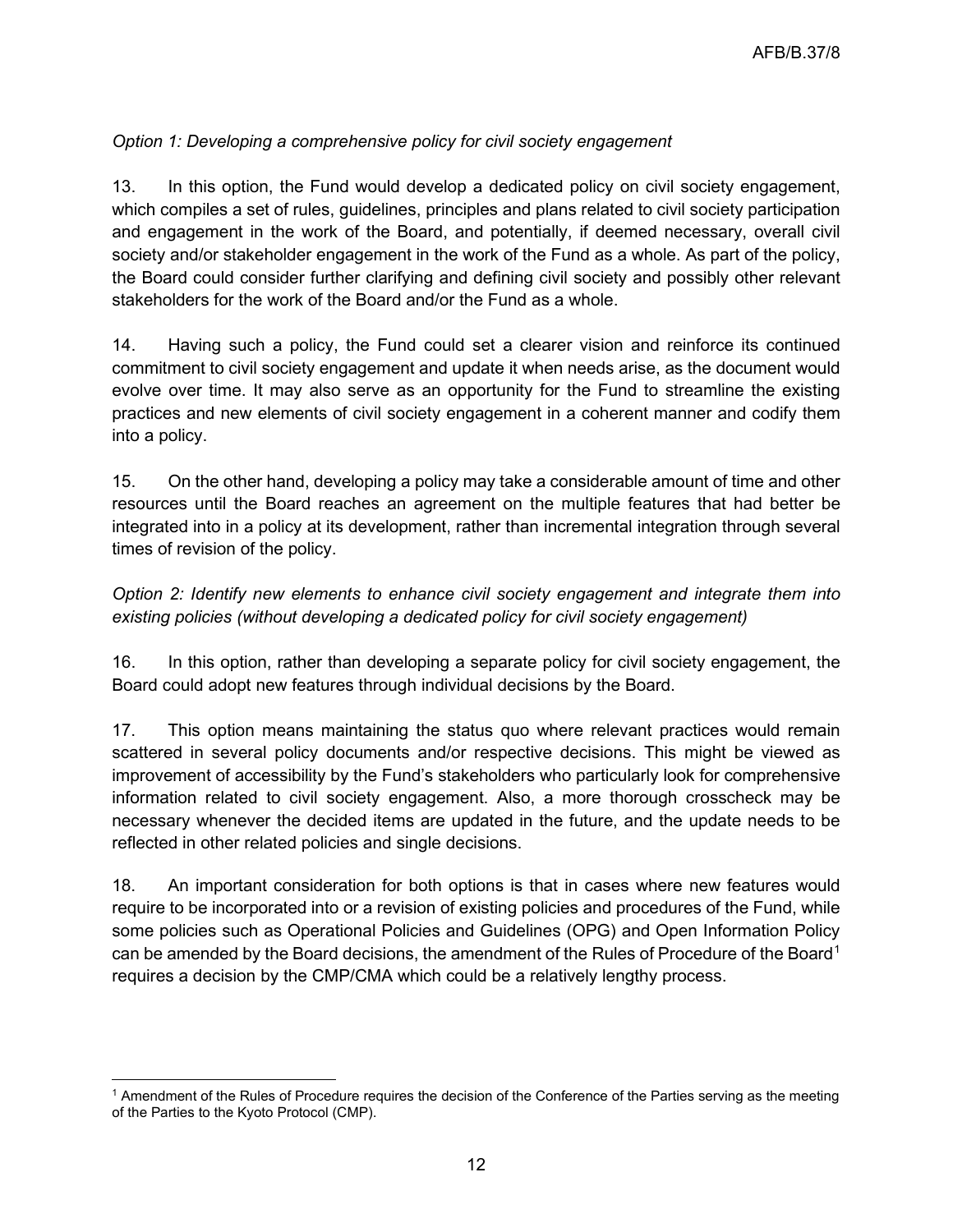## **Practices and policies of other climate funds**

19. This section presents the relevant practices and policies on civil society engagement of other climate funds namely the Global Environment Facility (GEF), the Green Climate Fund (GCF) and the Climate Investment Funds (CIFs) and compares them with the equivalent policies set up of the Adaptation Fund. The detailed findings of the secretariat on the relevant practices and policies of these other climate funds can be found in Annex II to this document.

20. Having looked at the cases of the GEF, the GCF and the CIFs, civil society engagement of those climate funds is governed by a similar set of policies and guidelines with some differences.

- a) In the case of the GEF, the "*Updated Vision to Enhance Civil Society Engagement with the GEF*" is a vision document on civil society engagement capturing specific principles and objectives related to the level of the GEF Council as well as on the national and regional level.
- b) The GCF's *Governing Instrument* and *Rules of Procedure* set out the general mandate for civil society engagement in the work of the Board through active observers and other observers, which is operationalized in the dedicated "*Guidelines relating to the Observer participation, accreditation of Observer organizations and participation of active Observers*" in the work of the GCF Board, and other related policies, such as the *Information Disclosure Policy* and the *Policy on Ethics and Conflicts of Interest for Active Observers of the GCF*. Overall stakeholder engagement is defined in the GCF's Environmental and Social Policy, Gender Policy, and Indigenous Peoples Policy.
- c) Similarly, the CIFs also include civil society engagement in their *Governance Frameworks* and *Rules of Procedure for Meetings of the Trust Fund Committees*, in addition to dedicated *Guidelines for Inviting Representatives of Civil Society to Observe Meetings of the CIF Trust Fund Committees* as supplemented by the *Information Disclosure Policy*.

21. What all the climate funds have in common is that their approach on civil society engagement is multi-dimensional, and that no single policy covers all the aspects of civil society engagement. Whereas the Adaptation Fund does not have a dedicated policy or guidelines that govern civil society engagement, the other three organizations do have one main document on civil society engagement that is either primarily focused on the rules and guidelines regarding the participation of civil society in the work of their governing bodies, or as in one case on civil society engagement in the work on all levels of the fund.

22. **Table 2** below summarizes and compares the relevant policies and guidelines related to civil society engagement for those other climate funds and the Adaptation Fund.

23. If the Adaptation Fund would follow a similar model of those other climate funds, it could develop a policy or guidelines that further define civil society in the work of the Fund and set out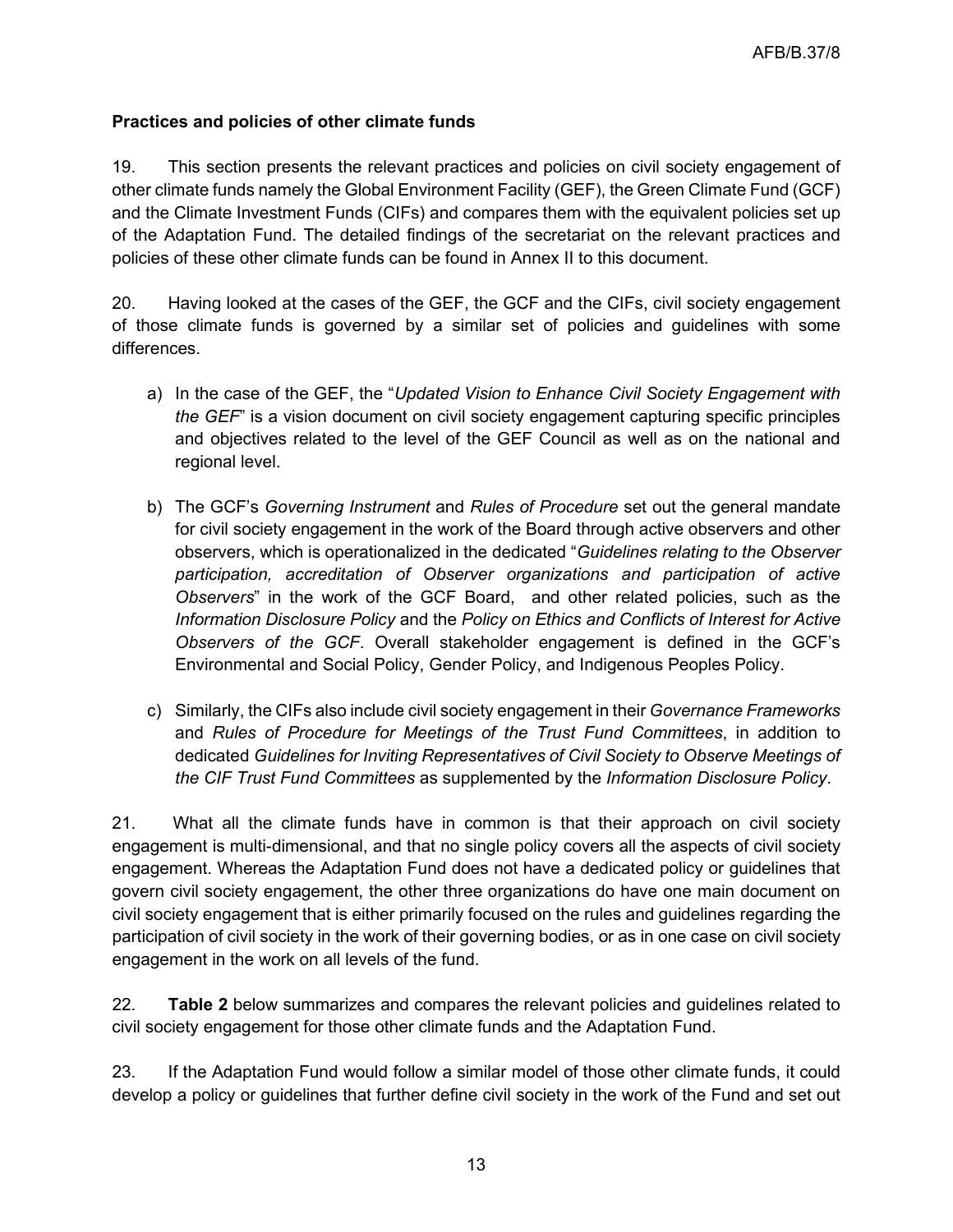rules for the participation of civil society in the work of the Board based on the existing policies and practices taking into account some of the recommendations contained in this document, originally proposed by the AF NGO Network.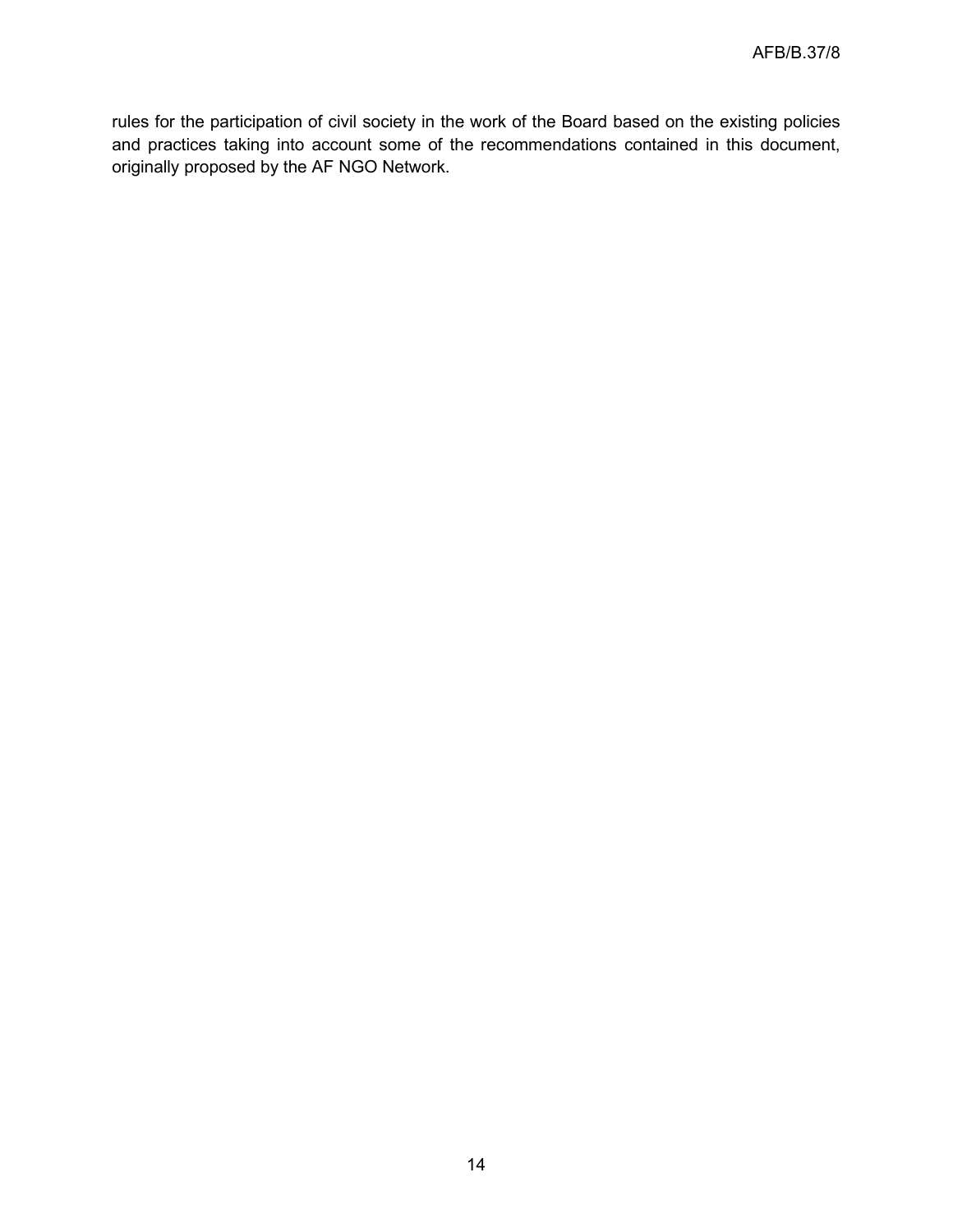|                       | <b>GEF</b>                       | <b>GCF</b>                        | <b>CIFs</b>                                  | <b>Adaptation Fund</b>    |
|-----------------------|----------------------------------|-----------------------------------|----------------------------------------------|---------------------------|
| Main policy on civil  | <b>Updated Vision to Enhance</b> | Guidelines relating to the        | <b>Guidelines</b><br>for<br><b>Inviting</b>  | None                      |
| society engagement    | <b>Civil Society Engagement</b>  | participation,<br><b>Observer</b> | of<br><b>Representatives</b><br><b>Civil</b> |                           |
| (GEF) or guidelines   | with the GEF                     | of Observer<br>accreditation      | <b>Society to Observe Meetings</b>           |                           |
| setting out rules for | the updated vision               | organizations<br>and              | of the CIF<br><b>Trust Fund</b>              |                           |
| observer              | statement,<br>and                | participation<br>of<br>active     | <b>Committees</b>                            |                           |
| participation in the  | principles<br>and                | <b>Observers</b>                  | Rules<br>the<br>around                       |                           |
| meetings (GCF and     | objectives                       | registration<br>and               | active observers in the                      |                           |
| CIFs)                 | engagement<br>at                 | participation<br>οf               | committee meetings                           |                           |
|                       | national and regional            | observers,                        |                                              |                           |
|                       | levels.<br>Council               | accreditation<br>of               | Overview of the CIF -                        |                           |
|                       | Meeting participation,           | observer                          | <b>Information for Observers:</b>            |                           |
|                       | consultations<br>in              | organizations,<br>and             | <b>CIF</b><br><b>Governance</b><br>and       |                           |
|                       | preparation for Council          | and<br>process                    | <b>Programming Information</b>               |                           |
|                       | Meetings, participation          | guidelines<br>for                 | - Compilation of the rules                   |                           |
|                       | in GEF Assembly and              | participation of active           | and information that are                     |                           |
|                       | Replenishment                    | observers                         | useful for<br>the<br>active                  |                           |
|                       | meetings,<br>and                 |                                   | but<br>observers<br>are                      |                           |
|                       | activities to strengthen         |                                   | scattered in the different                   |                           |
|                       | their capacity<br>(rules         |                                   | policy documents.                            |                           |
|                       | CSO<br>around                    |                                   |                                              |                           |
|                       | representatives)                 |                                   |                                              |                           |
| Other instruments     | Rules of Procedure for the       | <b>Rules of Procedure</b>         | <b>Governance Frameworks for</b>             | <b>Rules of Procedure</b> |
| setting out or citing | <b>GEF Council</b>               | (including)                       | SCF / CTF; and                               | (including)               |
| rules for civil       | (including)                      | Attendance of <b>active</b>       | Rules of Procedure for                       | Observer participation in |
| society or observer   | Attendance of CSO                | observers<br>to                   | <b>Meetings of the Trust Fund</b>            | the Board meetings        |
| participation         | representatives to the           | meetings of the Board,            | <b>Committee of SCF /CTF</b>                 |                           |
|                       | proceedings of the               | other than executive              | (including)                                  |                           |
|                       | Board                            | sessions                          | Attendance<br>of<br>civil<br>$\blacksquare$  |                           |
|                       |                                  |                                   | society                                      |                           |
|                       |                                  |                                   | representatives to the                       |                           |
|                       |                                  |                                   | committee<br>meetings                        |                           |
|                       |                                  |                                   | and the<br>partnership                       |                           |
|                       |                                  |                                   | forum                                        |                           |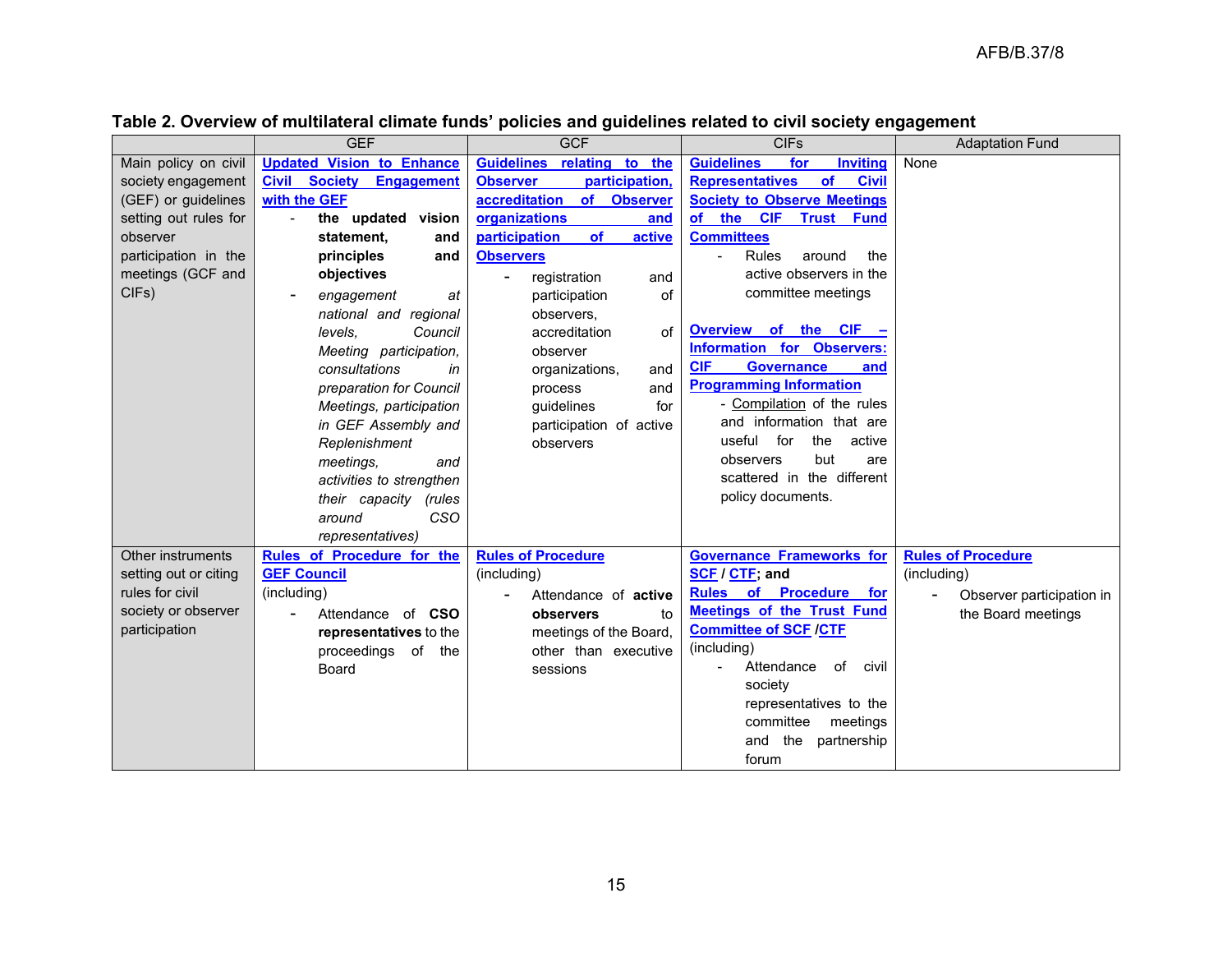<span id="page-15-0"></span>

|                       | <b>GEF</b>                                 | <b>GCF</b>                                      | <b>CIFs</b>                                       | <b>Adaptation Fund</b>                             |  |
|-----------------------|--------------------------------------------|-------------------------------------------------|---------------------------------------------------|----------------------------------------------------|--|
| instruments<br>Other  | <b>Policy</b><br><b>Stakeholder</b><br>on  | <b>Governing Instrument</b>                     | <b>Governance Frameworks for</b>                  | <b>Operational</b><br><b>Policy</b><br>and         |  |
| setting out or citing | <b>Engagement</b>                          |                                                 | <b>SCF/CTF</b>                                    | <b>Guidelines</b>                                  |  |
| stakeholder           | mandatory<br>$\blacksquare$                | <b>Sustainability guidance note:</b>            | (including)                                       | (including)                                        |  |
| engagement            | requirements<br>for                        | <b>Designing</b><br>and<br>ensuring             | Making<br>$\frac{1}{2}$                           | Provision of facilities that                       |  |
|                       | overall<br>stakeholder                     | meaningful<br><b>stakeholder</b>                | recommendations<br>in                             | enable interested<br>will                          |  |
|                       | engagement                                 | GCF-<br>engagement<br>on                        | consultation with key                             | stakeholders to publicly                           |  |
|                       | throughout the GEF                         | financed projects                               | stakeholders, on the                              | submit comments about                              |  |
|                       | project<br>cycle,                          |                                                 | scope and objectives                              | proposals $^2$                                     |  |
|                       | knowledge<br>sharing                       | enhanced<br><b>Guidelines</b><br>for            | <b>SCF</b><br>Programs<br>of                      |                                                    |  |
|                       | with stakeholders, and                     | ownership<br>country<br>and                     | to<br>be<br>proposed                              |                                                    |  |
|                       | stakeholder                                | country drivenness                              | established                                       |                                                    |  |
|                       | engagement in GEF                          |                                                 | of Procedure<br><b>Rules</b><br>for               |                                                    |  |
|                       | policies,<br>guidelines                    | (including)                                     | <b>Meetings of the Trust Fund</b>                 |                                                    |  |
|                       | and strategy                               | Stakeholder input and                           | <b>Committee of SCF/CTF</b>                       |                                                    |  |
|                       |                                            | participation                                   | of<br>Attendance                                  |                                                    |  |
|                       |                                            |                                                 | stakeholders to<br>the                            |                                                    |  |
|                       |                                            |                                                 | partnership forum                                 |                                                    |  |
| Information access    | <b>Policy</b><br><b>Access</b><br>on<br>to | <b>Information Disclosure Policy</b>            | <b>Disclosure</b><br><b>Note</b><br>on<br>of      | <b>Information</b><br><b>Policy</b><br><b>Open</b> |  |
| and disclosure        | <b>Information</b>                         | of the Green Climate Fund                       | <b>Documents</b><br><b>Prepared</b><br>for        | (Adopted in July 2013)                             |  |
|                       | principles<br>$\blacksquare$<br>and        | (including)                                     | Purposes of the<br><b>Climate</b>                 | (including)                                        |  |
|                       | mandatory                                  | video recordings of<br>$\overline{\phantom{a}}$ | <b>Investment Funds</b>                           | Fund's commitment to                               |  |
|                       | requirements for the                       | meetings of the Board                           | (including)                                       | open<br>access<br>to                               |  |
|                       | public accessibility of                    | soliciting public input                         | Documents<br>to<br>be<br>$\overline{\phantom{a}}$ | information<br>and                                 |  |
|                       | <b>Council Information</b>                 | for certain policies and                        | disclosed                                         | transparency                                       |  |
|                       |                                            | strategies<br>under                             | Application of World                              | Exclusion<br>from                                  |  |
|                       |                                            | discussion<br>by<br>the                         | Policy<br><b>Bank</b><br>on                       | (Five<br>disclosure                                |  |
|                       |                                            | <b>Board</b>                                    | <b>Disclosure</b><br>of                           | compelling reasons for                             |  |
|                       |                                            |                                                 | Information to the draft                          | confidentiality)                                   |  |
|                       |                                            |                                                 | investment                                        |                                                    |  |
|                       |                                            |                                                 | plan/strategy                                     |                                                    |  |
| Gender                | <b>Policy on Gender Equality</b>           | <b>Gender Policy</b>                            | <b>Gender Policy</b>                              | <b>Gender Policy and Action Plan of</b>            |  |
|                       |                                            |                                                 |                                                   | the Adaptation Fund (amended in                    |  |
|                       |                                            |                                                 |                                                   | <b>March 2021)</b>                                 |  |
| Environmental and     | Policy on Environmental<br>and             | <b>Environmental and social policy</b>          | None                                              | <b>Environmental and Social Policy</b>             |  |
| social safeguards     | <b>Safeguards</b><br><b>Social</b><br>and  |                                                 |                                                   | (Amended<br>in.<br><b>March</b><br>2016.           |  |
|                       | <b>Principles</b>                          |                                                 |                                                   | approved in November 2013)                         |  |

<sup>2</sup> Operational Policy and Guidelines, para. 89, p.16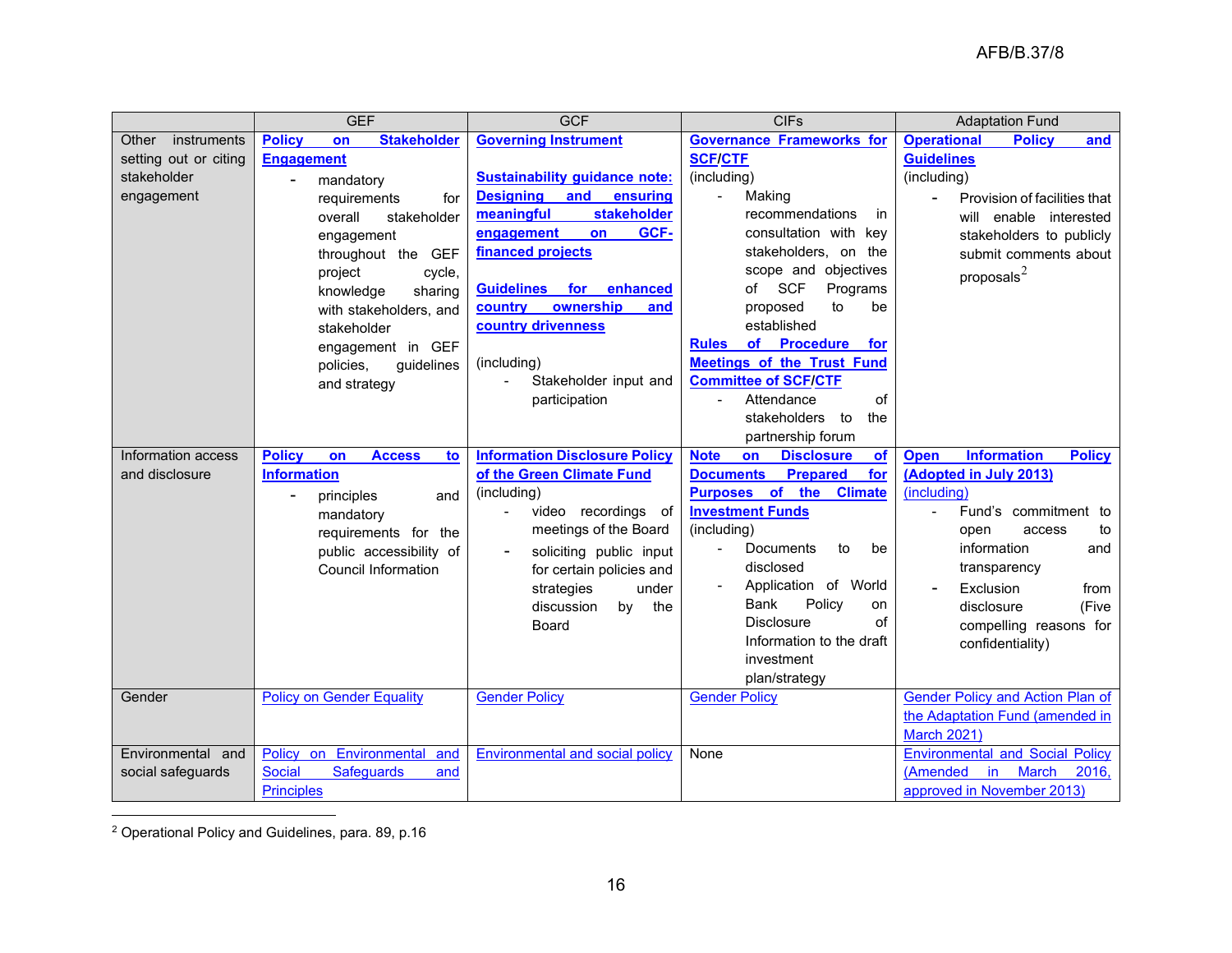|                    | <b>GEF</b>                                                        | <b>GCF</b> | CIFs                           | <b>Adaptation Fund</b> |
|--------------------|-------------------------------------------------------------------|------------|--------------------------------|------------------------|
| Indigenous peoples | <b>Guidelines for Engagement with</b>   Indigenous Peoples policy |            | None                           | None                   |
|                    | <b>Indigenous Peoples</b>                                         |            | (The Funds have the Dedicated) |                        |
|                    |                                                                   |            | Mechanism<br>Grant<br>for      |                        |
|                    |                                                                   |            | Indigenous Peoples and Local   |                        |
|                    |                                                                   |            | Communities)                   |                        |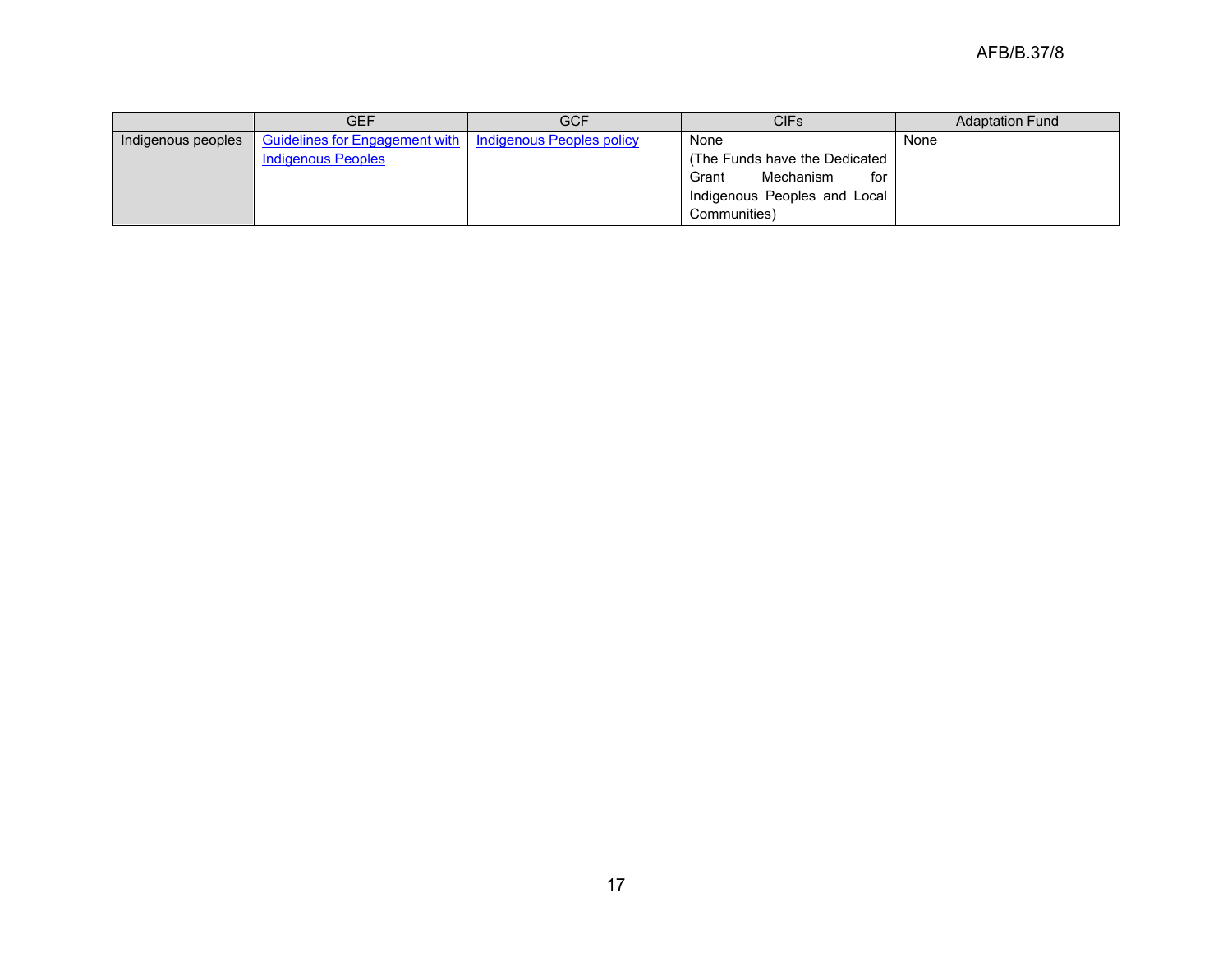## **Observations by the secretariat**

24. Based on the secretariat's analysis, the Board may wish to consider and take a decision on the recommended items that received majority support from the survey respondents, namely 1. a), b) and c). These are implementable immediately without amending the existing policies and rules of the Fund.

- a) Creating a dedicated section related to the Fund's engagement with civil society on the Fund's website
- b) Allowing more active contribution of civil society and other stakeholders to the process of reviewing the existing and emerging policies and procedures of the Fund
- c) Inviting a civil society member to the Fund's readiness workshop and including a session dedicated to civil society engagement in the Fund's readiness workshops and webinars

25. As **Table 2** illustrates, among those other climate funds, the Adaptation Fund is the only fund which does not have a main policy or guidelines that compile the associated rules and practices on civil society engagement, in spite of the fact that the Fund has demonstrated its strong commitment to civil society engagement and has multiple practices in place. Although these may still work well operationally, their limited visibility may not be advantageous to the Fund's reputation in this field.

26. The secretariat recommends that the Board consider developing a policy or guidelines that compiles the relevant information and existing practices related to civil society engagement as well as those new features recommended by the AF NGO Network, which the Board agrees to.

# **Recommendations**

27. Having considered the information contained in document AFB/B.37/8, the Adaptation Fund Board (the Board) decides:

- a) To request the secretariat, with a view to enhancing the Adaptation Fund's collaboration with civil society:
	- (i) To continue engaging with civil society and other stakeholders for their active contribution to the process of reviewing the existing and emerging policies and procedures of the Adaptation Fund (the Fund);
	- (ii) To create a dedicated section related to the Fund's engagement with stakeholders including civil society on the Fund's website and update it as the discussions on the stakeholder engagement evolves;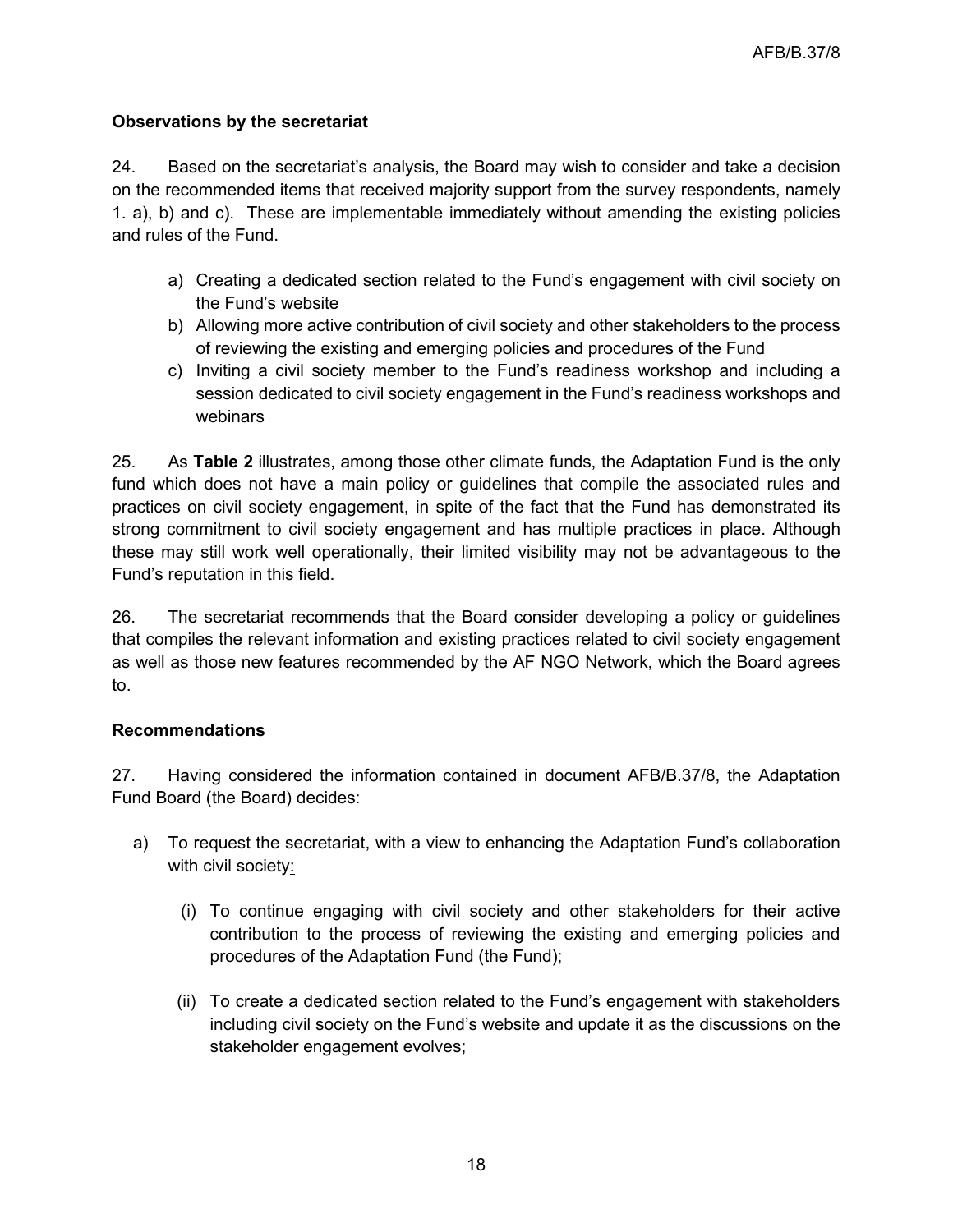(iii) To invite civil society members to the Fund's readiness workshops and webinars and consider organizing a session dedicated to civil society engagement as appropriate and within budget;

b) To request the secretariat to prepare a draft outline of a policy or guidelines on civil society engagement, taking into account the findings of the survey results and the study on the need for the policy as contained in document AFB/B.37/8, as well as the Board's discussions held at the thirty-seventh meeting, and to present it for the Board's consideration at its thirty-eighth meeting.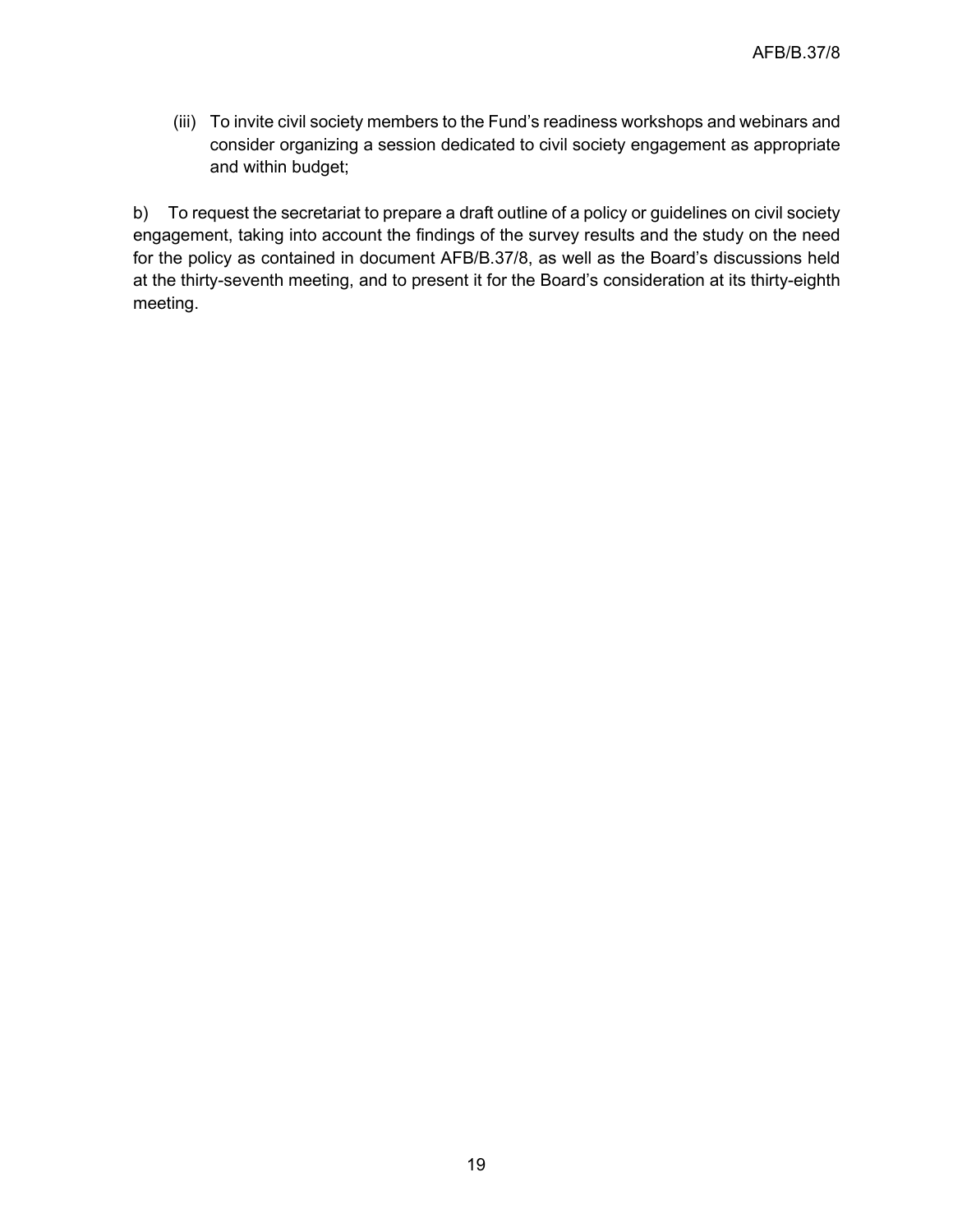**Annex I: Results of the survey on "options to further enhance civil society participation and engagement in the work of the Board" (the second round, June – July 2021)**

## **1. Enhanced collaboration with civil society**

*The Fund's medium-term strategy for 2018-2022 explicitly recognizes civil society's contribution to the Adaptation Fund and a need explore modalities for greater collaboration between the Fund and civil society. The Adaptation Fund NGO Network has also recommended that the Board enhance collaboration with civil society. In this regard, the secretariat identified the following areas for consideration.*

a) Creating a dedicated section related to the Fund's engagement with civil society on the Fund's website to contribute to further enhancement of the Fund's collaboration with civil society currently led by the AF NGO Network which provides an independent platform that promotes CSO engagement with the Fund: The secretariat's preliminary analysis finds that as long as contents are developed in-house in consultation with civil society including the AF NGO Network, financial implication is minimal. A disclaimer would need to be included on such web section to prevent any misunderstanding and confusion.

1.1 I support a creation of the section on the Fund's website dedicated to the Fund's engagement with civil society including the Adaptation Fund NGO Network.



- 1.2 Any comments for a).
	- To make sure that the CS is strongly engaged, the AF NGO Network has to be open and flexible to/ with all other CSO with particular interest to the fund.
	- I think the fund already engages civil society and I believe they have access to the website for comments on proposals and or ongoing projects/programmes
	- It is not clear to me that the NGO Network has a monopoly on contacts with civil societies in developing countries with which the FA works.

b) Allowing more active contribution of civil society and other stakeholders to the process of reviewing the existing and emerging policies and procedures of the Fund: The Fund has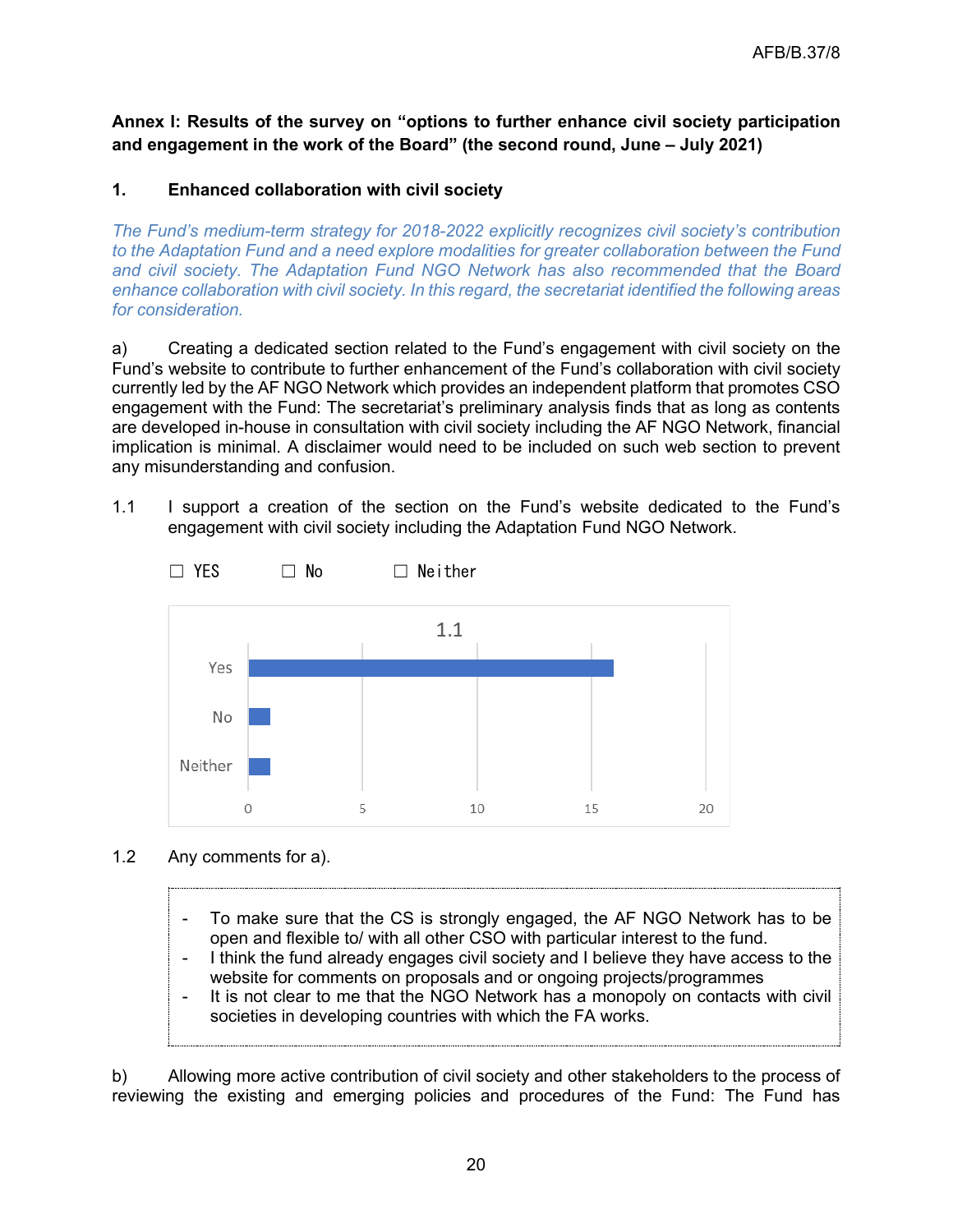consistently launched call for public comments on its existing and emerging policies and procedure such as the Medium-term strategy and gender policy. This allowed the Fund to accommodate a wide range of views and perspectives of different stakeholders, contributing to the Board making an informed decision on the concerned matter, while it had increased sense of 'ownership' of the relevant policies and procedures among the stakeholders. The Fund could further enhance this practice.

1.3 I support increasing the number of opportunities that civil society could engage in the Board process and procedures.



- 1.4 Any comments for b).
	- Prior to making such as decisions further analysis is needs on the better engagement of civil society and which areas they could be contributed more. Similarly, it's also important to explore means to enhance support and equal opportunity to civil society groups of LDCs and SIDS
	- Widening the scope of the CS engagement in the Board process should in principle benefit the work of the AF, however, a certain level of cautiousness is required to make sure that the inputs are relevant and have pertinent sense.
	- I may not quite understand what added value it could have, although I have read both documents recommended before filling this form. Other funds under the UNFCCC where observers interact with board or supervisory committee members is a very good process, it could be best practice.
	- Could we should evaluate why NGO do not formulated positions on the projects documents submitted to the PPRC, although this opportunity was decided by the Board?

c) Inviting a civil society member to the Fund's readiness workshop and including a session dedicated to civil society engagement in the Fund's readiness workshops and webinars: The Fund could consider inviting a member of civil society to the Fund's readiness workshops, and including a session for civil society engagement as part of the Fund's readiness workshops such as webinars and/or the annual NIE seminars (webinars and annual NIE seminars have been organized primarily for the National Implementing Entities) when possible and appropriate. The rationale behind the suggestion is that the session would contribute to: (i) learning and sharing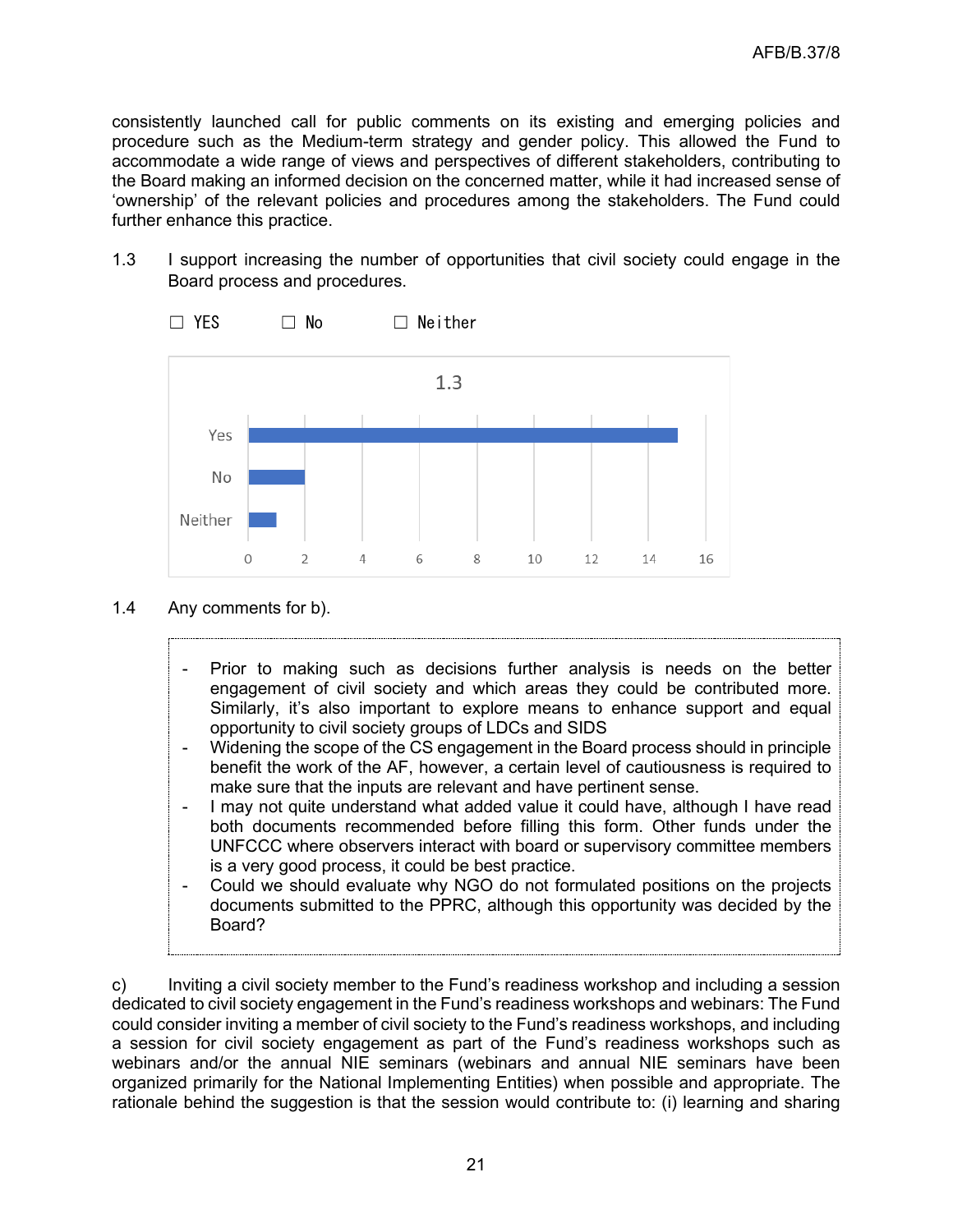experiences and best practices on civil society engagement with the Fund (e.g., during project cycle); (ii) enhancing awareness on the civil society engagement among the Fund's stakeholders including implementing entities; and (ii) strengthening capacity building of civil society in engaging with the Fund's stakeholders. Financial implication needs to be further considered, and organization of such session will be coordinated by the secretariat staff in consultation with the participating civil society.

1.5 I support the suggestion of inviting a civil society member to the Fund's readiness workshops and webinars as possible and appropriate.



1.6 I support the suggestion of organizing a session on civil society engagement as part of the Fund's readiness workshops and webinars, which may potentially enhance the engagement with civil society on a project level?



- 1.7 Any comments for c).
	- But we need to make sure a transparent and fair process is develop for such an engagement and country focal points are also on the loop if such an invent are held or planned.
	- The AF should consider involving, as appropriate, the maximum possible of members from the CS, especially those who are local and for which the participation doesn't require any additional funding.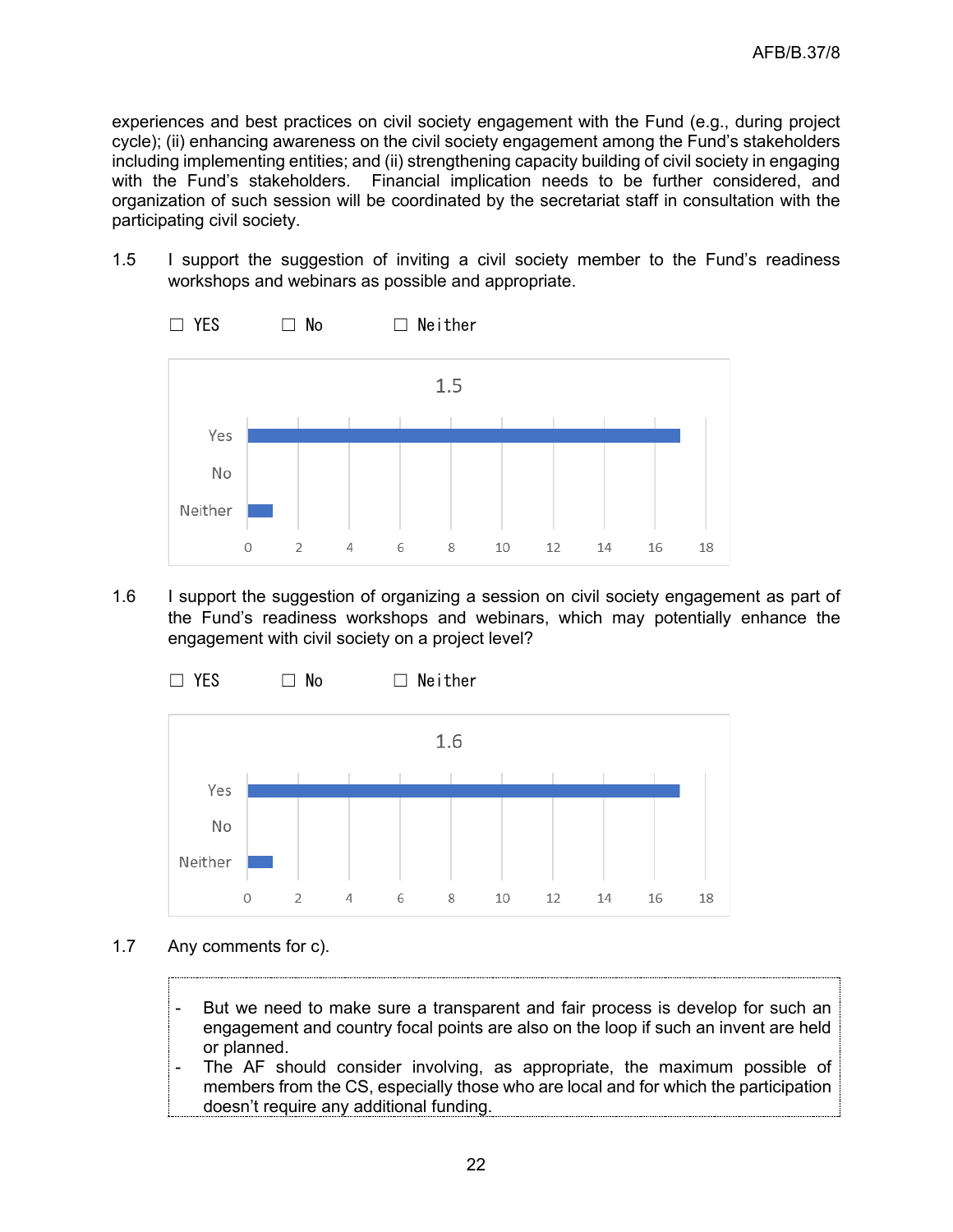- Please check the financial implications
- Concerns on the financial implications
- Provided it does not have financial implications that would otherwise be used for financing fundable projects/programmes
- This question should focus on the choice of relevant member (s) of civil society who could participate in these workshops and webinars and the costs to the AF.
- It is not clear to me the process to identify the member or members of the civil society to be invited.
- Providing the financial implications are not beyond the means of the Board.
- 1.8 Please share your suggestion on any other areas that the Board could potentially enhance its collaboration with civil society in general.
	- It's important to assess how the civil society groups from developing countries and SDS could be engaged on fund's activities especially on capacity support programs.
	- What also could be envisaged is organizing some field visits to ensure SC members are exchanging and learning from each others' experiences.
	- After board meetings NGO observers could be called upon to have face to face meeting with the board assuming they are participating in the observer rooms. Time allocated may be decided by the chair and or board members

## **2. Recording and archiving of the Board meetings on the Fund's website**

*The Adaptation Fund NGO Network has recommended that the Board make the recording and archiving of the Board meeting live webcast video temporarily (e.g., two weeks after the meeting) available to the public on the website.*

Live webcasting of the Board meetings has been available during the meetings, but its recordings have generally not been available on the website. The secretariat does record the Board meetings solely for internal purposes such as recollecting statements in the process of finalizing the meeting reports. The publication and archiving of the recorded Board meetings are technically possible but entails financial implications. This would allow audiences who could not observe the Board meeting, for instance, due to different time zones to follow the discussions and processes that the Board had during the meetings.

Other climate funds' practices are: GCF makes available both live webcast and the recordings of the board meetings online. It appears that GCF uses its own server to post the videos. GEF posts recordings of its council meetings online, and those recordings are posted on its YouTube channel. CIF does not post recordings of its committee meetings nor stream them online.

Considering this recommendation, the Board may want to consider whether making 'temporarily' available recordings of the Board meetings would affect the discussions and interventions of the Board members and alternates during the meetings: for instance, the Board members might consider themselves being 'strictly on the record,' which may affect their ability to speak freely in the meetings, compared to the current proceedings. In terms of the technical arrangements, to post video recordings, the secretariat would need to make the enhancement of the website infrastructure that could accommodate a large audio-visual data, or to post them on commercial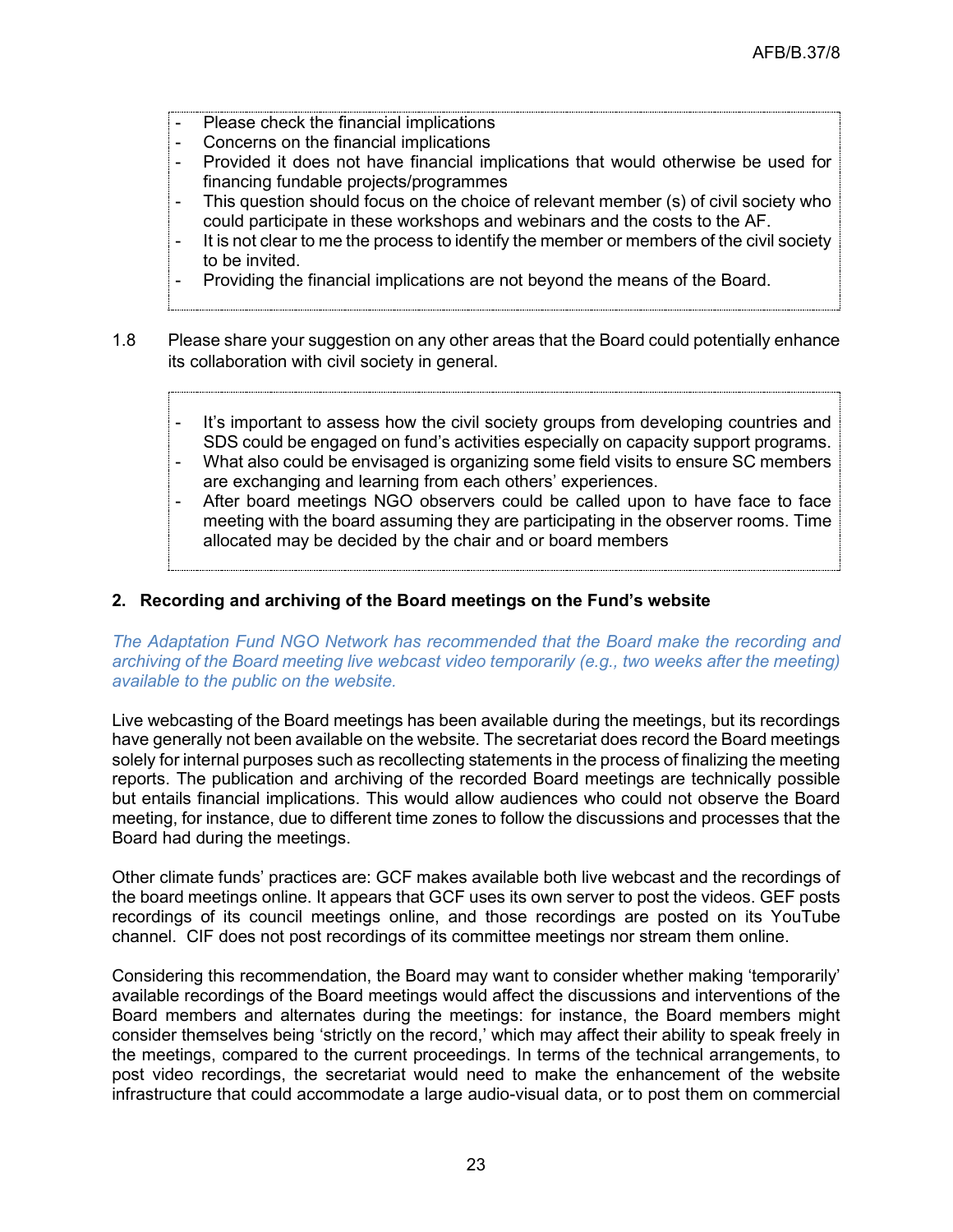file sharing platforms such as YouTube. The technical editing of the recorded videos at a required standard of quality would likely have high cost implications. The Board may want to consider the benefits of implementing this option against the associated costs (e.g. how many users of the recorded Board meetings do we expect?) and implications on the proceedings of the meeting.

2.1 I support the suggestion of making available the recording and archiving of the Board meeting videos (live webcasted meeting) for a short period of time (e.g., 1-2 weeks) after the meetings on the website.



- 2.2 Any comments.
	- Meetings are always live on webcast so if there is cost implication then I do not support this
	- In general open sessions could be made available and for the closed sessions this needs to be further studied.
	- This will also benefit members and other interested people in the work of the AF.
	- We have to bear in mind the amount of these cost implications
	- Meetings are always live on webcast so if there is cost implication then I do not support this
	- Board members and Alternates may not want to be very cautious about what they are obliged to say
	- Can we have an estimate of the additional cost of this provision?
	- I agree that "The Board may want to consider the benefits of implementing this option against the associated costs (e.g. how many users of the recorded Board meetings do we expect?) and implications on the proceedings of the meeting."
	- The AF is considerably smaller then the GCF and GEF.
	- The GEF makes the information available to persons allowed on their website

# **3. Disclosure of reasons for closed sessions**

*The Adaptation Fund NGO Network has recommended that the Board specify reasons for meetings being closed and reasons for not disclosing information to the public.*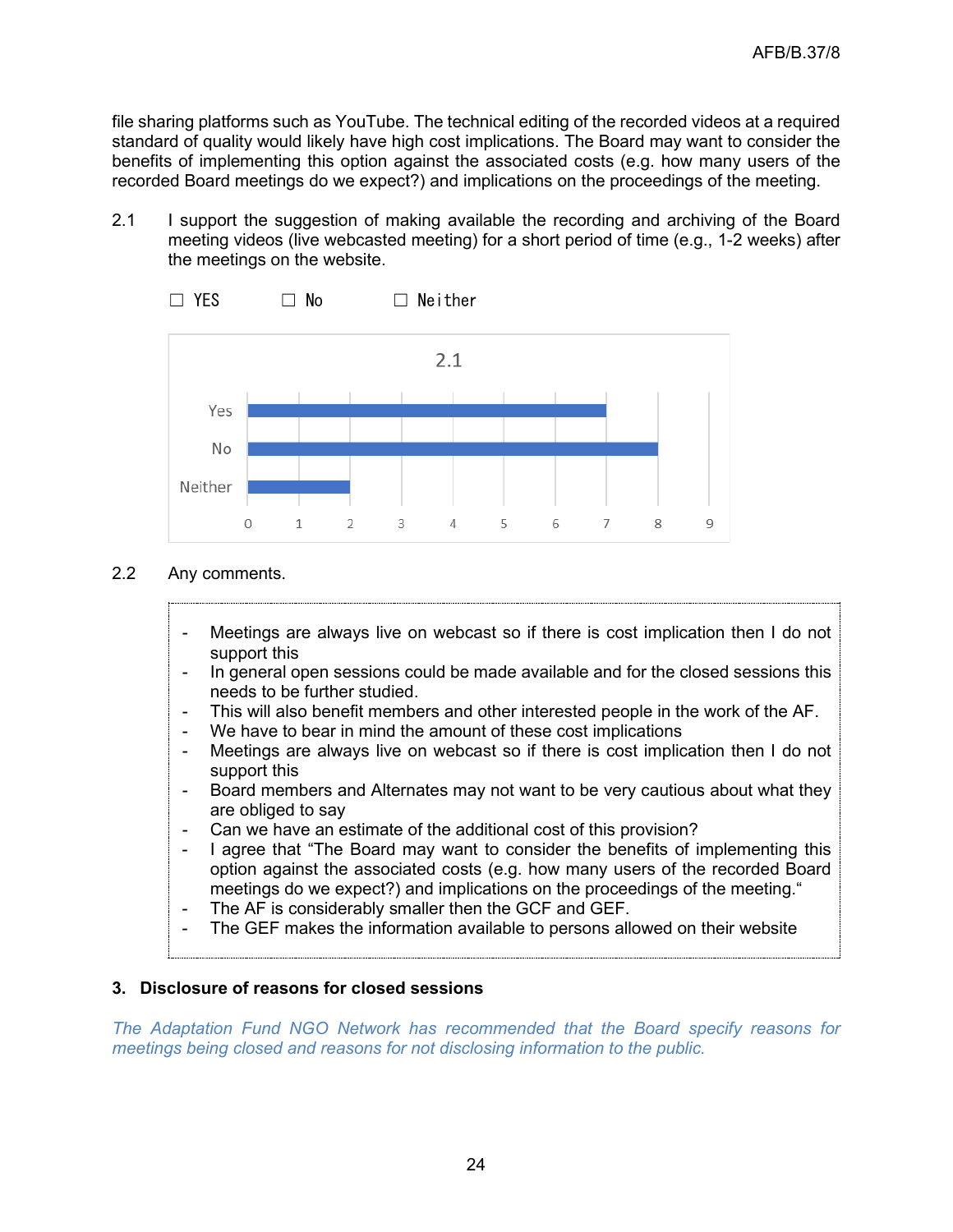The Board closes sessions according to its open information policy<sup>[3](#page-24-0)</sup> adopted in July 2013. The Board's overall approach is to disclose information unless there is a compelling reason for confidentiality. The policy identifies five main criteria for exclusion from the open information policy. Within the existing policy, the Board can continue exercising the closure of sessions with valid reasons. However, AF NGO Network shared their concerns that recent board meetings have held the increasing number of closed sessions which would impair the transparency of the Fund. The Board could improve the practice by providing reasons for closure in more explicit way to the observers before closing the session, for example, referring to the specific criteria listed in the open information policy.

3.1 I support that the Board could improve the current practice in providing explicit reasons for closure to the observers before closing the sessions.



#### 3.2 Any comments.

- It's good to have an improved policy developed and adopted by the board regarding the matter especially on which items could be disclosed and which are not.
- For the sake of transparency, providing explicit reasons for closure is a way to maintain trust of the Fund's observers.
- This could be done in advance. And for the sake of transparency this ought to be done.
- Yes, but not beyond rationale details to protect the very reason for the closed sessions
- A priori, (i) the first provision would be to recall the reasons and criteria already in force for these closed sessions (ii) then also to ensure that they have been received by the recipients (iii) then to ask them if they are satisfied and (iv) if not satisfied what additional information do they want ?
- **4. Elected active civil society observers to intervene on agenda item of the meetings and to attend closed meetings**

<span id="page-24-0"></span><sup>3</sup> <https://www.adaptation-fund.org/wp-content/uploads/2015/01/Open%20Information%20Policy.pdf>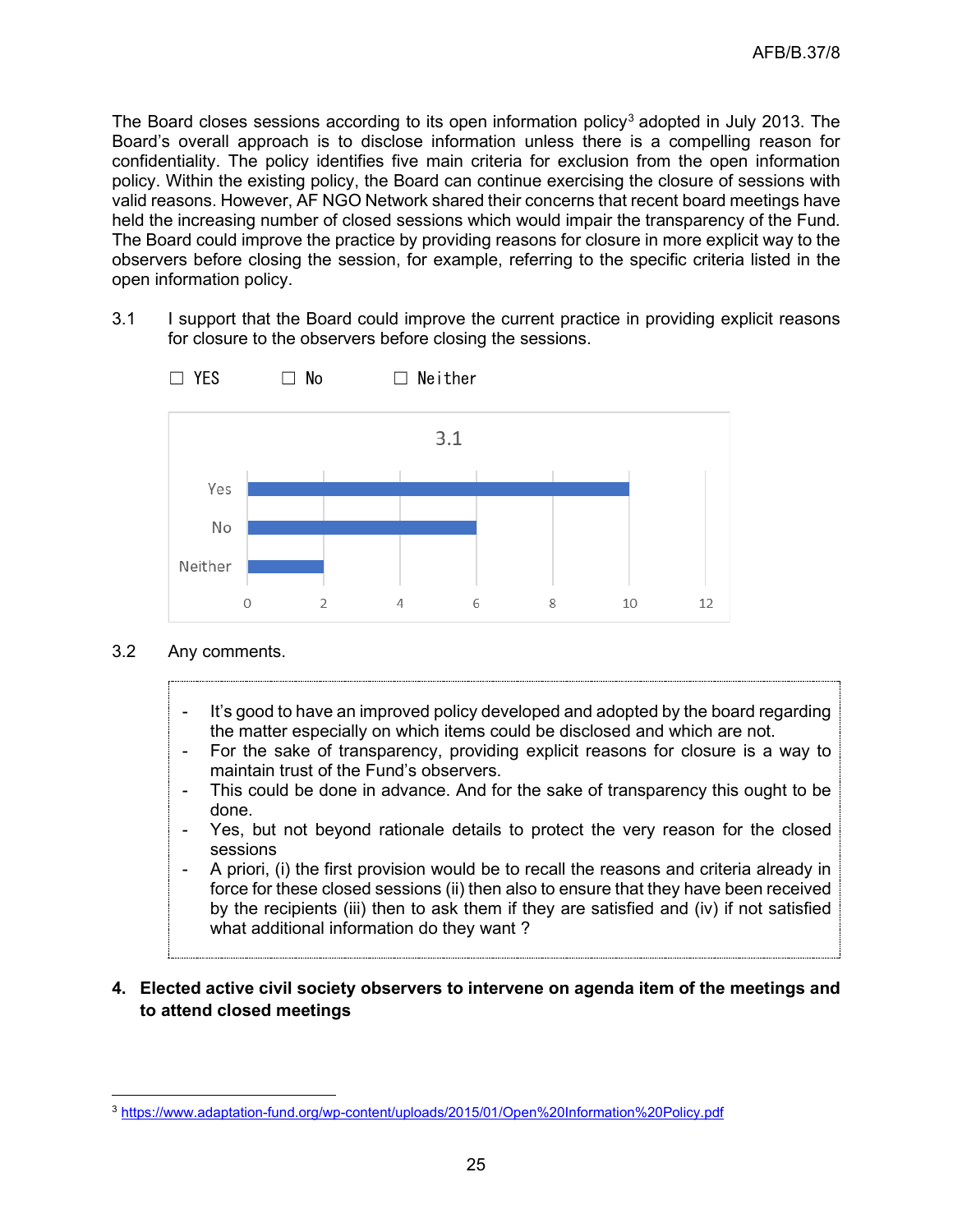*The Adaptation Fund NGO Network has recommended that the Board establish a seat(s) for active civil society observers who would actively participate in the Board discussions and intervene on any agenda item in an official setting.*

Practices of other climate funds are as follows (excerpted from doc. <u>AFB/B.3[4](#page-25-0)/11</u><sup>4</sup>).

GEF: The Rules of Procedures for the GEF Council provide that the GEF "CEO may, in consultation with the Council, invite representatives of other organizations and entities, including non-governmental organizations, to attend or observe the Council meetings." According to current practice, CSOs are invited to speak at the end of each agenda item, once the Council members have spoken.

GCF: The GCF's Governing Instrument<sup>[5](#page-25-1)</sup> stipulates that 'The Board will invite, to participate as active observers: two civil society representatives, one each from developing and developed countries, and two private sector representatives, one each from developing and developed countries." "The active observers may intervene upon invitation of the Co-Chairs in open segments of the meetings of the [GCF] Board. They may attend as observers the meetings of a Board committee or working group in special circumstances and if expressly authorized by the Board" (paragraph 14)<sup>[6](#page-25-2)</sup>. "

CIF: CIF arrangements include active observer status for private sector, civil society, and indigenous peoples' representatives. Pursuant to the Rules of Procedures<sup>[7](#page-25-3)</sup>, the Head of the Administrative Unit, in consultation with the CTF/SCF Trust Fund Committee, may also invite representatives of civil society selected through a consultation among themselves, or of any international or governmental agencies, or other organizations with a relevant mandate to observe any Meeting except Executive Sessions (paragraph 15).

4.1 I support more active participation of civil society in the Board discussions (e.g., by a regular invitation of member(s) of civil society to share their views during the Board discussion or a creation of a seat(s) for the representative of civil society observer) and exploring different options and scenarios for active civil society observers for the Fund.

☐ YES ☐ No ☐ Neither

<span id="page-25-0"></span><sup>4</sup> https://www.adaptation-fund.org/wp-content/uploads/2019/10/AFB.B.34.11\_CSO-participation-andengagement\_final.pdf

<span id="page-25-1"></span><sup>5</sup> https://www.greenclimate.fund/document/governing-instrument

<span id="page-25-2"></span><sup>6</sup> https://www.greenclimate.fund/document/guidelines-relating-observer-participation-accreditation-observerorganizations-and

<span id="page-25-3"></span><sup>7</sup> https://www.climateinvestmentfunds.org/sites/cif\_enc/files/meeting-

documents/ctf\_rules\_of\_procedure\_for\_tfc\_revised\_2014\_0\_0.pdf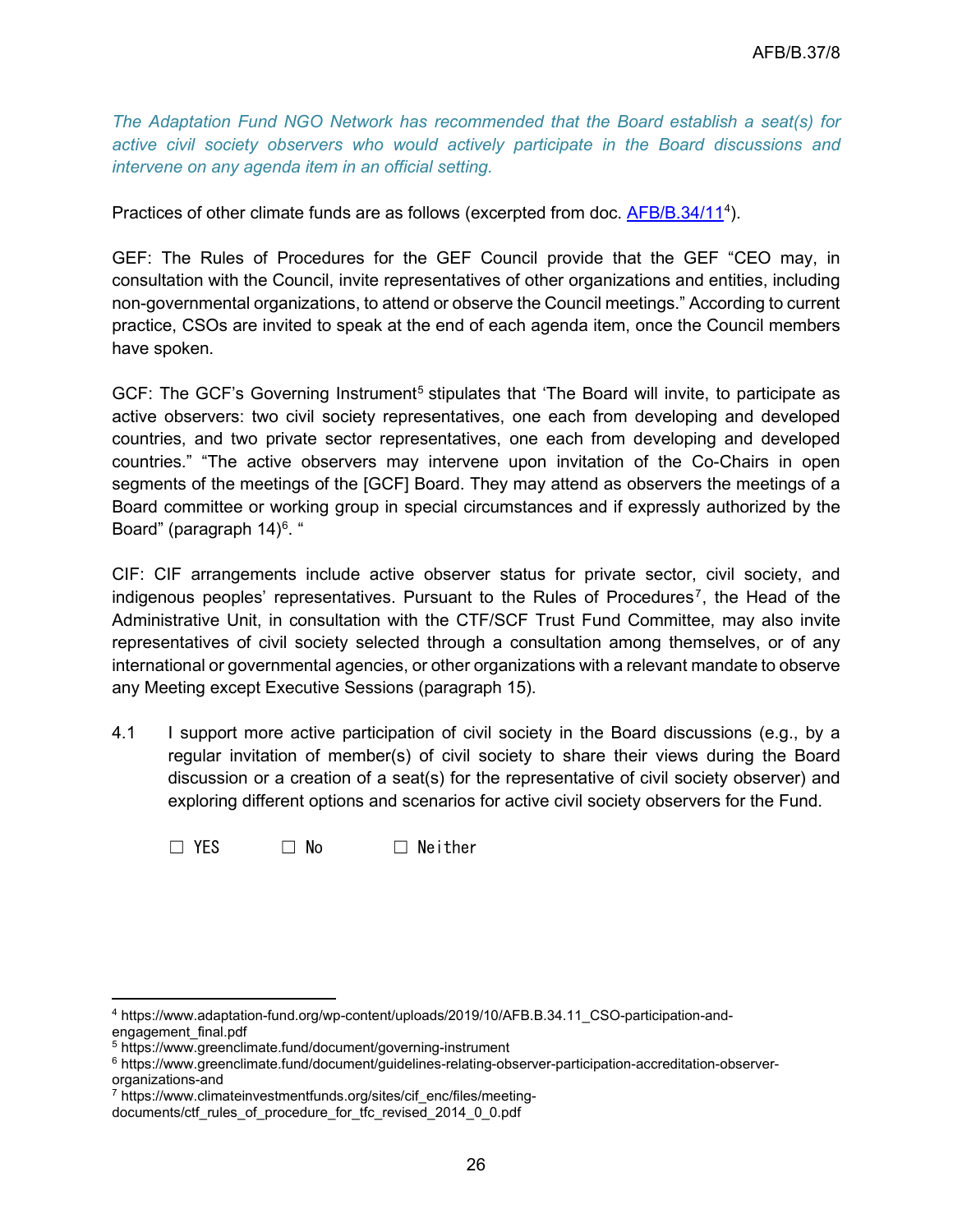

4.2 If your answer for 4.1 is YES, I support that the Board allow them to attend the closed sessions of the Board and committee meetings that are currently closed for public?



4.3 If your answer for 4.1 is YES, I support the allocation of travel budgets for the active civil society observers to participate in the Board meetings.



4.4 Any comments.

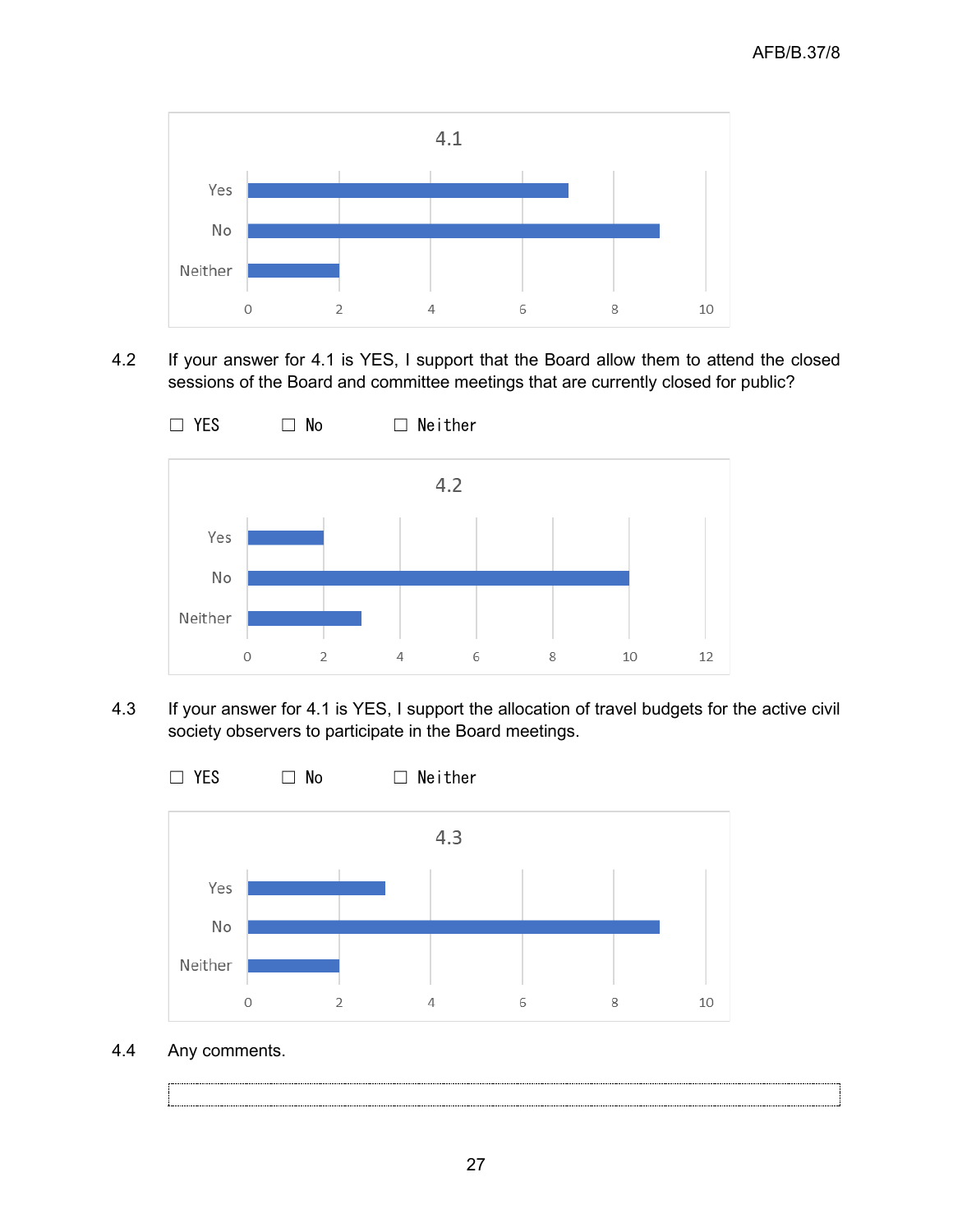- Support to CSOs representative is to be tailored to specific situation, each time considering the need of implication in a specific meeting.
- I find interesting the GCF practice
- Prior to making such a decisions, it's important to have assessments and polices developed for better engagement of civil society groups especially maintaining inclusiveness and vulnerable countries' s civil societies involvement.
- Financial assistance is provided only to observers from developing countries!
- On the question 4.2, it will be interesting to know if any member of Board has an opposition to the participation in the closed session of members of civil society. If so, the session should be a closed one.
- We could consider the GCF practice
- Consider the practices of other financing mechanisms or create some hybrid approach.
- Attendance of CSOs should be decided on case by case basis. In addition, I would like to ask AF Secretariat to explore practices of other organizations regarding the allocation of travel budget for CSOs.
- I do not support any civil society seat on the AF Board unless the choice of the relevant and legitimized representative for this purpose has been clarified / appointed and also if confidential matters are discussed requiring a closed
- Maximum number of travel budgets should be two.
- If we allow more participation, they will become more like members, and not observers.

*The Adaptation Fund NGO Network has recommended that the Fund establishes its own observer accreditation process as, in their view, the observer accreditation process of the UNFCCC is complex especially for CSOs from developing countries.*

Implementation of this option would require financial and human resources to develop its screening criteria and process, administer the observer applications throughout year and develop an online system to automate part of the process. Currently, the Board accepts observers only from the UNFCCC accredited parties and entities which have been screened by the UNFCCC's own criteria.

4.5 I support the Fund revisits the current observer registration process using the UNFCCC system including an option of creating the Fund's own observer accreditation process.

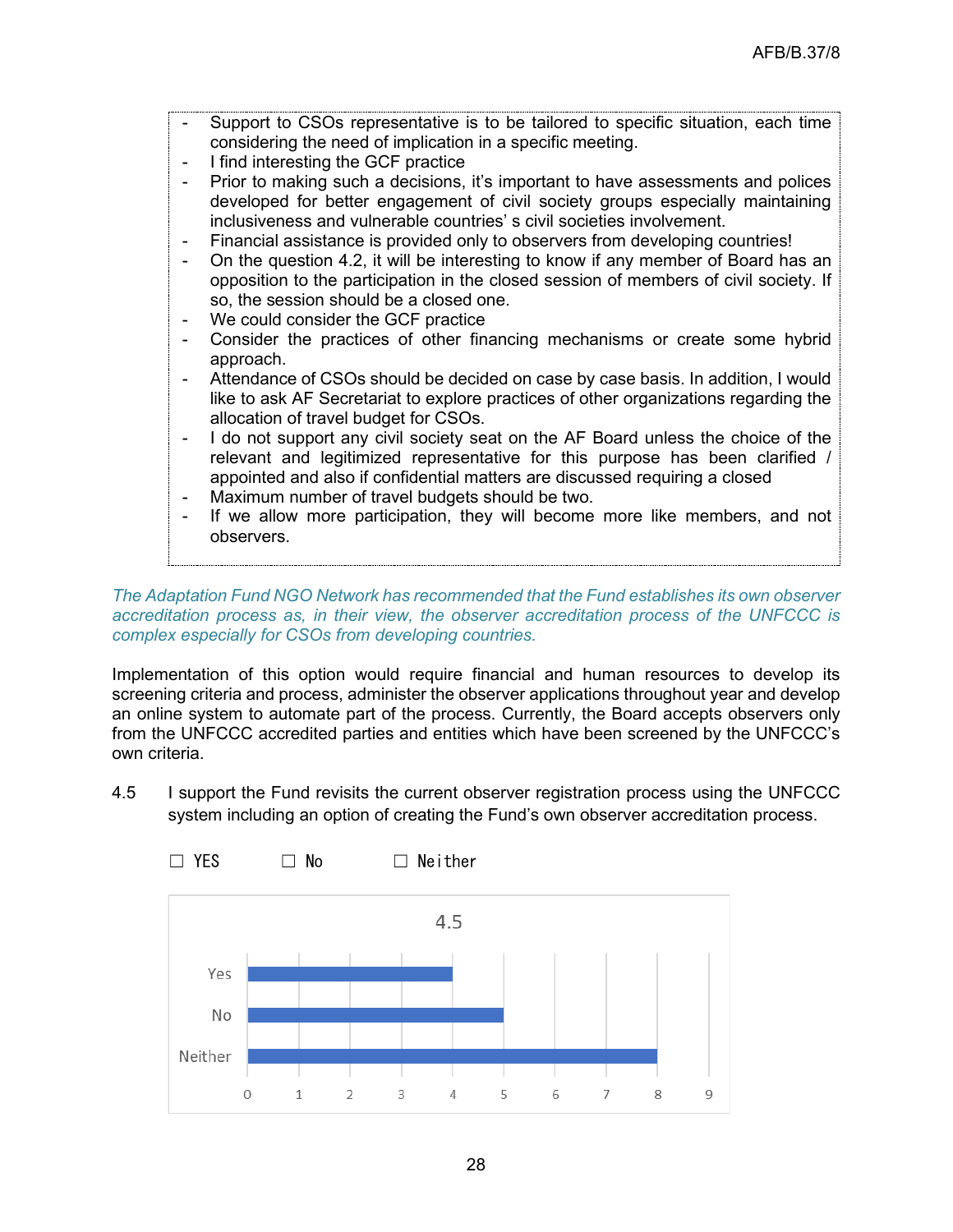#### 4.6 Any comments.

- Not very clear at the movement, most probably the clarity of the process will come when discussing the accreditation process.
- Further studies are necessary to understand the merits and demerits of such a change and its implications.
- At this stage, given the work load of the Fund, this later could continue using its usual channel/ system to provide accreditation to observers. Maybe in the future this system could be revisited!
- It is difficult to undertake, perhaps we might need more details
- I would like to ask AF Secretariat to explain the outcomes of the new registration process.
- Give consideration to the financial implications

#### **5. Summary of project proposals and country-specific project information**

*The Adaptation Fund NGO Network has recommended that a brief summary of project proposals submitted by an implementing entity (IE) (=project proponent) in the respective countries' official*  languages be published on the Fund's website, which will help local stakeholders understand *about the project proposals and provide comments on the project proposals during the project review cycle and project implementation.* 

The current template for project proposals does not have a section for the IE to provide a summary of the project proposal. To implement this recommendation, the project proposal template would need to be revised first, which is implementable.

In terms of cost efficiency, the most functioning way might be that the implementing entities be required to provide summaries in the official language(s) of the country(ies) (hereinafter "local language(s)". During the CSO dialogue at AFB36, the AF NGO Network recommended that the IEs be responsible for the translated project summary (e.g., max. 2 pages) and for providing the project summary in English and in local language(s) in the project proposal template, so that

Aspects to be considered related to this suggestion are: whether all the implementing entities have the capacity to produce and verify contents of the project summary in local languages; whether potential benefits of enhanced understanding on the project among the local stakeholders would outweigh additional cost and efforts for an IE in preparing a project summary in local language as part of project proposal preparation; and how to apply this suggestion to regional project proposals that involve multiple countries and their official languages.

5.1 I support that the Board requires that a brief summary of project proposal in the respective countries' official languages be provided by the IE (project proponent) in each project proposal, to be published on the Fund's website, with an understanding that the secretariat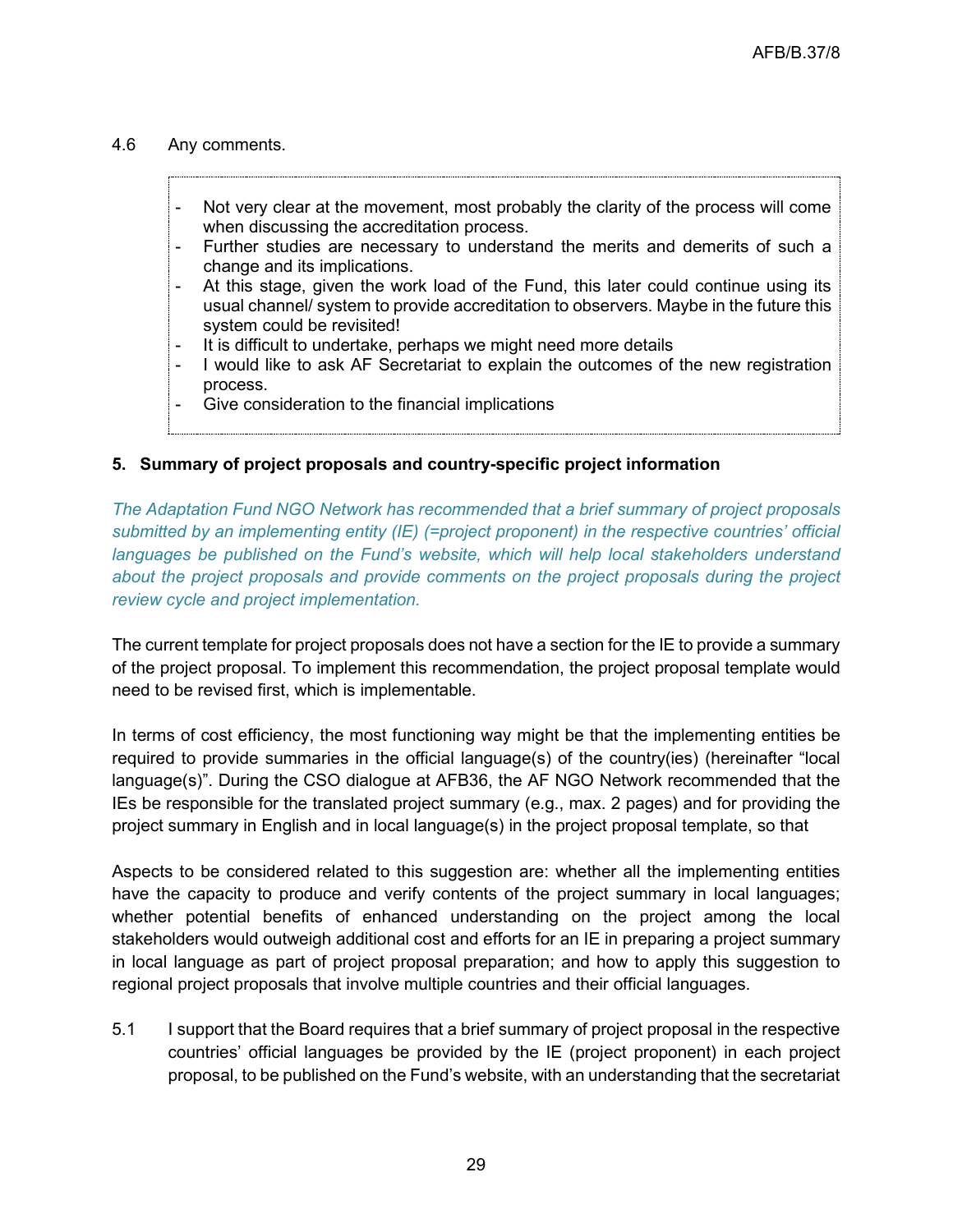may not be able to verify the contents in the country's language, and that the IE is responsible for such contents.



 $\overline{\mathcal{A}}$ 

#### 5.2 Any comments.

Neither

 $\Omega$ 

 $\overline{\phantom{a}}$ 

The Summary of Project proposal is to be bilingual (UN language and national language) l and the IE to take responsibility on the translation in the national language.

6

8

10

- A summary on native language will help the public and stakeholders to understand the project and its possible interventions
- IEs are indeed responsible for producing the summary and its translation into the local language (s). I trust this is also an interesting way to inform and to involve local stakeholders.
- Yes, as long as the IE is responsible for the accuracy of the content.
- This is important for all the national stakeholders of the Project.
- For transparency purposes, verification is key
- The question could be clarified. There can be several local languages for a country. It would therefore be necessary to replace "local language" by "a national official language" (some countries have two or more official national languages ...). If the Secretariat is unable to verify the translation, a statement specifying this nonverification should be added to the translated documents. If so, I could approve the proposal; otherwise I don't approve
- So that the county better understand the project, allowing for buy-in and participation. But then, why should the Fund publish something it may not be able to verify?

*The Adaptation Fund NGO Network has recommended that the Board provides country-specific information on the Fund's website.*

The information of the approved projects is currently published by project and there is no countryspecific information on the Fund's website $8$ . Implementing the way of presentation to capture

<span id="page-29-0"></span><sup>8</sup> <https://www.adaptation-fund.org/projects-programmes/>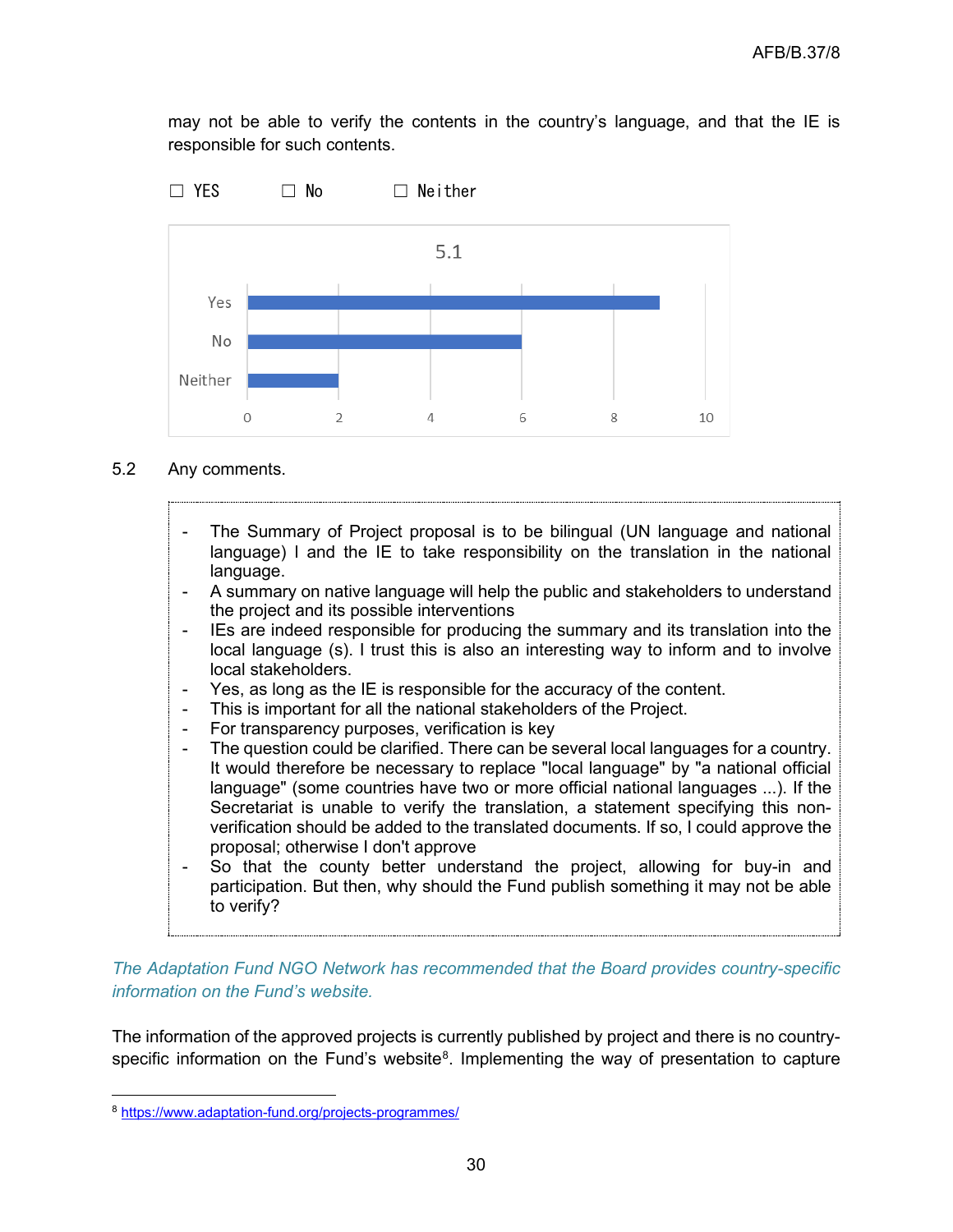information by country would require changes in the website structure and creation of an additional layer to present the projects by country.

During the CSO dialogue at AFB36, the AF NGO Network clarified further its recommendation on the provision of country-specific information on the Fund's website, which are currently available in the respective thematic pages: A country specific page would contain not only the approved projects for the country but also a contact of the designated authority, names of accredited entity(ies) for the country and lists of approved projects, submitted proposals, pipeline proposals and small grants for the country so that the Fund's stakeholders can easily access the countryspecific information at one sight. This recommendation would require a revamping of the website structure and would be a major project requiring an investment cost to be allocated outside the normal maintenance cost for the website. But this would be particularly helpful for those who are not familiar with the structure of the current Fund's website.

5.3 I support that the country-specific pages on the website contain not only the approved projects for the country but also a contact of the designated authority, names of accredited entity(ies) for the country and lists of approved projects, submitted proposals, pipeline proposals and small grants for the country and support that the required revamping cost to be allocated to the administrative budget of the Board and secretariat.



#### 5.4 Any comments.

- This will bring more transparency, but will require a continuous monitoring process with many updates on the websites.
- A number of funds including GCF already follow this country specific information approach.
- AF may learn from other such a funds and bodies. It's important to maintain country profiles in the website with all necessary information and updates
- The Required information is relevant to be posted on the website. To somehow reduce the burden on the AF Secretariat, this sort of information specific to the country should be provided by the National Designated Authority.
- Difficult to implement, it has to be inclusive...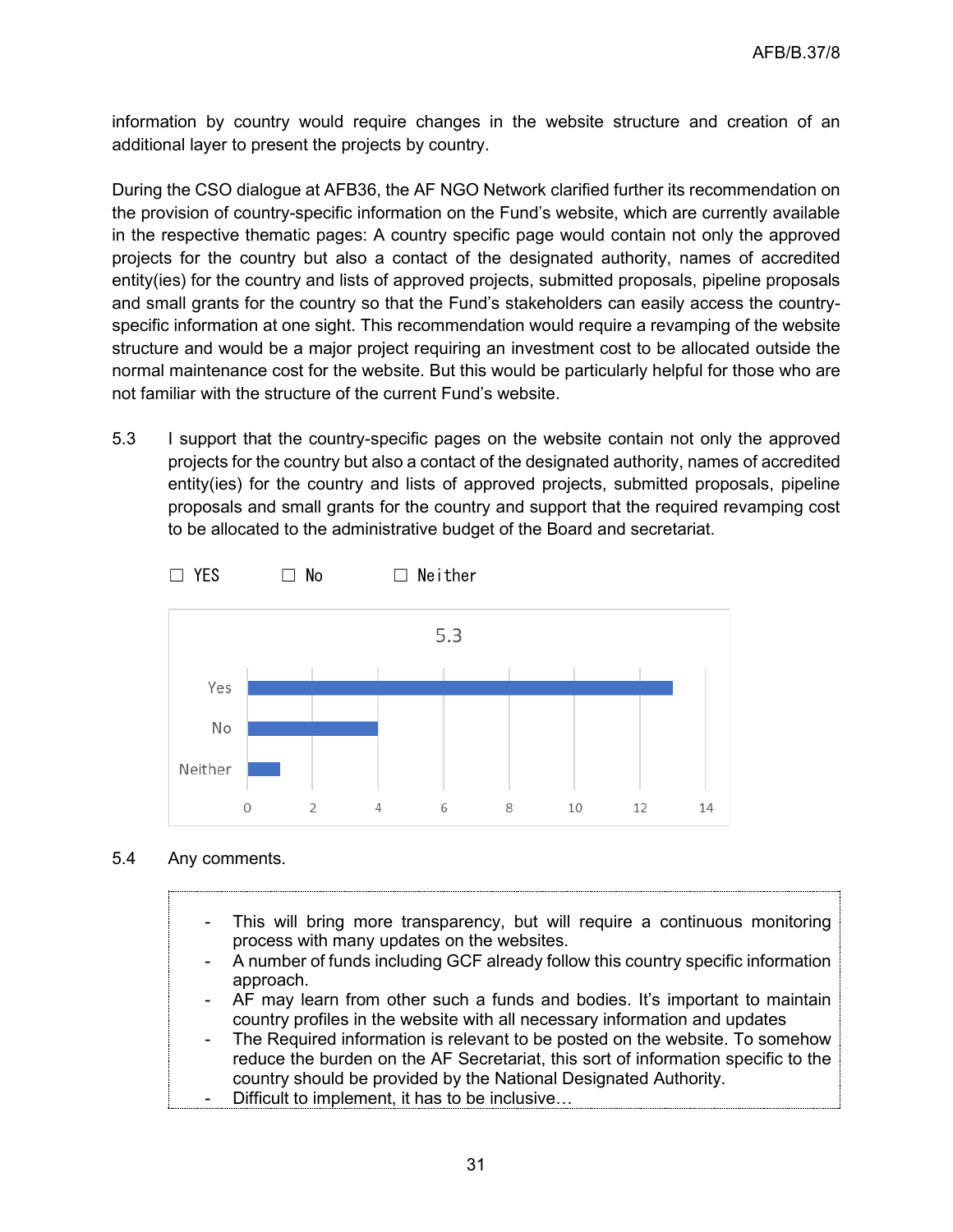- We would need an estimate before to take the decision
- Not very clear about this. Are we referring to UN languages or local languages?
- I think this would help at the country level and for DNAs to effectively engage stakeholders
- OK for this proposal subject to verification of compliance with confidentiality rules

# **6. Solicitation of stakeholder input on (re-)accreditation and intersessional decisionmaking**

## *The Adaptation Fund NGO Network has recommended that the Fund solicit inputs from the entities' stakeholders related to the review of the accreditation applications themselves.*

The accreditation or re-accreditation processes involve strictly confidential information in their entirety, as indicated in the Fund's Open Information Policy. Given its implications on the international relations, the entities applying for accreditation shall be kept anonymous until an entity has been accredited by the Board as the disclosure of the name of entities could potentially harm the reputation of the entities, for instance if the application is not successful. As such, the name of the entity as well as all applications and corresponding supporting documentation provided by the entity 'in confidence' must be kept strictly confidential. The Accreditation Panel produces a report of every Panel meeting, including an assessment of the analysis of applications by applicant entities. Since the assessments contain sensitive and/or confidential information on an institution's fiduciary standards, and institutions provide the Panel with confidential information such as internal audit reports, the information shall remain confidential. Nevertheless, some stakeholder groups viewed the accreditation process untransparent, and the AF NGO Network provided suggestions to provide civil society to contribute to the accreditation process.

- 6.1 I support that the Board revisit the current accreditation process and discover options to improve the transparency of the process (e.g., making available the information on whether certain country has first NIE, and the second NIE candidate is pursuing accreditation process (not revealing entity name) which will allow the stakeholders to understand additional NIE candidate could pursue the accreditation or not; and call for public comments (e.g., for two weeks) on entities of which (re)accreditation have been recommended by the Accreditation Panel before the Board's consideration, similar to public comments on project proposal).
	- $\Box$  YES  $\Box$  No  $\Box$  Neither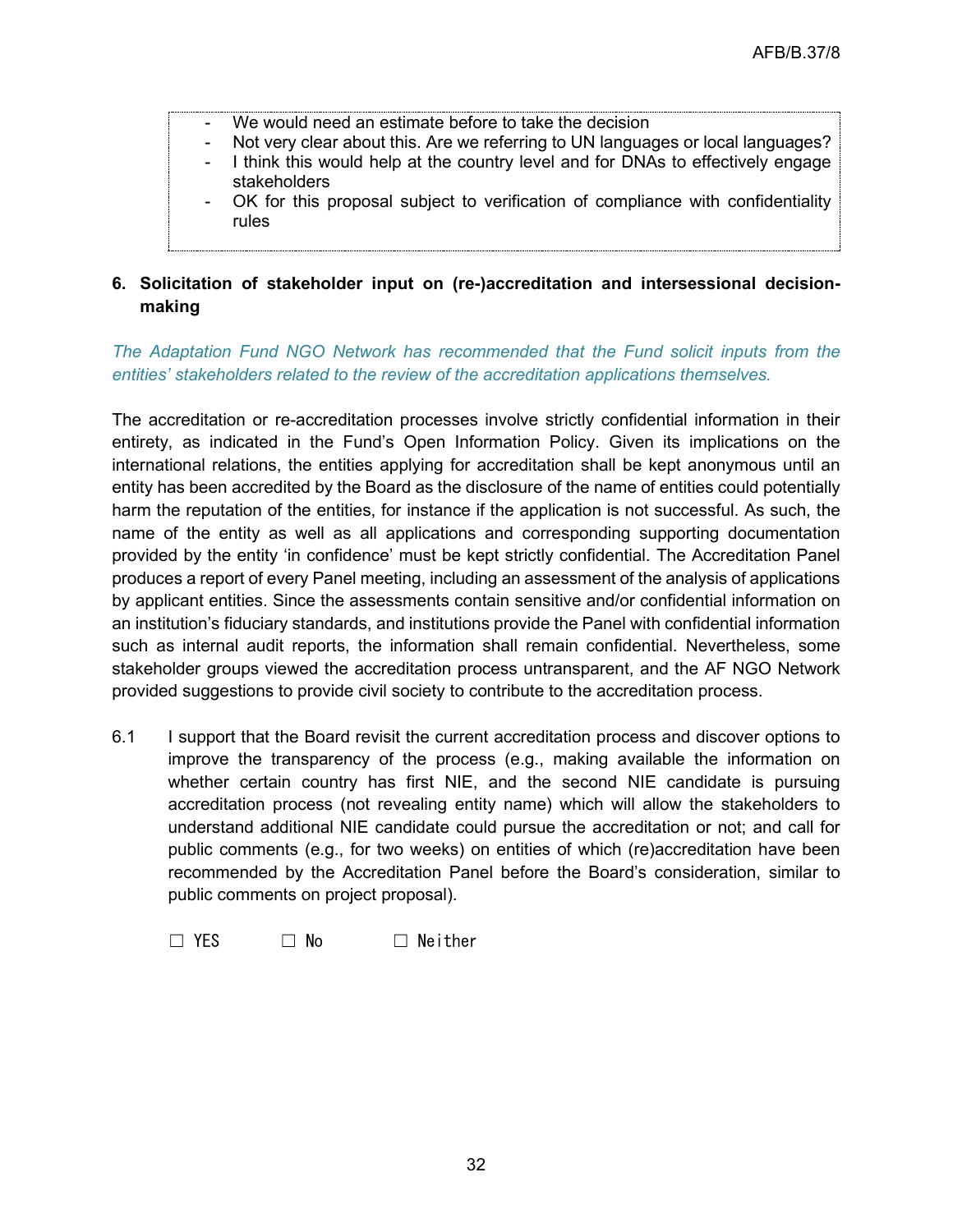

## 6.2 Any comments.

- This could be further studied and recommendations made based on the experience of the previous projects and also similar works of other funds.
- This requirement might be treated in conjunction with the previous one related to information specific to countries, where the Secretariat can envisage adding information as appropriate about the accreditation of national entities!
- Yes if it helps to improve transparency
- Very important for the image of the AF Board and its Secretariat.
- We need to be careful about confidential information of countries and entities
- I have no comments because I am not very certain about the legal implications
- The question as it is posed is complex with several questions. It is confused and therefore it is difficult to make a choice.
- Difficult to ascertain.

*The Adaptation Fund NGO Network has recommended that the Board solicit inputs from the civil society for intersessional agenda items.*

The secretariat posts both intersessional documents and decisions on the Fund's public website. The intersessional decisions typically deal with intersessional project review and requests of project extension from implementing entities. The Board has already enabled civil society engagement by calling for public comments on intersessional project proposals. If the Board would solicit inputs for other agenda items, it would have implications on the length of the decisionmaking process, to accommodate civil society inputs for relatively straight-forward agenda items that require to take the formal intersessional procedure for the Board approval.

6.3 I support that the Board solicit inputs from the civil society for intersessional agenda items more actively than in the current practice, after considering that this means that decisionmaking times become longer.

☐ YES ☐ No ☐ Neither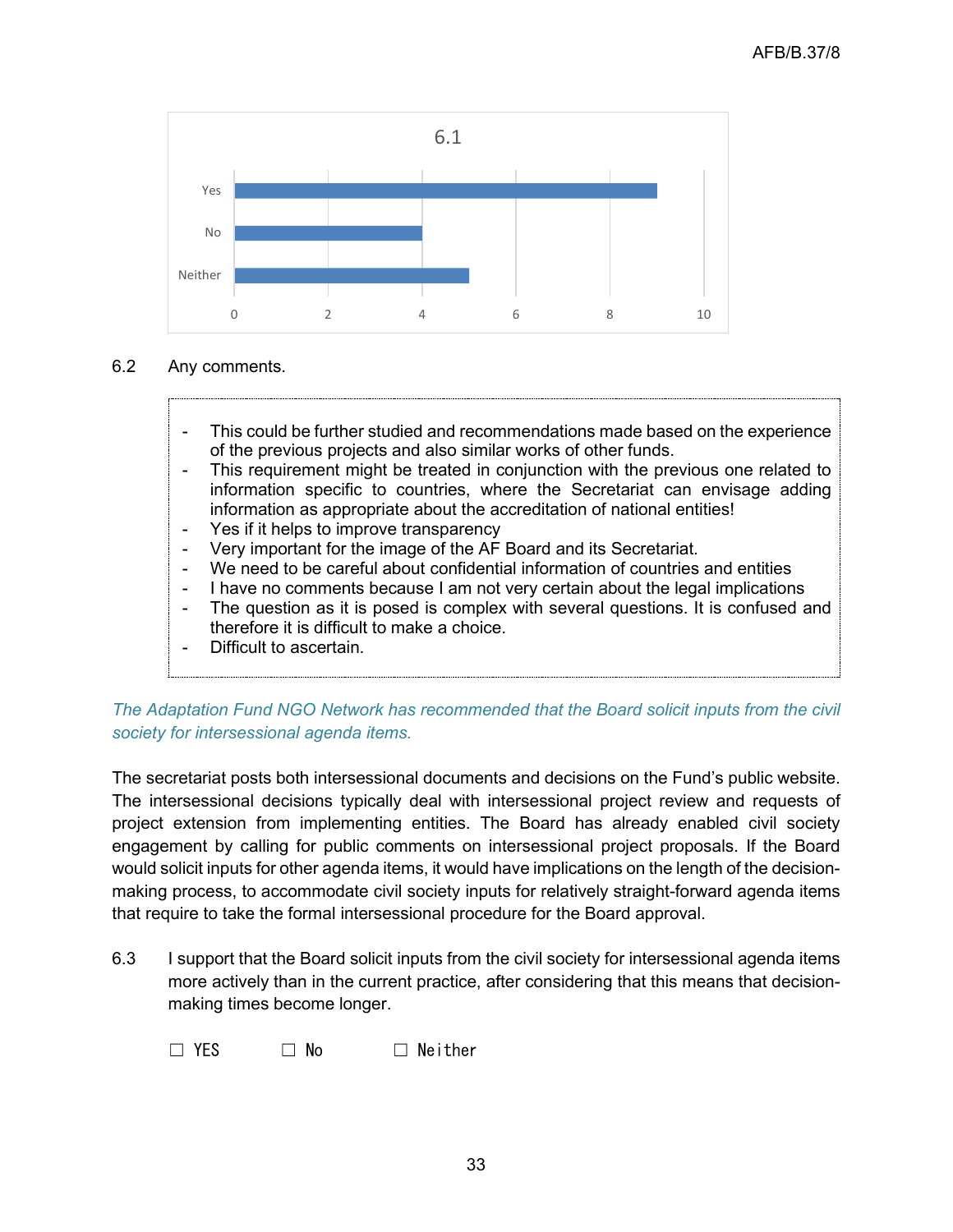

- 6.4 If your answer for 6.3 is YES, with what options do you think the civil society could engage in intersessional agenda items further?
	- It is good to have new ideas, however the AFB is responsible for the final decision to consider this inputs or not.
	- I think soliciting public comments could cover a reasonable area
	- At this stage, I suggest letting motivated civil society express itself freely to comment
	- Through comments, recommendations, suggestions, etc.

#### 6.5 Any comments.

- A recommendation could be prepared to explore the possible options that could be taken to address this issue.
- I think that, with regards to inter-sessional agenda items, the CS only needs to be informed!
- I would like to ask AF Secretariat to provide more info on how to solicit inputs and how much delay this will incur.

# **7. Definition of civil society and Policy on civil society engagement**

Currently the Fund does not have a formal policy and definition of civil society that could be applied by the Board in the context of considering options to enhance civil society participation and engagement in the work of the Board. The *[Rules of Procedure of the Adaptation Fund Board](https://www.adaptation-fund.org/document/rules-procedure-adaptation-fund-board/)* contain a section on "observers" that states that "[e]xcept where otherwise decided by the Board, meetings shall be open for attendance, as observers, to representatives of UNFCCC Parties, the UNFCCC secretariat and UNFCCC accredited observers" (paragraph 31).

In the context of projects/programmes supported by the Fund, the Fund's *[Environmental and](https://www.adaptation-fund.org/document/environmental-and-social-policy-approved-in-november-2013/)  [Social Policy](https://www.adaptation-fund.org/document/environmental-and-social-policy-approved-in-november-2013/)* (amended in March 2016) uses the broader term "stakeholders" and requires that there "shall be adequate opportunities for the informed participation of all stakeholders in the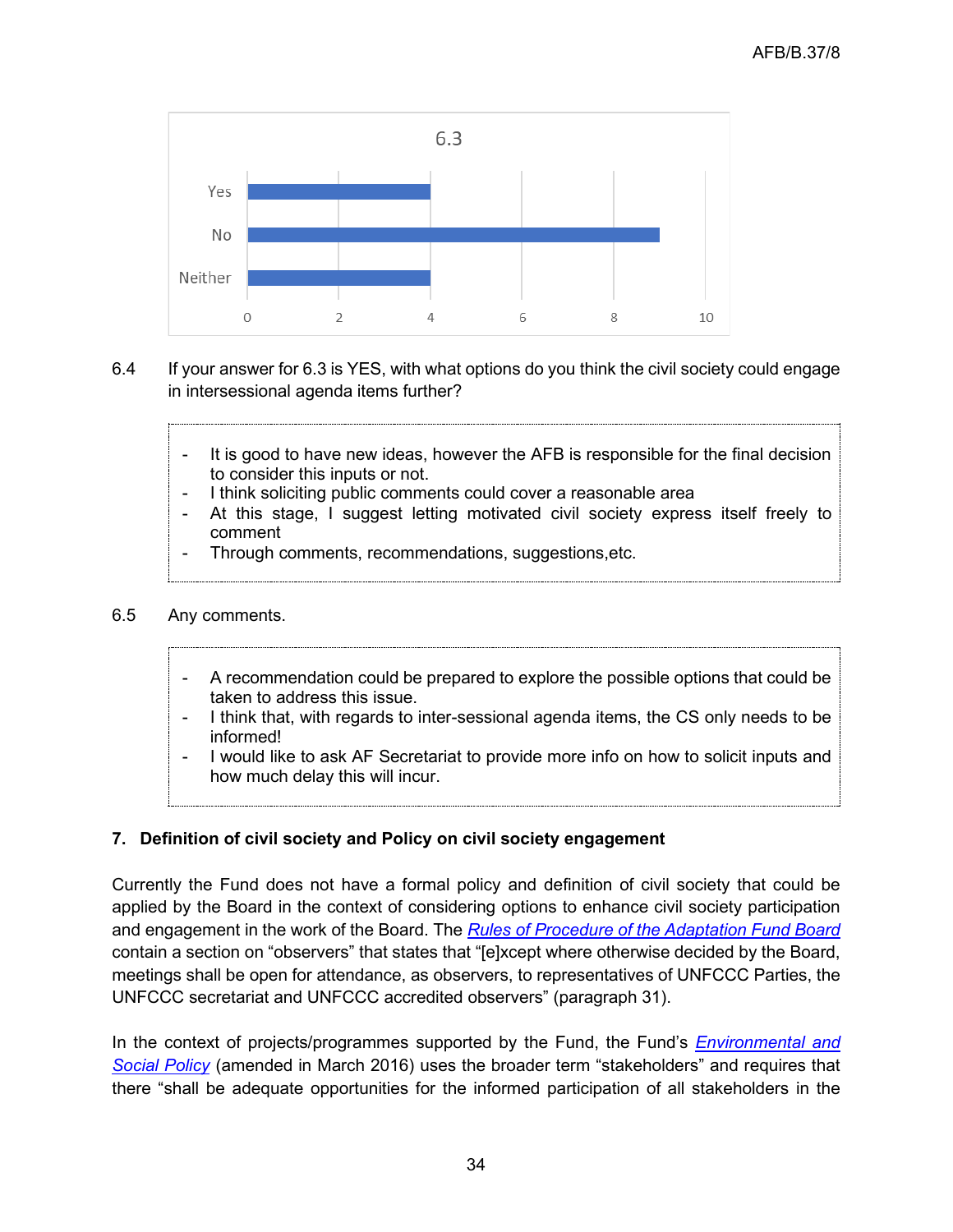formulation and implementation of projects/programmes supported by the Fund" (paragraph 10). The *[Gender Policy and Action Plan](https://www.adaptation-fund.org/document/opg-annex4-gender-policy/)* (amended in March 2021) further stipulates that "[s]takeholders should be meaningfully and comprehensively consulted in a gender-responsive way throughout the project/programme life cycle" (paragraph 17).

While there is no fixed definition of civil society, most definitions appear to consider civil society distinct from government and business (or profit organizations). The United Nations defines that "*a civil society organization (CSO) or non-governmental organization (NGO) is any non-profit, voluntary citizens' group which is organized on a local, national or international level*"[9](#page-34-0) .

Both the GEF and GCF define certain terms such as "civil society" or "civil society organizations" for the purpose of their engagement policies and procedures. The Board may wish to consider further clarifying and defining civil society and possibly other relevant stakeholders to be engaged on the Fund's governance levels and/ or further clarify arrangements in a dedicated policy.

7.1 I support that the Adaptation Fund develops a definition of civil society for the purpose of considering options for enhancing civil society engagement and participation in the work of the Board.



7.2 If your answer for 7.1 is Yes, please list relevant elements of a definition, such as characteristics and/or groups to be included.

I would suggest here to keep the reflexion more open and to treat CSO case by case. The idea is to involve every actor that has a special interest/concrete experience in the field, assisting local vulnerable communities. The ultimate objective is to assist those who are the most vulnerable to enhance their resilience and to build their capacities (Besides NGO, it may include, the research community and universities, the private sector, religious institutions, Charity and non philanthropic organizations) Too risky to "redefine"

<span id="page-34-0"></span><sup>10</sup> https://www.thegef.org/partners/csos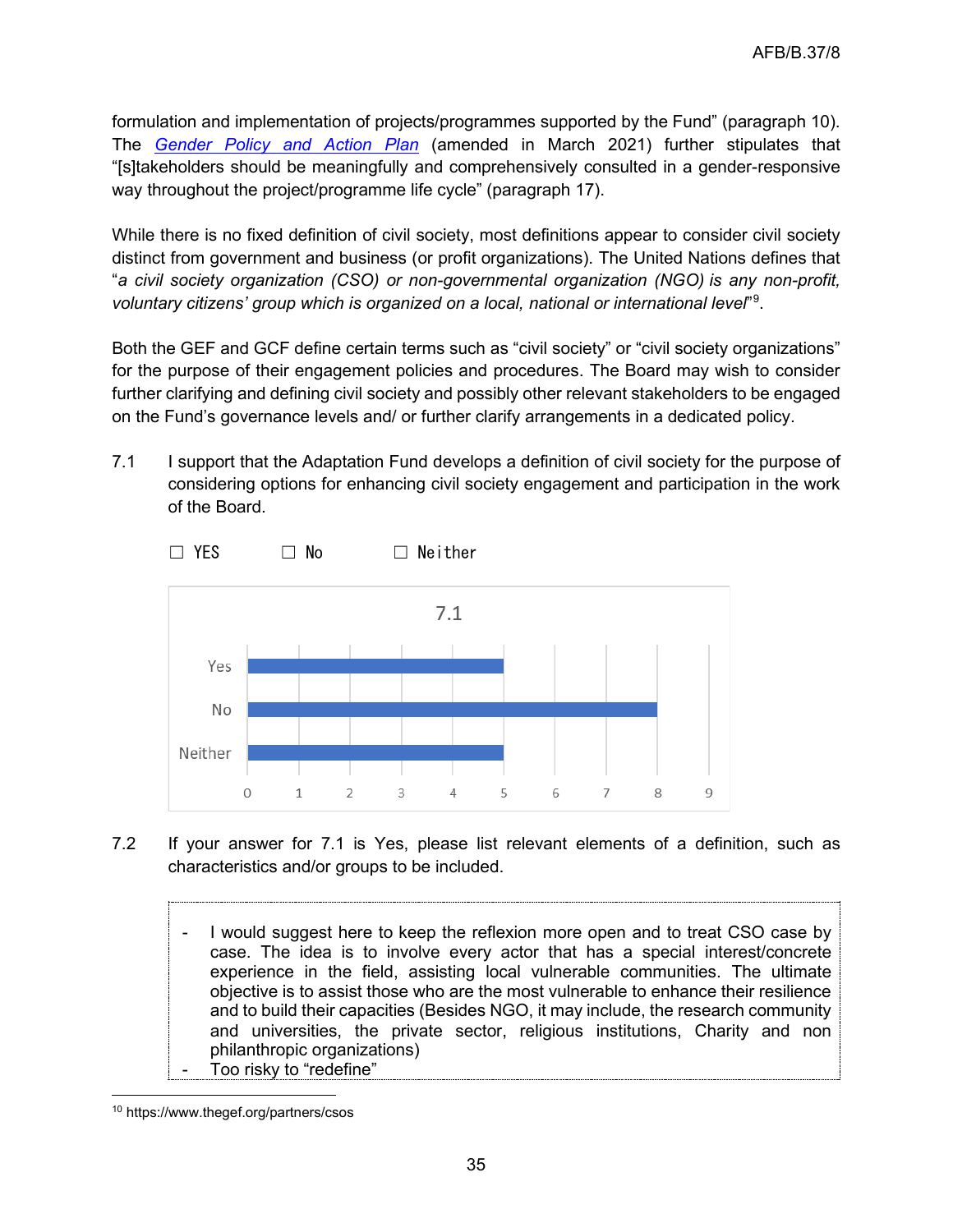- Formal non-profit association with clear and legal forms, involved in climate and/or environmental issues.
- I do not think we should re-invent the wheel.
- It could include local communities, municipalities and also research public or specific private centers
- Active community engagement, participation, not just names.
- 7.3 I support that the Board as part of its engagement policy considers engaging other stakeholders in addition to civil society, such as private sector.



- 7.4 If your answer for 7.1 or 7.3 is Yes, how could the Adaptation Fund engage such other stakeholders such as private sector in the work of the Board?
	- The role of the private sector for the country's ownership over the project outputs and their sustainability is crucial.
	- As I mentioned, only in the case where this kind of private sector is considering charity and philanthropic action. The AF is not helping doing business!
	- In favor of the Private sector. We could explore informal meetings or give them the opportunity to send submissions
	- Inviting them to express their will to participate in AF activities and AFB sessions. Define the criteria of their participation.
	- Provided they have a role to play in the programmes or projects
	- The same manner it is engaging civil society
	- As observers in any cases: it can be banks or foundations or enterprises
	- **Observers**
- 7.5 Any comments.
	- Further analysis is needed based on the experience of other funds.
	- We need to be cautious and ensure including only nonprofit organizations!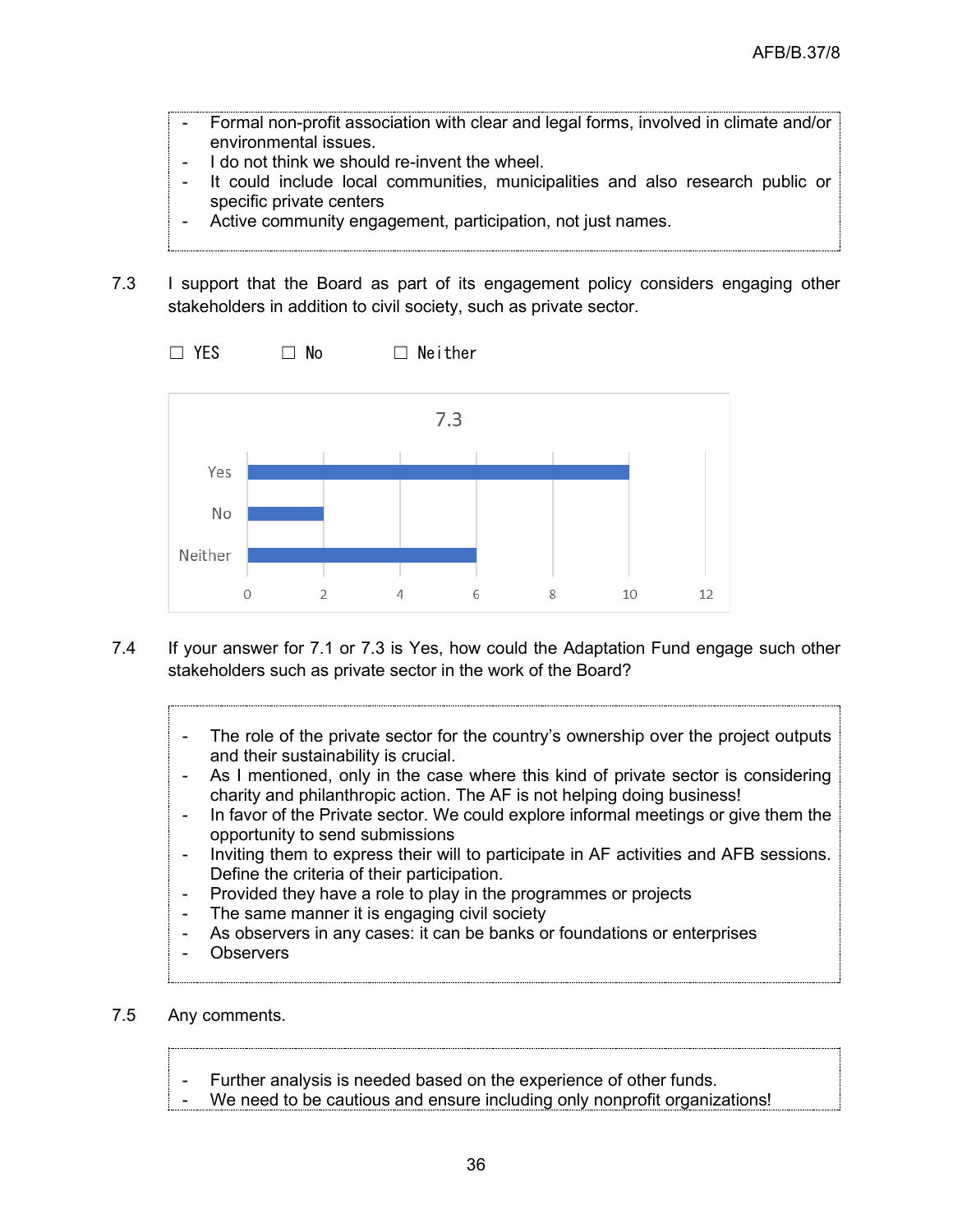- Climate Finance institutions are all dealing with the same stakeholders and redefining civil society may cause serious misunderstanding of their purpose and who they are
- I would like to ask AF Secretariat for a list of private sector stakeholders who are expected to participate in the meeting.

There seem to be two options for the Board to move this matter forward: 1) to consider and adopt options for enhancing civil society engagement and participation in a stand-alone decision, or 2) to develop a policy or guidelines on civil society engagement for the Adaptation Fund. Such a policy could also include engagement with other relevant stakeholders.

7.6 I support that the Board develops a policy or guidelines on its engagement with civil society.



7.7 I support that the Board takes a decision on individual recommendations from civil society without developing a dedicated policy or guidelines on its engagement with civil society.

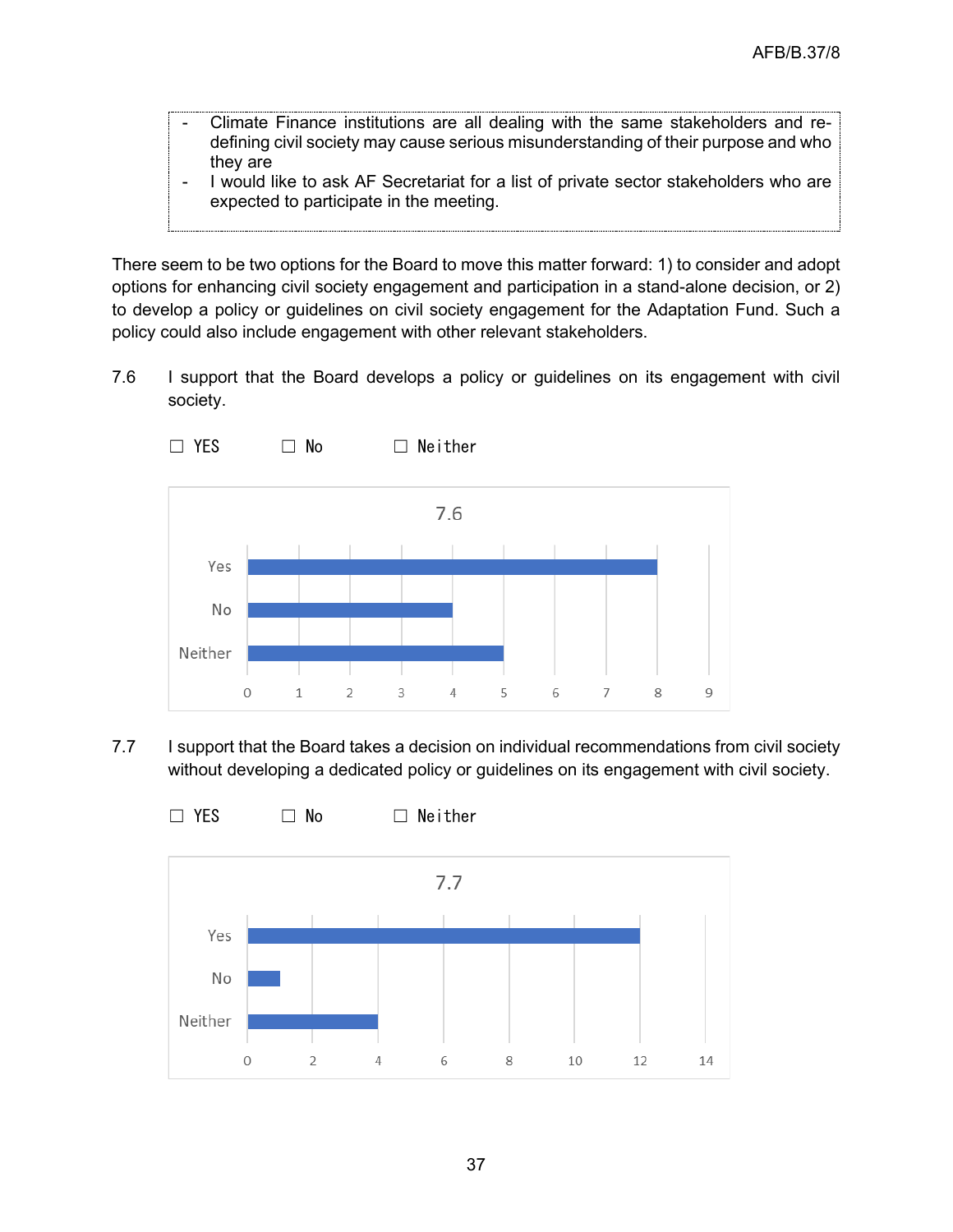#### 7.8 Any comments.

- The Board should not may exceptions for the recommendations coming from the CSO, they should be addressed with equal consideration as the other
- Individual recommendations from civil society should be taken into consideration case by case. So, each case will necessitate a specific decision. And thus, there is no need to develop any related policy.
- It would be nice to have a policy but I am not sure that it is a priority right now. HR are also a concern…
- We already have engagements with the NGO network
- I would like to ask AF Secretariat to clarify the different outcomes of the two options.
- I suggest starting with recommendation 7.7., then after some time, I suggest evaluating experiences and practices before moving on to recommendation 7.6.

#### **8. Others**

- 8.1 Please provide any other comments and options that the Board may want to consider at AFB37.
	- The focus on CSOs in taking the decision referring to AF Board and Committees decisional process is a little bit overestimated.
	- Nothing special for now!
	- Once you have check the surveys, there will be more agreement/ consensus in moving forward some of the proposals while others might need more clarity and/ or proper discussion in the AFB
	- We need to have a very comprehensive discussion on this matter, before we take any decisions
	- The issue needs to be further discussed prior to decision through survey and intersessional.
	- After reading both documents before filling in the questionnaire I wonder what the significant difference would be against the present practice. It would be helpful to have it as a matrix on: 1. present situation 2. Recommended option 3. Significant gains. I am not sure if this is helpful
	- The preliminary, essential and main issue, which cuts across all the questions of this survey on the relations of the civil society and the AF, concerns the legitimacy of the representatives of this civil society and their democratic designation.
	- The Fund has a mandate to manage funding for Adaptation projects. Cannot open up too much to observers.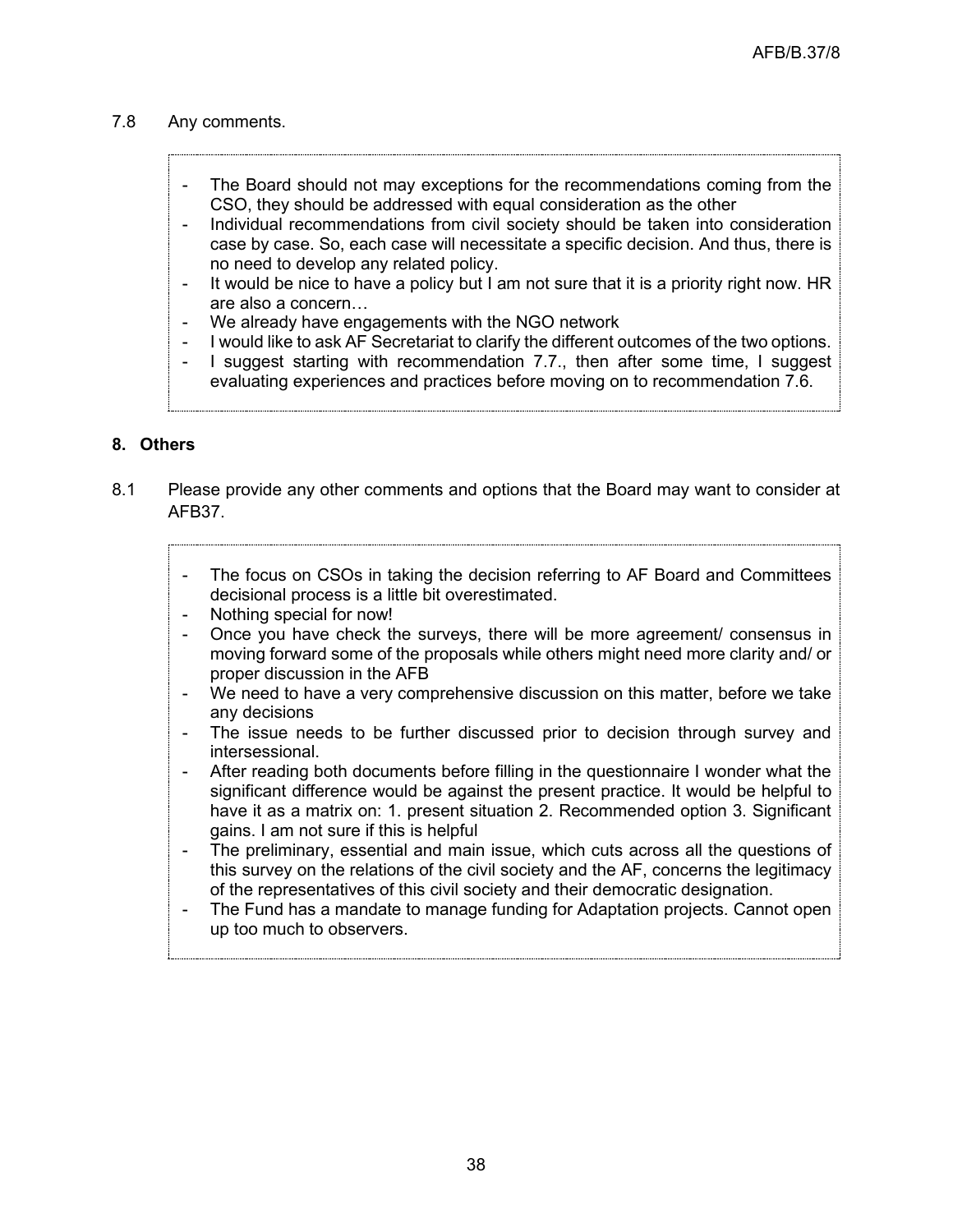# **Annex II: Detailed findings on the relevant practices and policies of the other climate funds**

# *Global Environment Facility (GEF)*

1. The *[Instrument for the Establishment of the Restructured GEF](https://www.thegef.org/sites/default/files/publications/gef_instrument_establishment_restructured_2019.pdf)* mandates the GEF Assembly and the GEF Council to "each adopt by consensus regulations as may be necessary or appropriate to perform their respective functions transparently; in particular, they shall determine any aspect of their respective procedures, including the admission of observers and, in the case of the Council, provision for executive sessions" (paragraph 25).

2. The *[Rules of Procedures](https://www.thegef.org/sites/default/files/publications/11488_English_2.pdf) for the GEF Council* contain the relevant procedures for civil society engagement. Its paragraph 47 prescribes that the secretariat arranges for and keep the sound recordings of the proceedings. However, this does not require the secretariat for the public release of the proceeding recordings. The GEF makes video recordings of the meeting proceedings available on its website as its practice.

*XIII. RECORD OF THE MEETING* 

*[…]* 

[*…]*

*47. The Secretariat will arrange for sound recordings of the proceedings of each meeting. The sound recordings of the meetings of the Council shall be kept by the Secretariat.*

*[…]*

3. The *Rules of Procedures for the GEF Council* defines an observer and prescribes who can attend the Council meetings and executive sessions. In the Rules of Procedures, the Council meetings are not permanently open for representatives of civil society organizations (CSOs). The representatives of CSOs observe or attend the Council meetings upon the Council's invitation. This arrangement of the GEF is similar to the Adaptation Fund.

*[…] II. DEFINITIONS For the purposes of these rules: […]*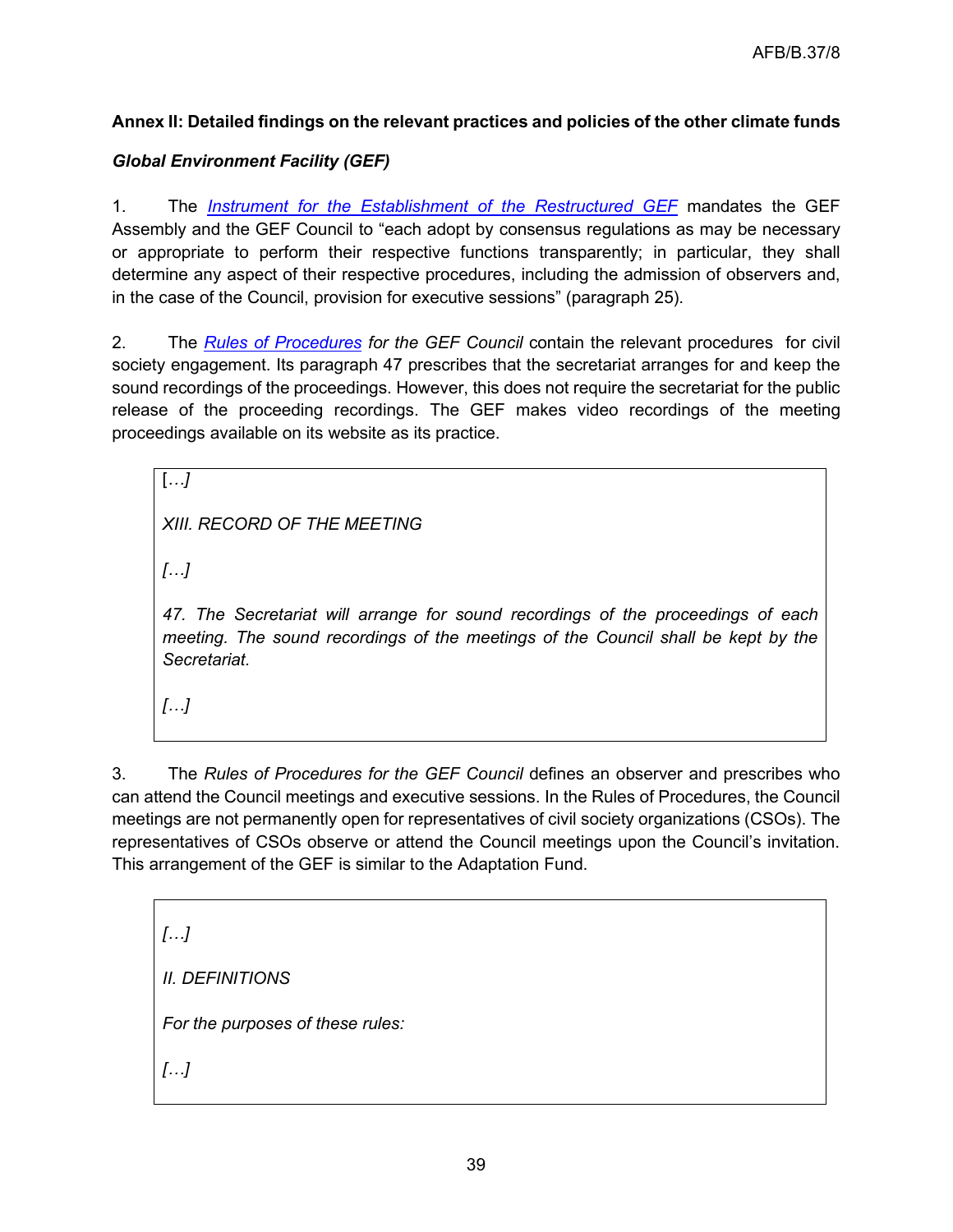*o. "Observe" means that a representative shall be permitted to observe the Council proceedings from a viewing room. At the invitation of the Chair, an observer may address the Council.*

*[…]*

*IV. MEETINGS*

*[…]*

# *Attendance*

*17. Council meetings shall be open to Members, Alternates, and the CEO or his/her representative. Two advisors may accompany each Member.*

*18. Representatives of each of the Participants shall be invited to observe the Council meetings.*

*[…]*

*22. The CEO may, in consultation with the Council, invite representatives of other organizations and entities, including nongovernmental organizations, to attend or observe the Council meetings.*

# *Executive sessions*

*23. Executive sessions of Council meetings may be held by decision of the Council. Executive sessions shall be open to Members, Alternates, advisors, and the CEO or his/her representative. The Council may invite representatives of bodies referred to in paragraphs 19 to 21 to attend an executive session. The CEO may designate an official of the Secretariat to serve as the Secretary of an executive session.*

*[…]*

4. "*In November 2017, the GEF Council approved an [Updated Vision to Enhance Civil](https://www.thegef.org/sites/default/files/council-meeting-documents/EN_GEF.C.53.10.Rev_.01_CSO_Vision_0.pdf)  [Society Engagement with the GEF.](https://www.thegef.org/sites/default/files/council-meeting-documents/EN_GEF.C.53.10.Rev_.01_CSO_Vision_0.pdf) This updated vision is designed to complement and reinforce key dimensions of civil society engagement with the GEF, particularly in the design and implementation of GEF projects and programs. These are addressed in more detail in the updated [Policy on Stakeholder Engagement,](https://www.thegef.org/sites/default/files/council-meeting-documents/EN_GEF.C.53.05.Rev_.01_Stakeholder_Policy_4.pdf) [Policy on Gender](https://www.thegef.org/sites/default/files/council-meeting-documents/EN_GEF.C.53.04_Gender_Policy.pdf) Equality, [Policy on Environmental](https://www.thegef.org/sites/default/files/documents/gef_environmental_social_safeguards_policy.pdf)  [and Social Safeguards](https://www.thegef.org/sites/default/files/documents/gef_environmental_social_safeguards_policy.pdf) and [Principles and Guidelines for Engagement with Indigenous](https://www.thegef.org/sites/default/files/publications/Indigenous_Peoples_Principle_EN.pdf)  [Peoples.](https://www.thegef.org/sites/default/files/publications/Indigenous_Peoples_Principle_EN.pdf)*"[10](#page-39-0)

<span id="page-39-0"></span><sup>10</sup> https://www.thegef.org/partners/csos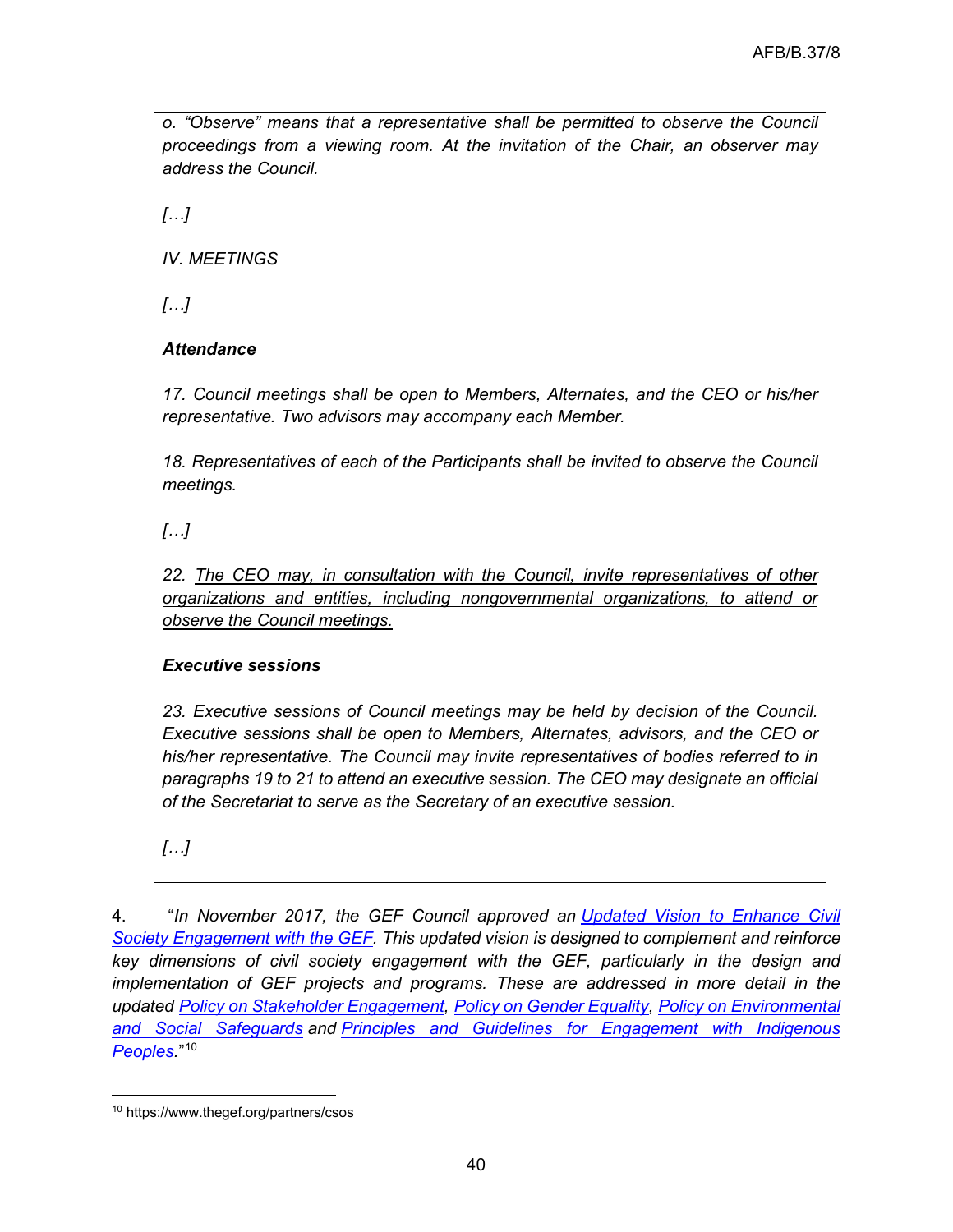5. The *Updated Vision to Enhance Civil Society Engagement with the GEF* is a main vision document on civil society engagement, which outlines the updated vision statement, and principles and objectives. It also "*encompasses multiple forms of engagement: engagement at national and regional levels, Council Meeting participation, consultations in preparation for Council Meetings, participation in GEF Assembly and Replenishment meetings, and activities to strengthen their capacity*"[11](#page-40-0). This document identifies forms of civil society engagement as listed below and sets out rules around them.

Forms of engagement for implementation covered by the 'Updated Vision to Enhance Civil Society Engagement with the GEF'

- Continued support of civil society engagement at the national and regional levels
- CSO Involvement in the Identification, Execution and Evaluation of GEF Programs and Projects at the Country and Local Levels
- Continued Strengthening of capacity of civil society to engage with the GEF
- Selection of CSO representation at Council Consultations and Meetings
- Preparations leading up to Council meetings
- Structure of Council-CSO Consultations before Council Meetings
- Structure of CSO Participation during Council Meetings
- CSO Engagement at the GEF Assembly
- Participation of CSOs in the GEF Replenishment Process
- Council Review of how this Updated Vision is Working

6. In addition, the *Policy on Stakeholder Engagement* and *[Guidelines on the Implementation](https://www.thegef.org/sites/default/files/council-meeting-documents/EN_GEF.C.55_Inf.08_Guidelines_Stakeholder_Engagement.pdf)  [of the Policy on Stakeholder Engagement](https://www.thegef.org/sites/default/files/council-meeting-documents/EN_GEF.C.55_Inf.08_Guidelines_Stakeholder_Engagement.pdf)* and *[Guidance to Advance Gender Equality](https://www.thegef.org/sites/default/files/publications/GEF%20Guidance%20on%20Gender.pdf)* outline a set of mandatory requirements for overall engagement of stakeholders, including but not limited to civil society, throughout the GEF project cycle, knowledge sharing with stakeholders, and stakeholder engagement in GEF policies, guidelines and strategy.

# *Green Climate Fund (GCF)*

7. The GCF's *[Governing Instrument](https://www.greenclimate.fund/sites/default/files/document/governing-instrument.pdf)* includes provisions on civil society engagement in the Board process through observers (paragraph 7) and on stakeholder inputs and participation in GCF-financed activities (paragraph 71).

# *GCF Governing Instrument*

Paragraph 7: "The Board will make arrangements, including developing and operating accreditation processes, to allow for effective participation by accredited observers in its

<span id="page-40-0"></span><sup>11</sup> [Updated Vision to Enhance Civil Society Engagement with the GEF,](https://www.thegef.org/sites/default/files/council-meeting-documents/EN_GEF.C.53.10.Rev_.01_CSO_Vision_0.pdf) p.10, para. 41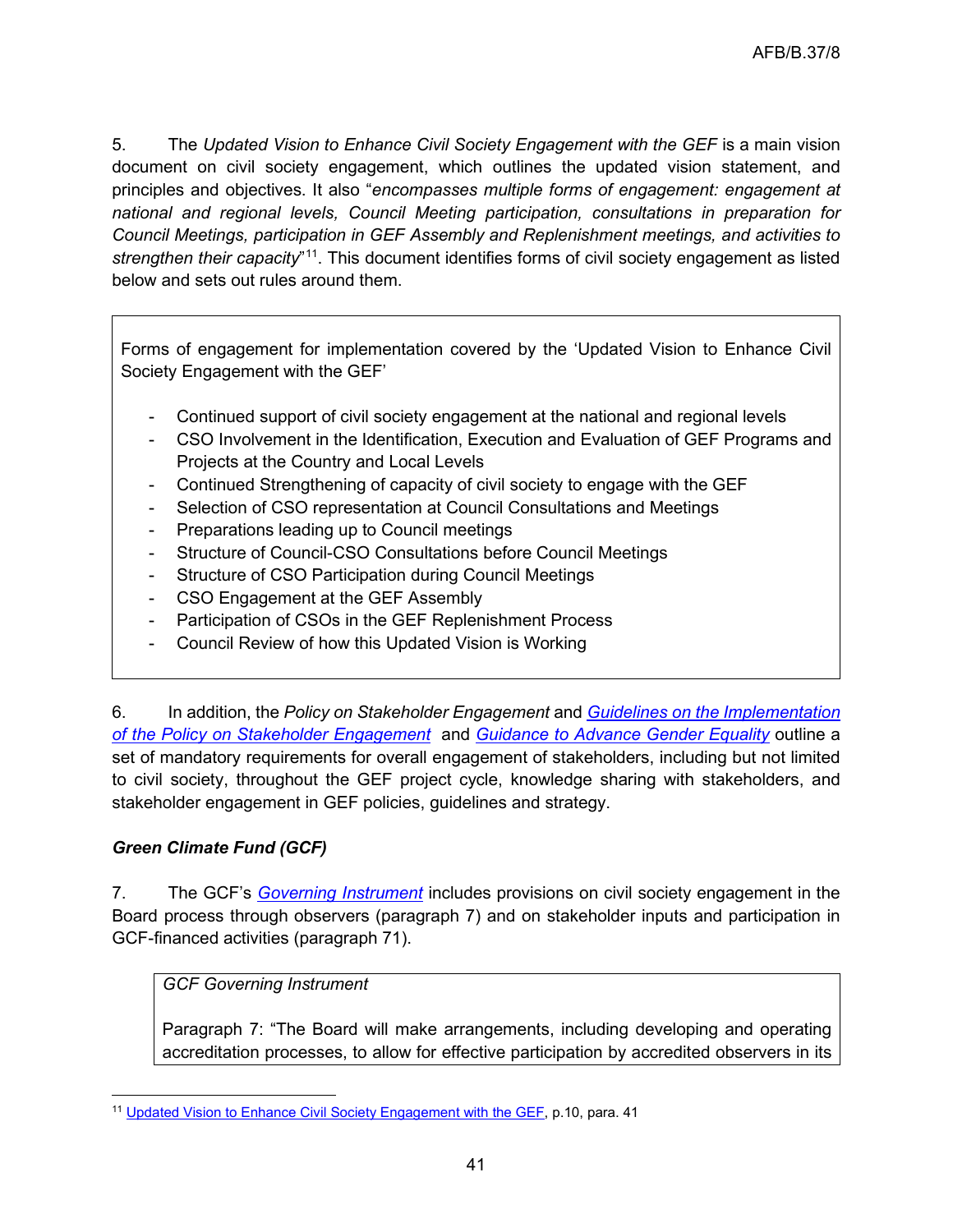meetings. The Board will invite, to participate as active observers: two civil society representatives, one each from developing and developed countries, and two private sector representatives, one each from developing and developed countries."

Paragraph 71: "The Board will develop mechanisms to promote the input and participation of stakeholders, including private-sector actors, civil society organizations, vulnerable groups, women and indigenous peoples, in the design, development and implementation of the strategies and activities to be financed by the Fund."

8. The *[Rules of Procedures](https://www.greenclimate.fund/sites/default/files/document/rules-procedure.pdf) of the Board* of the GCF further define the arrangements for observer participation based on paragraph 7 of the Governing Instrument. They define "active observers" (paragraph 37) and provide a list of "other observers and/or experts", which include both civil society organizations (CSOs) and private sector organizations (PSOs) under the umbrella of non-governmental organizations (NGOs) (paragraph 38). They also include rules on the notification of the Board meetings and attendance for active observers. Paragraph 37 of the *Rules of Procedures* prescribes that "*Active observers may, upon invitation of the Co-Chairs, participate in the proceedings of the Board"*. The active observers do not have access to the executive sessions nor documents classified as confidential.

*GCF Rules of Procedure* 

*[…]*

*5.2 NOTIFICATION OF MEETINGS* 

*18. The Secretariat will notify Board members, alternate members and accredited observer organizations and active observers of the dates and venue of the meetings and circulate a provisional agenda for any meeting at least 30 calendar days before the first day of the meeting. A notification will also be posted on the Fund's website. In the case of an extraordinary meeting, the Co-Chairs, acting jointly, shall determine the date by which notification to the Board members has to be made, taking into account the urgency of the matter.*

*[…]*

*5.5 ATTENDANCE* 

*25. In addition to Board members and alternate members, meetings of the Board, other than executive sessions, will be open to attendance by designated advisers of Board members and alternate members, Secretariat staff, representatives of the Trustee, active*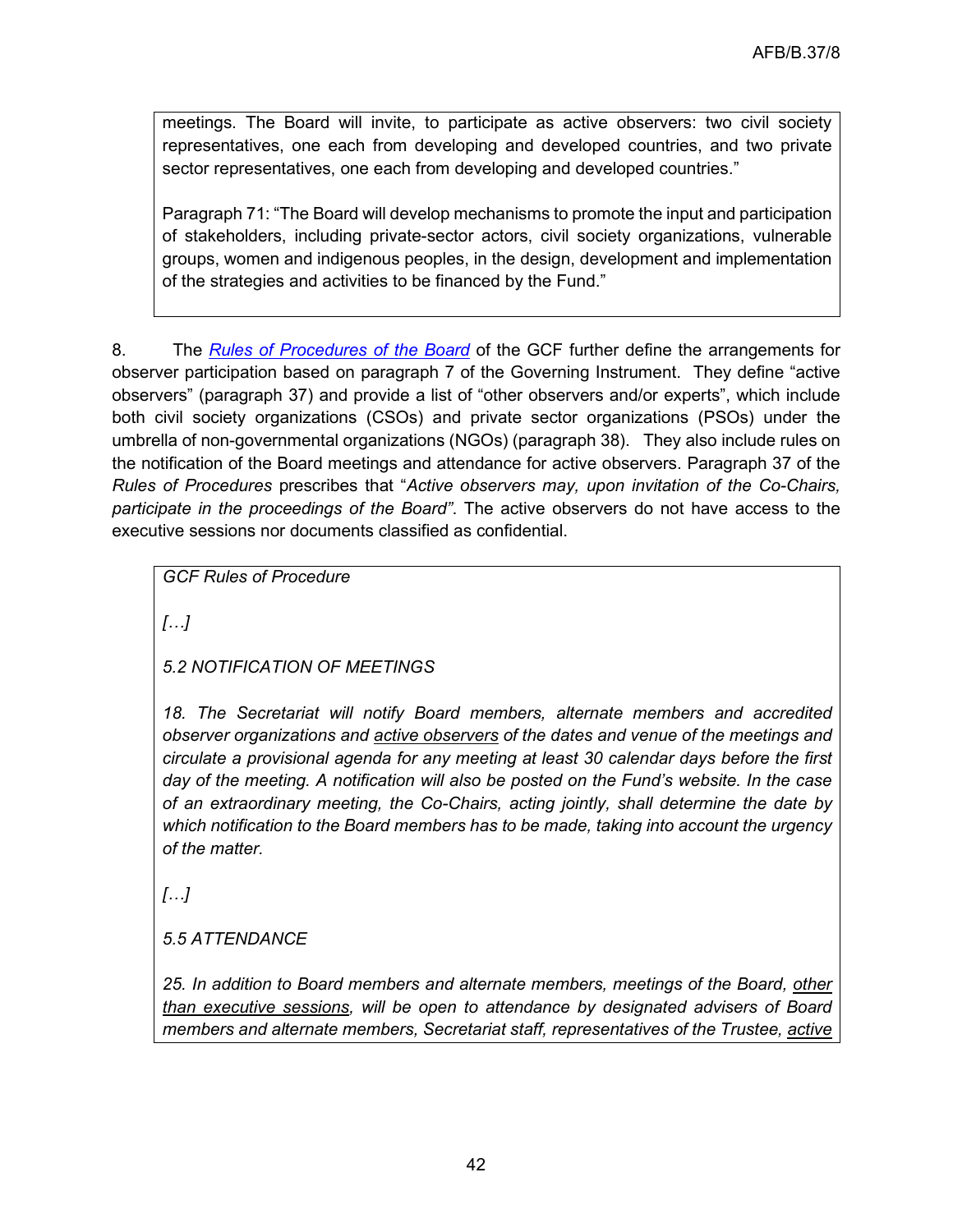*observers and other observers who have been accredited for participation in the meeting[12.](#page-42-0)* 

*[…]*

*VI. Observers*

*37. The Co-Chairs, acting jointly and in consultation with the Board, will invite to participate as active observers, two civil society representatives, one each from a developing and developed country; and two private sector representatives, one each from a developing and a developed country. Active observers may, upon invitation of the Co-Chairs, participate in the proceedings of the Board.*

*38. The Co-Chairs, acting jointly, and in consultation with the Board, may invite other observers and/or experts to any Board meeting. Observers may be representatives of:*

- *(a) States that are Party or observer State to the Convention;*
- *(b) International entities, including United Nations agencies, multilateral development banks, international financial institutions and regional institutions; and*
- *(c) Non-governmental organizations (NGOs), comprised of:*
	- *(i) Civil society organizations (CSOs): any independent non-profit organizations, including international as well as national and communitybased organizations; and*

*(ii) Private sector organizations (PSOs): any private companies and business associations with operations that deal with climate change mitigation and/or adaptation activities, including in developing countries.*

*39. The procedures for the selection of active observers and the accreditation of observer organizations will be contained in the guidelines approved by the Board.* 

*40. Active observers will receive, in accordance with the applicable rules and procedures, all Board meeting documents, except documents classified as confidential or as the Board may provide.*

*[…]*

9. In March 2013, the GCF Board further adopted the *[Guidelines relating to the Observer](https://www.greenclimate.fund/sites/default/files/document/guidelines-observer-participation-accreditation.pdf)  [participation, accreditation of Observer organizations and participation of active Observers](https://www.greenclimate.fund/sites/default/files/document/guidelines-observer-participation-accreditation.pdf)*. These guidelines focus on rules on registration and participation of observers, accreditation of observer organizations, and process and guidelines for participation of active observers. The guidelines do not highlight a vision, principles and objectives like the *Updated Vision to Enhance Civil Society* 

<span id="page-42-0"></span> $12$  The observer accreditation process is set out in the "Invitation for the Twenty-fifth Round of Application for [Accreditation as an Observer Organization to the Green Climate Fund"](https://www.greenclimate.fund/sites/default/files/document/n06-25th-call-application-accreditation-observer-organization.pdf).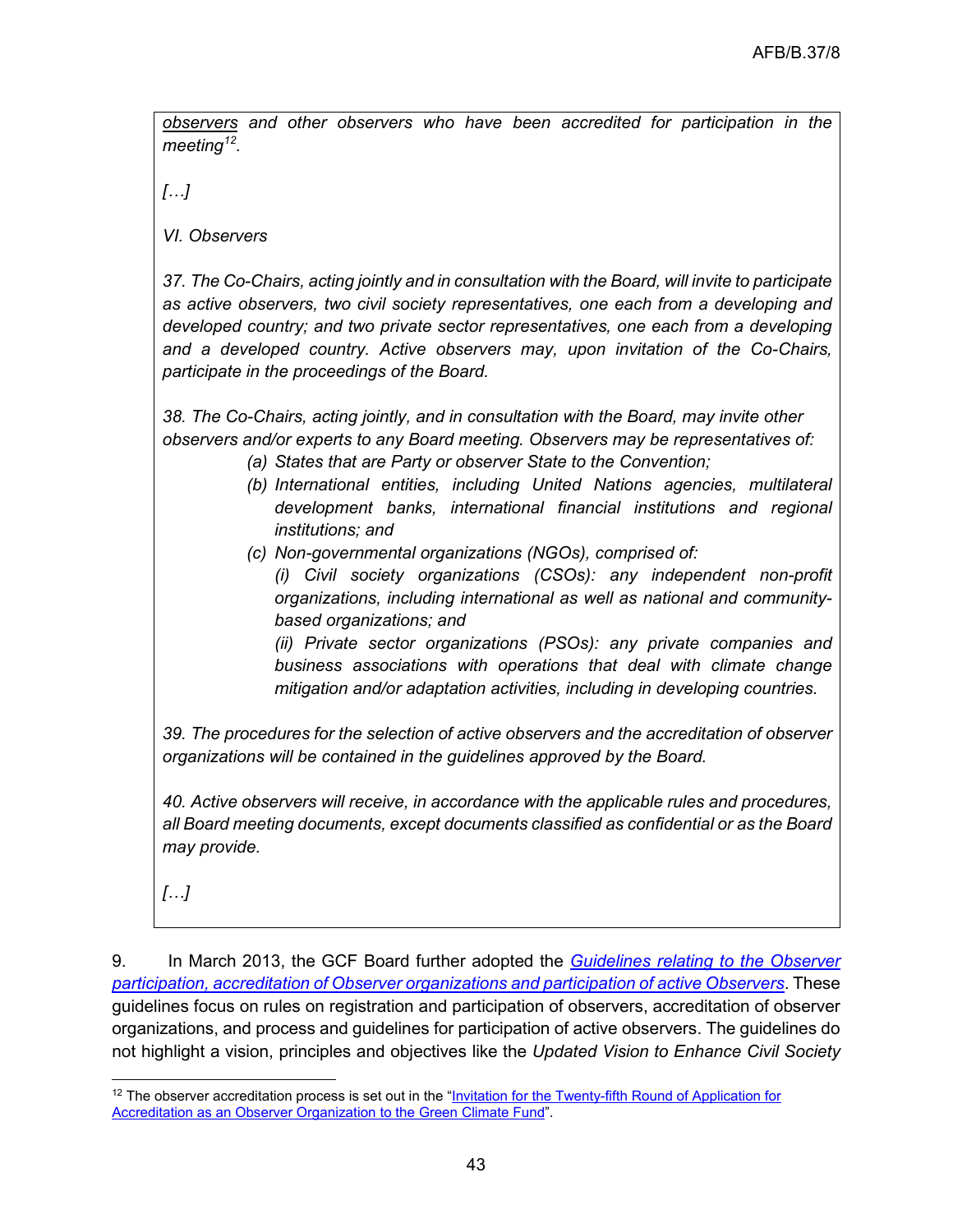*Engagement with the GEF* does but what is common is that both of the documents set out the rules around representatives of CSOs or active observers.

10. As it is mentioned within the guidelines, "*Information and access to documents will be addressed in a separate disclosure policy to enhance participation of stakeholders.*" [13](#page-43-0) The *[Information Disclosure Policy of the GCF](https://www.greenclimate.fund/sites/default/files/document/information-disclosure-policy.pdf)* adopted by the GCF Board in March 2016 is not specific to civil society but sets out disclosure standards to key GCF documents and procedures and exceptions to disclosure, stating that "[a]s a matter of principle, the GCF will share the majority of the information in its possession with stakeholders and the public at large, either proactively or upon request, subject to specified exceptions to presumed disclosure" (paragraph 8). The policy also defines procedures for accessing information by the public, including project and programme funding proposals, environmental and social reports, Board proceedings, and public consultation period for policies. This includes rules around video recordings of the Board meetings and soliciting public input for certain policies and strategies, which the AF NGO Network has recommended to the Adaptation Fund Board to consider the implementation or enhanced implementation for the Adaptation Fund.

*[…]*

"*18. Board proceedings. Board documents[14](#page-43-1) and Board proceedings will be available on the GCF's website, unless such information is not subject to disclosure under paragraph 11. The GCF will also webcast live proceedings of the meetings of the Board. The GCF will make video recordings of meetings of the Board, excluding any executive sessions, available on its website, through registration only[15](#page-43-2), within three weeks of each Board meeting.*"[16](#page-43-3)

"*19. Public consultation period. The Board shall continue its practice of soliciting public input for certain policies and strategies under discussion by the Board for at least 30 days through the Fund's website.*"[17](#page-43-4)

*[…]*

11. In addition, the GCF has adopted the "*[Policy on Ethics and Conflicts of Interest for Active](https://www.greenclimate.fund/sites/default/files/document/policy-ethics-coi-observers.pdf)  [Observers of the Green Climate Fund](https://www.greenclimate.fund/sites/default/files/document/policy-ethics-coi-observers.pdf)*" in July 2019. The policy does not grant active observers access to all confidential information. However, in the situation where active observers have

<span id="page-43-0"></span><sup>13</sup> [Guidelines relating to the Observer participation, accreditation of Observer organizations and participation of active](https://www.greenclimate.fund/sites/default/files/document/guidelines-observer-participation-accreditation.pdf)  [Observers,](https://www.greenclimate.fund/sites/default/files/document/guidelines-observer-participation-accreditation.pdf) p.1, para. 3

<span id="page-43-1"></span> $14$  The standard time of disclosure for the Board meeting documents is set out as 21 days before Board action in [Information Disclosure Policy of the Green Climate Fund,](https://www.greenclimate.fund/sites/default/files/document/information-disclosure-policy.pdf) P.8, Section X. Summary of disclosure standards for key GCF documents.

<span id="page-43-2"></span><sup>&</sup>lt;sup>15</sup> In the practice, the video recordings (both live and on demand) excluding executive sessions are made available publicly without need for registration.

<sup>&</sup>lt;sup>16</sup> Information Disclosure Policy of the Green Climate Fund, P.6, Para. 18

<span id="page-43-4"></span><span id="page-43-3"></span><sup>&</sup>lt;sup>17</sup> Information Disclosure Policy of the Green Climate Fund, P.7, Para. 19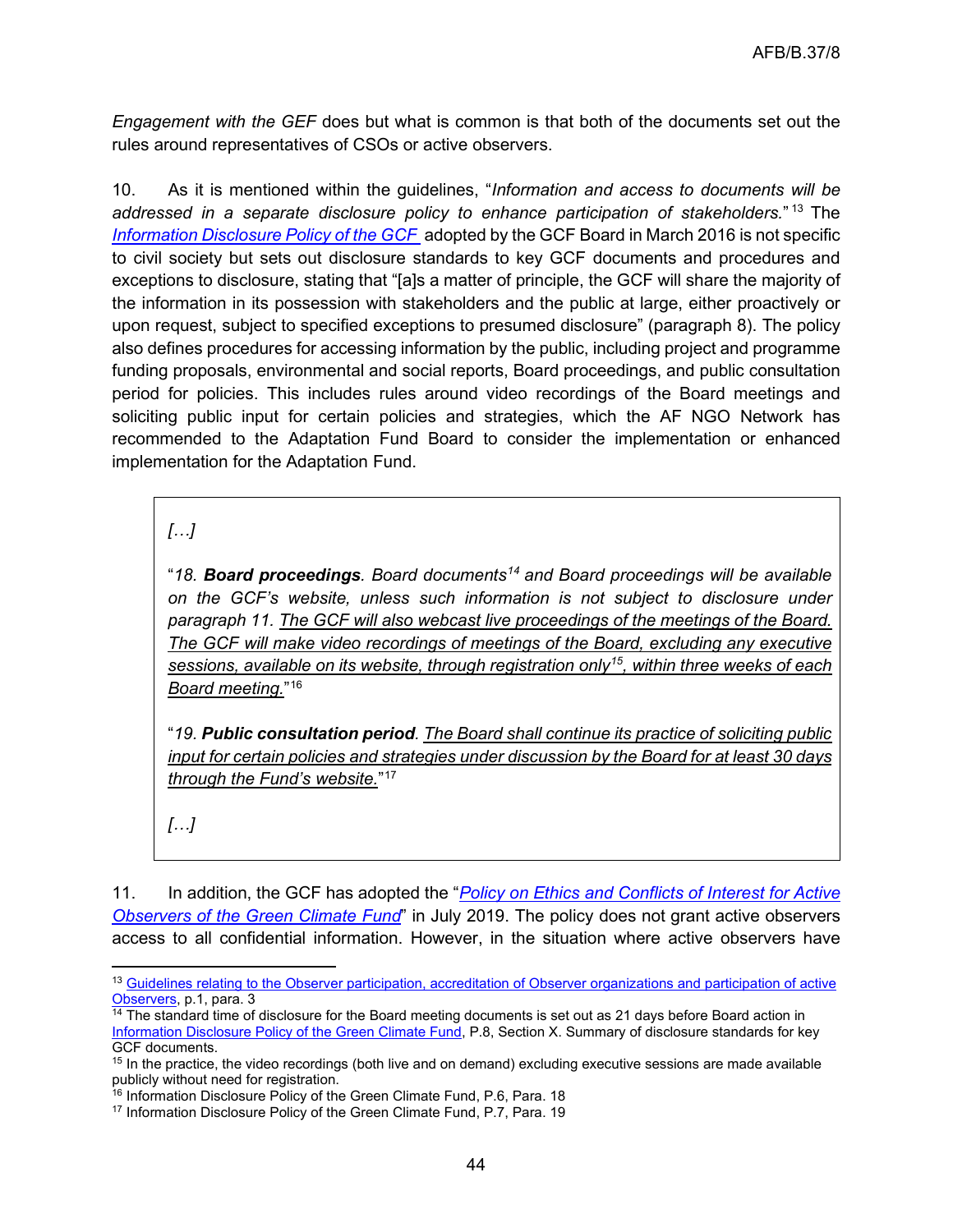access to confidential information of the GCF and its operations that is deemed confidential according to the GCF's *Information Disclosure Policy,* those observers are required to sign the "Declaration of Confidentiality and Conflicts of Interest for Active Observers of the Green Climate Fund" in appendix I.

12. In addition to the engagement of observers and active observers, similar to the GEF, stakeholder engagement is established as a component of all GCF- funded activities in the GCF's *[Gender Policy](https://www.greenclimate.fund/sites/default/files/document/gcf-gender-policy.pdf)*, *Revised [Environmental and Social Policy,](https://www.greenclimate.fund/sites/default/files/document/revised-environmental-and-social-policy.pdf) [Indigenous Peoples Policy,](https://www.greenclimate.fund/sites/default/files/document/ip-policy.pdf) Sustainability guidance note: [Designing](https://www.greenclimate.fund/sites/default/files/document/sustainability-guidance-note-designing-and-ensuring-meaningful-stakeholder-engagement-gcf-financed.pdf) and ensuring meaningful stakeholder engagement on GCF-financed projects,* and *Guidelines for enhanced [country](https://www.greenclimate.fund/sites/default/files/document/guidelines-enhanced-country-ownership-country-drivenness.pdf) ownership and country drivenness*.

# *Climate Investment Funds (CIFs)*

13. The CIFs comprises the two trust funds, the Clean Technology Fund (CTF) and Strategic Climate Fund (SCF), and each trust funds are managed by the respective committees. Both committees have the *Governance Framework* and the *Rules of Procedures for meetings* respectively, which prescribe general rules on the attendance in the committee meetings for observers including civil society.

- *[Governance Framework for the Strategic Climate Fund](https://www.climateinvestmentfunds.org/sites/cif_enc/files/meeting-documents/scf_governance_framework_revised_nov13_0.pdf) (SCF)[18](#page-44-0)*
- *[Governance Framework for the Clean Technology Fund](https://www.climateinvestmentfunds.org/sites/cif_enc/files/meeting-documents/ctf_governance_framework-final.pdf) (CTF)*
- *[Rules of Procedure for Meetings of the Trust Fund Committee of the Strategic Climate](https://www.climateinvestmentfunds.org/sites/cif_enc/files/meeting-documents/scf_rules_of_procedure_for_tfc_meetings_revised_2014_0.pdf)  [Fund](https://www.climateinvestmentfunds.org/sites/cif_enc/files/meeting-documents/scf_rules_of_procedure_for_tfc_meetings_revised_2014_0.pdf)* (SCF)
- *[Rules of Procedure for Meetings of the Trust Fund Committee of the Clean Technology](https://www.climateinvestmentfunds.org/sites/default/files/meeting-documents/ctf_rules_of_procedure_for_tfc_revised_2014_0_0.pdf)  [Fund](https://www.climateinvestmentfunds.org/sites/default/files/meeting-documents/ctf_rules_of_procedure_for_tfc_revised_2014_0_0.pdf)* (CTF)

# *Rules of Procedure for Meetings of the Trust Fund Committee of the Strategic Climate Fund*

*[…]*

*IV. ATTENDANCE*

*[…]*

*16. Pursuant to paragraph 25 of the SCF Governance Framework Document, representatives of: (i) the Global Environment Facility; (ii) the United Nations Development Programme; (iii) the United Nations Environment Programme; (iv) the United Nations Framework Convention for Climate Change; (v) contributor countries (other than Member countries); and (vi) recipient countries, for which any SCF Sub-Committee has approved any investment plan, program or project (other than Member countries), shall be invited* 

<span id="page-44-0"></span><sup>&</sup>lt;sup>18</sup> In November 2019, after reviewing the options presented by the CIF Administrative Unit (AU) in the document entitled, "*[Options to Improve the efficiency of SCF Governance](https://www.climateinvestmentfunds.org/sites/cif_enc/files/meeting-documents/scf_tfc_is.3_3_options_to_streamline_current_scf_governance_posted.pdf)*"*,* the SCF Trust Fund Committee approved a series of changes that would streamline the governance of the SCF programs as outlined in Option 2 of the document.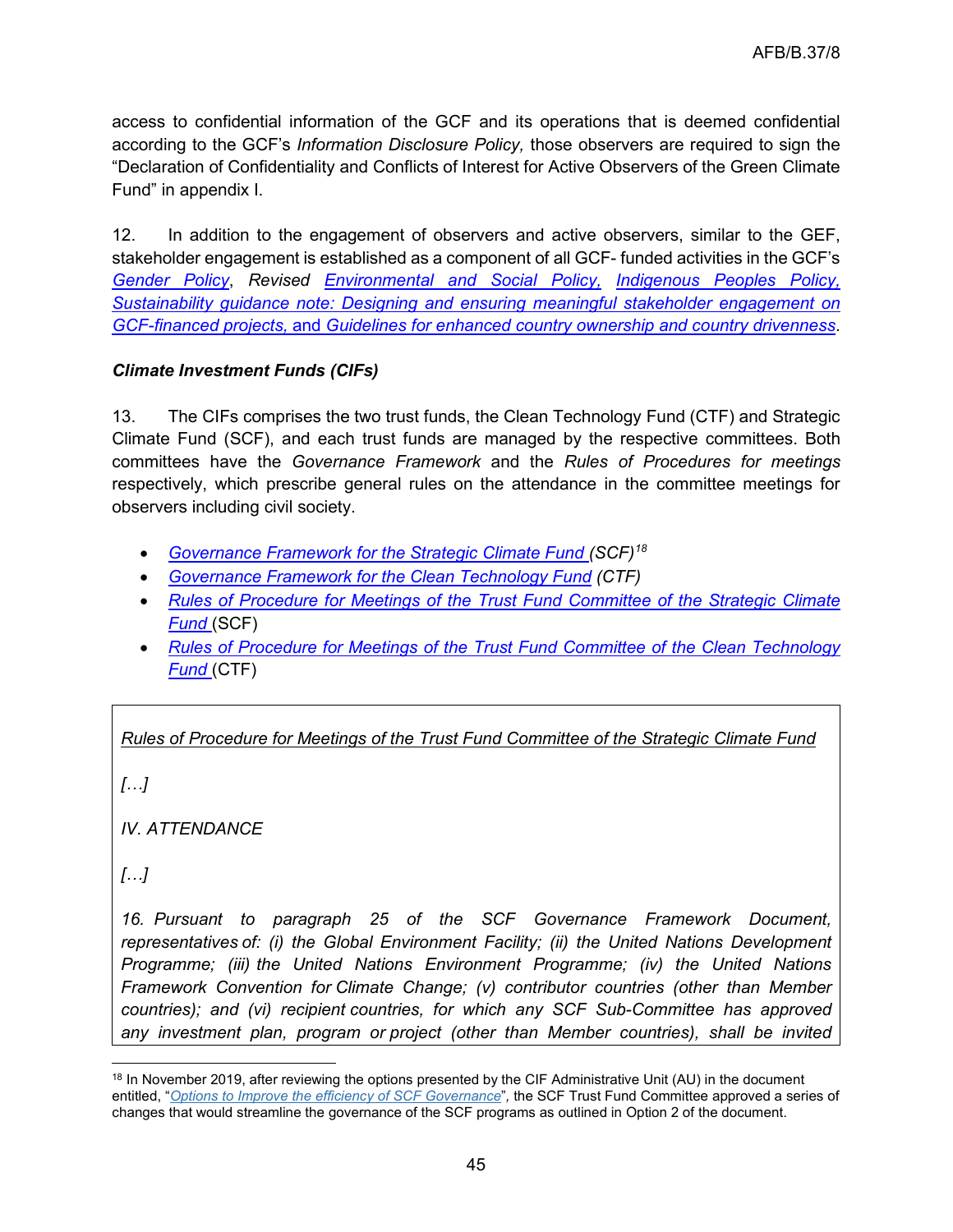*to observe any Meeting except for the portions of the Meeting that are declared to be Executive Sessions. The Head of the Administrative Unit, in consultation with the SCF Trust Fund Committee, may also invite representatives of civil society selected through a consultation among themselves, or of any international or governmental agencies, or other organizations with a mandate to address climate change, to observe any Meeting except for the portions of the Meeting that are declared to be Executive Sessions.* 

*[…]*

*X. CONDUCT OF BUSINESS*

*[…]*

*33. Recognizing their special areas of competence, the Co-Chairs may invite Observers to engage in an active dialogue during strategic discussions.*

*[…]*

14. The *[Guidelines for Inviting Representatives of Civil Society to Observe Meetings of the](https://www.climateinvestmentfunds.org/sites/cif_enc/files/meeting-documents/guidelines_for_inviting_reps_of_civil_society_to_cif_tfc_meetings_042009_english_0.pdf)  [CIF Trust Fund Committees](https://www.climateinvestmentfunds.org/sites/cif_enc/files/meeting-documents/guidelines_for_inviting_reps_of_civil_society_to_cif_tfc_meetings_042009_english_0.pdf)* issued in April 2009 set out rules on civil society observers in detail such as the scope of participation at the meetings, the constituencies to be represented, the number of observers in Trust Fund Committee meetings.

15. In its paragraph 4, the guidelines prescribes that the private sector (including private companies and business associations) is one of the constituencies to represent stakeholders other than civil society and indigenous people, and active observer seats for the private sector are assigned for the SCF Trust Fund Committee and PPCR Sub-Committee meetings respectively.

16. Additional documents such as the *[Update on the Self Selection Process for](https://www.climateinvestmentfunds.org/sites/cif_enc/files/meeting-documents/update_on_self_selection_process_for_observersfinalapril24_0.pdf)  [Representatives of Civil Society to Observe Meetings of the](https://www.climateinvestmentfunds.org/sites/cif_enc/files/meeting-documents/update_on_self_selection_process_for_observersfinalapril24_0.pdf) CIF Trust Fund Committees* (April 2009) and the *[Note on Roles and Responsibilities of Climate Investment Funds Co-Chairs,](https://www.climateinvestmentfunds.org/sites/cif_enc/files/meeting-documents/roles_and_responsibilities_of_co-chairs_trust_fund_committee_and_sub-committee_members_and_observers_april_28_2016.pdf)  [Members and Observers](https://www.climateinvestmentfunds.org/sites/cif_enc/files/meeting-documents/roles_and_responsibilities_of_co-chairs_trust_fund_committee_and_sub-committee_members_and_observers_april_28_2016.pdf)* (May 2016) have been issued to supplement the above-mentioned Guidelines.

17. *The [Note on Disclosure of Documents Prepared for Purposes of the Climate Investment](https://www.climateinvestmentfunds.org/sites/cif_enc/files/meeting-documents/note_on_disclosure_of_documents_may_2009_0.pdf)  [Funds](https://www.climateinvestmentfunds.org/sites/cif_enc/files/meeting-documents/note_on_disclosure_of_documents_may_2009_0.pdf)* is also relevant to the stakeholder engagement of the CIF. This document sets out the requirement for "*making publicly available information on CIF investment plans and strategies*  and on programs and projects to be financed by the CIF<sup>"[19](#page-45-0)</sup> on the website. Unlike the practice of the Adaptation Fund that receives and reviews public comments prior to the committee meeting, the said note focuses on the advance disclosure of the information prior to the committee meeting and does not refer to the treatment of public comments in the note. The stakeholders of the CIF

<span id="page-45-0"></span><sup>&</sup>lt;sup>19</sup> [Note on Disclosure of Documents Prepared for Purposes of the Climate Investment Funds,](chrome-extension://efaidnbmnnnibpcajpcglclefindmkaj/viewer.html?pdfurl=https%3A%2F%2Fwww.climateinvestmentfunds.org%2Fsites%2Fcif_enc%2Ffiles%2Fmeeting-documents%2Fnote_on_disclosure_of_documents_may_2009_0.pdf&clen=97299&chunk=true) p. 2, paragraph. 1